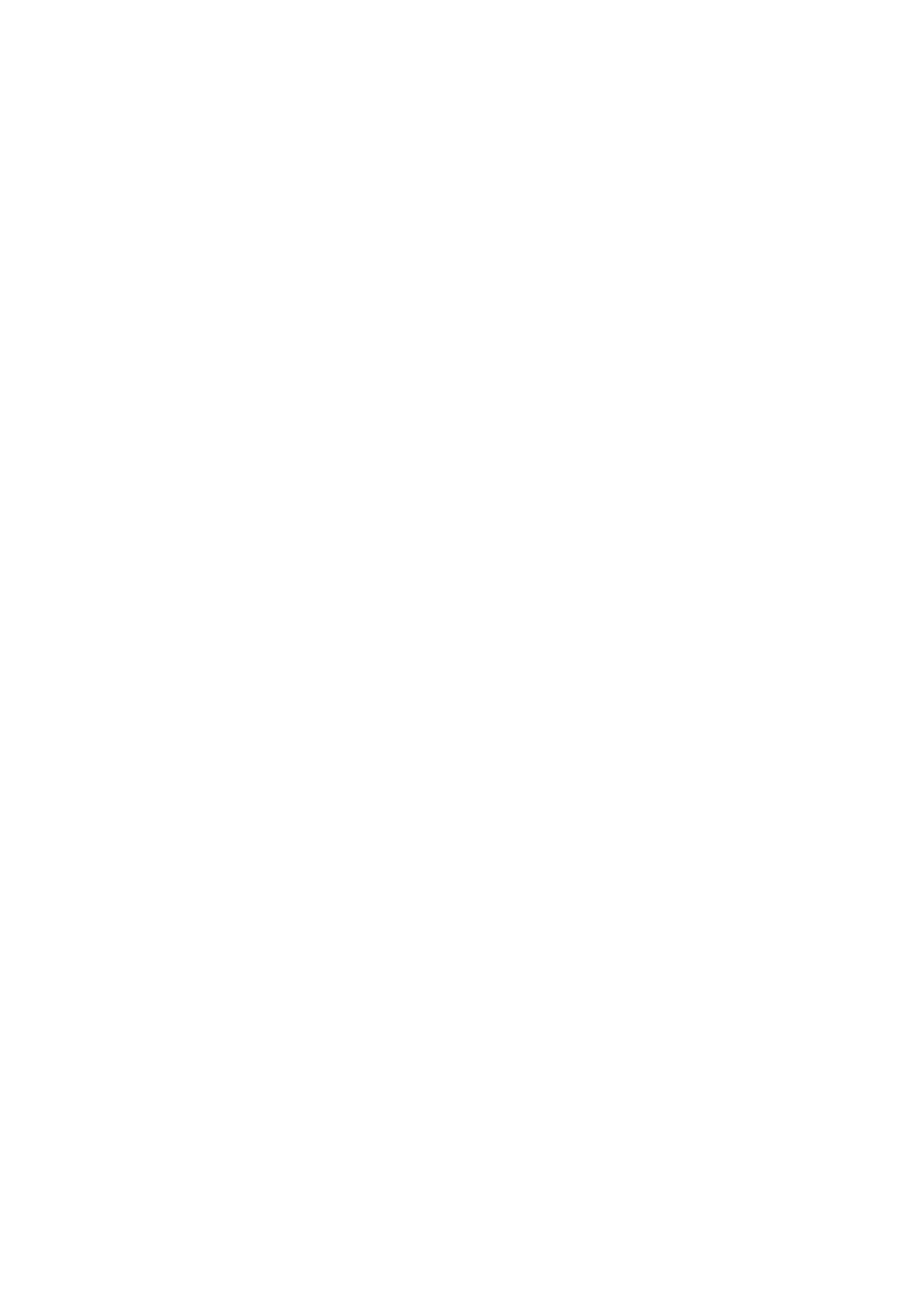# Contents

| 1                                                           |                                                                |    |
|-------------------------------------------------------------|----------------------------------------------------------------|----|
| $\overline{c}$                                              |                                                                |    |
| 3                                                           |                                                                |    |
|                                                             | Schedule 1—Encouraging responsible gambling                    | 4  |
| Part 1-Amendments                                           |                                                                | 4  |
| National Gambling Reform Act 2012                           |                                                                | 4  |
| Part 2—Repeal of Acts                                       |                                                                | 8  |
| National Gambling Reform (Related Matters) Act (No. 1) 2012 |                                                                | 8  |
|                                                             | National Gambling Reform (Related Matters) Act (No. 2) 2012    | 8  |
|                                                             | Schedule 2-Continuing income management as part of Cape        |    |
|                                                             | York welfare reform                                            | 9  |
|                                                             | Social Security (Administration) Act 1999                      | 9  |
|                                                             | Schedule 3—Family tax benefit and eligibility rules            | 10 |
|                                                             | A New Tax System (Family Assistance) Act 1999                  | 10 |
|                                                             | A New Tax System (Family Assistance) (Administration) Act 1999 | 14 |
|                                                             | Schedule 4—Period of Australian working life residence         | 16 |
| Social Security Act 1991                                    |                                                                | 16 |
|                                                             | Social Security (International Agreements) Act 1999            | 18 |
| <b>Schedule 8-Pension bonus scheme</b>                      |                                                                | 22 |
| Social Security Act 1991                                    |                                                                | 22 |
|                                                             | Veterans' Entitlements Act 1986                                | 23 |
| <b>Schedule 9-Indexation</b>                                |                                                                | 25 |
|                                                             | A New Tax System (Family Assistance) Act 1999                  | 25 |
| Paid Parental Leave Act 2010                                |                                                                | 25 |
|                                                             | Schedule 10—Reduction of period for temporary absence from     |    |
| Australia                                                   |                                                                | 26 |
|                                                             | A New Tax System (Family Assistance) Act 1999                  | 26 |
|                                                             | A New Tax System (Family Assistance) (Administration) Act 1999 | 28 |
| Paid Parental Leave Act 2010                                |                                                                | 28 |
|                                                             |                                                                |    |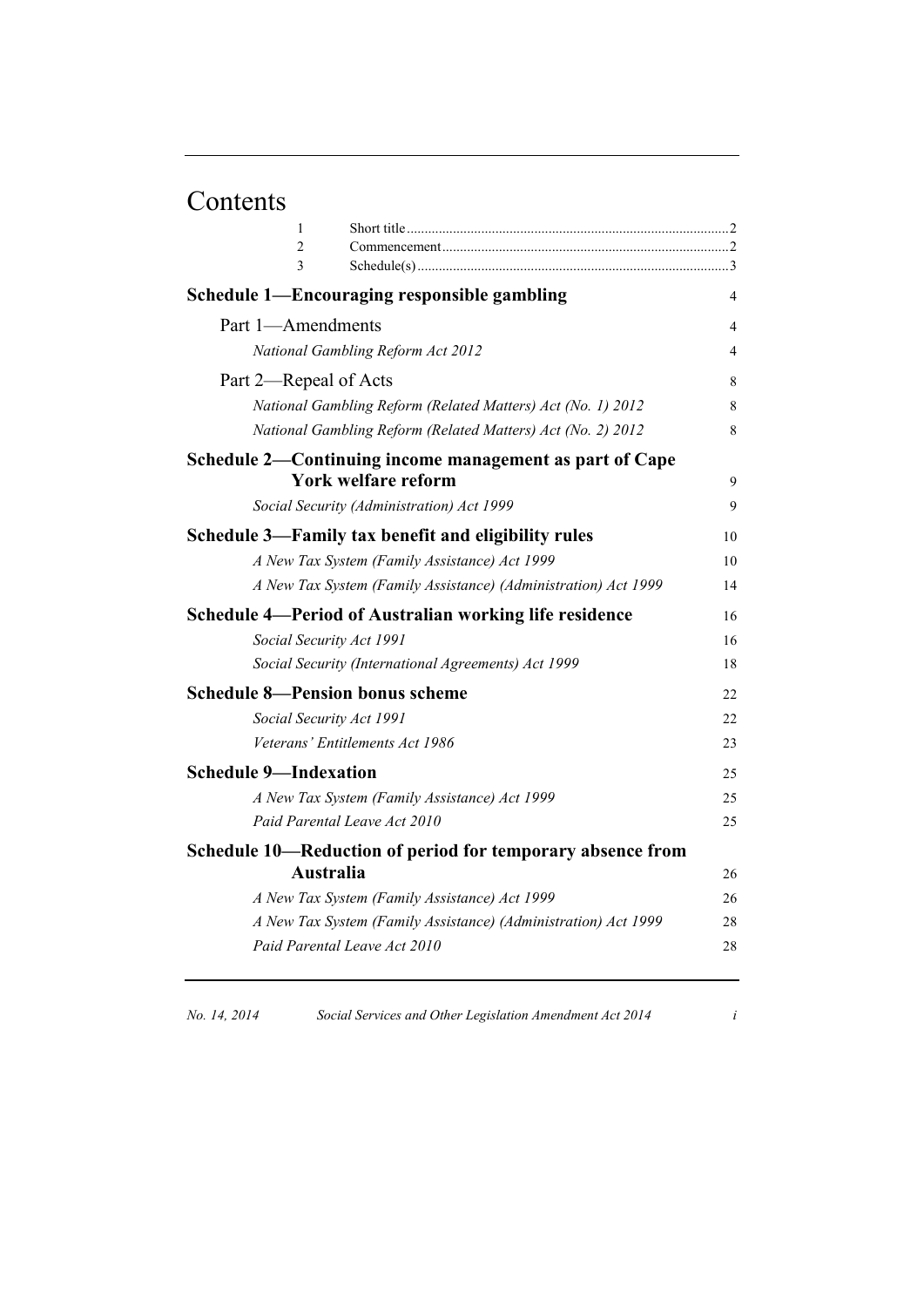| Schedule 11—Extending the deeming rules to account-based<br>income streams        | 31 |
|-----------------------------------------------------------------------------------|----|
|                                                                                   |    |
| Part 1-Amendments                                                                 |    |
| Social Security Act 1991                                                          | 31 |
| Veterans' Entitlements Act 1986                                                   | 36 |
| Part 2—Application provisions                                                     | 41 |
| <b>Schedule 12-Other amendments</b>                                               | 43 |
| Part 1—Repayment of financial supplement through taxation                         |    |
| system                                                                            | 43 |
| Division 1-Amendments                                                             | 43 |
| Social Security Act 1991                                                          | 43 |
| Student Assistance Act 1973                                                       | 44 |
| Division 2-Application provision                                                  | 45 |
| Part 2—Time periods and FTB reconciliation conditions                             | 46 |
| A New Tax System (Family Assistance) (Administration) Act 1999                    | 46 |
| Part 3-Protection of amounts under National Disability<br><b>Insurance Scheme</b> | 52 |
| National Disability Insurance Scheme Act 2013                                     | 52 |
| Part 4—Use of tax file numbers                                                    | 54 |
| A New Tax System (Family Assistance) (Administration) Act 1999                    | 54 |
| Part 5—Child support amendments                                                   | 56 |
| Child Support (Assessment) Act 1989                                               | 56 |
| Child Support (Registration and Collection) Act 1988                              | 58 |
| Part 6-Other amendments                                                           | 61 |
| A New Tax System (Family Assistance) Act 1999                                     | 61 |
| A New Tax System (Family Assistance) (Administration) Act 1999                    | 63 |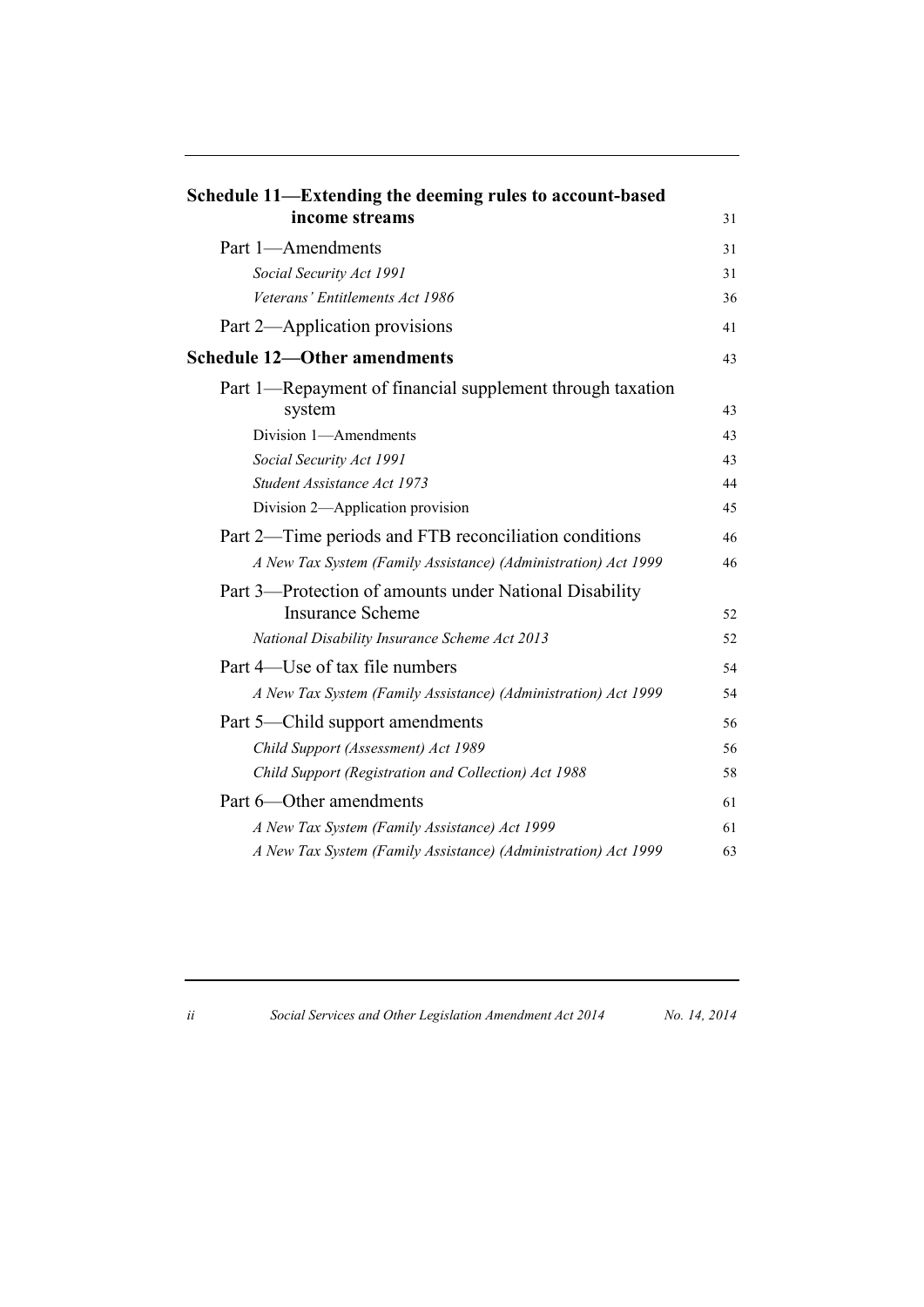

# **Social Services and Other Legislation Amendment Act 2014**

**No. 14, 2014**

**An Act to amend the law relating to family assistance, social security, veterans' entitlements, paid parental leave, child support, gambling and the National Disability Insurance Scheme, and for related purposes**

[*Assented to 31 March 2014*]

The Parliament of Australia enacts: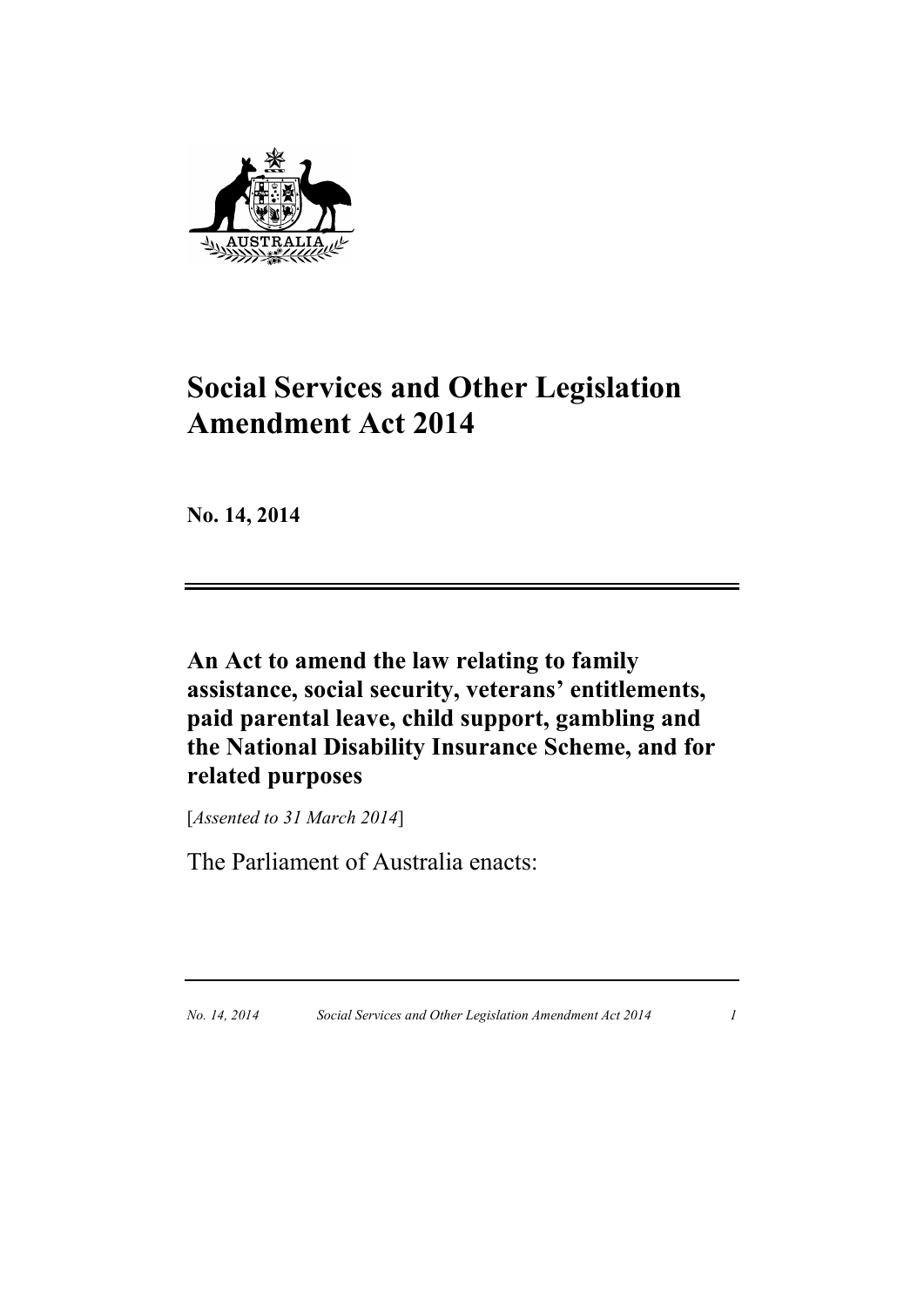### **1 Short title**

This Act may be cited as the *Social Services and Other Legislation Amendment Act 2014*.

### **2 Commencement**

(1) Each provision of this Act specified in column 1 of the table commences, or is taken to have commenced, in accordance with column 2 of the table. Any other statement in column 2 has effect according to its terms.

| <b>Commencement information</b>                                                             |                                                                                                                                                |                     |  |  |
|---------------------------------------------------------------------------------------------|------------------------------------------------------------------------------------------------------------------------------------------------|---------------------|--|--|
| Column 1                                                                                    | Column 2                                                                                                                                       | Column <sub>3</sub> |  |  |
| Provision(s)                                                                                | Commencement                                                                                                                                   | <b>Date/Details</b> |  |  |
| 1. Sections 1 to 3<br>and anything in<br>this Act not<br>elsewhere covered<br>by this table | The day this Act receives the Royal Assent.                                                                                                    | 31 March 2014       |  |  |
| Schedule 1<br>2.                                                                            | The day this Act receives the Royal Assent.                                                                                                    | 31 March 2014       |  |  |
| 3. Schedule 2                                                                               | The 28th day after this Act receives the<br>Royal Assent.                                                                                      | 28 April 2014       |  |  |
| 3A. Schedule 3                                                                              | 1 May 2014.                                                                                                                                    | 1 May 2014          |  |  |
| 3B. Schedule 4                                                                              | 1 July 2014.                                                                                                                                   | 1 July 2014         |  |  |
| 5. Schedule 8                                                                               | 1 July 2014.                                                                                                                                   | 1 July 2014         |  |  |
| 5A. Schedule 9                                                                              | The day this Act receives the Royal Assent.                                                                                                    | 31 March 2014       |  |  |
| 6. Schedule 10                                                                              | 1 July 2014.                                                                                                                                   | 1 July 2014         |  |  |
| 7. Schedule 11                                                                              | 1 January 2015.                                                                                                                                | 1 January 2015      |  |  |
| 8. Schedule 12,<br>Parts 1 to 4                                                             | The day after this Act receives the Royal<br>Assent.                                                                                           | 1 April 2014        |  |  |
| 9. Schedule 12,<br>Part 5                                                                   | The seventh day after this Act receives the<br>Royal Assent.                                                                                   | 7 April 2014        |  |  |
| 10. Schedule 12,<br>Part 6                                                                  | Immediately after the commencement of<br>Parts 1 and 2 of Schedule 2A to the Family<br>Assistance and Other Legislation<br>Amendment Act 2013. | 1 March 2014        |  |  |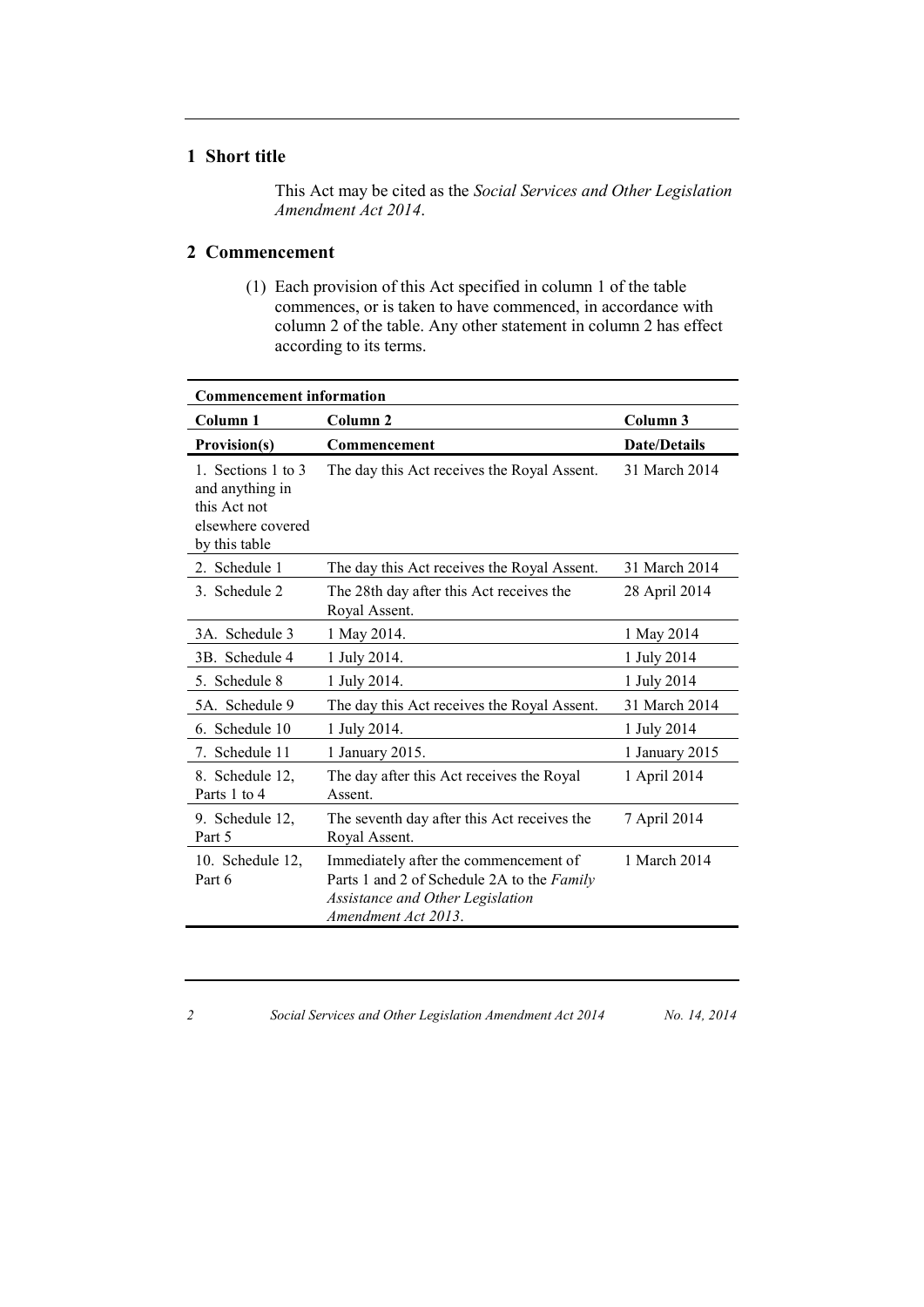- Note: This table relates only to the provisions of this Act as originally enacted. It will not be amended to deal with any later amendments of this Act.
- (2) Any information in column 3 of the table is not part of this Act. Information may be inserted in this column, or information in it may be edited, in any published version of this Act.

### **3 Schedule(s)**

Each Act that is specified in a Schedule to this Act is amended or repealed as set out in the applicable items in the Schedule concerned, and any other item in a Schedule to this Act has effect according to its terms.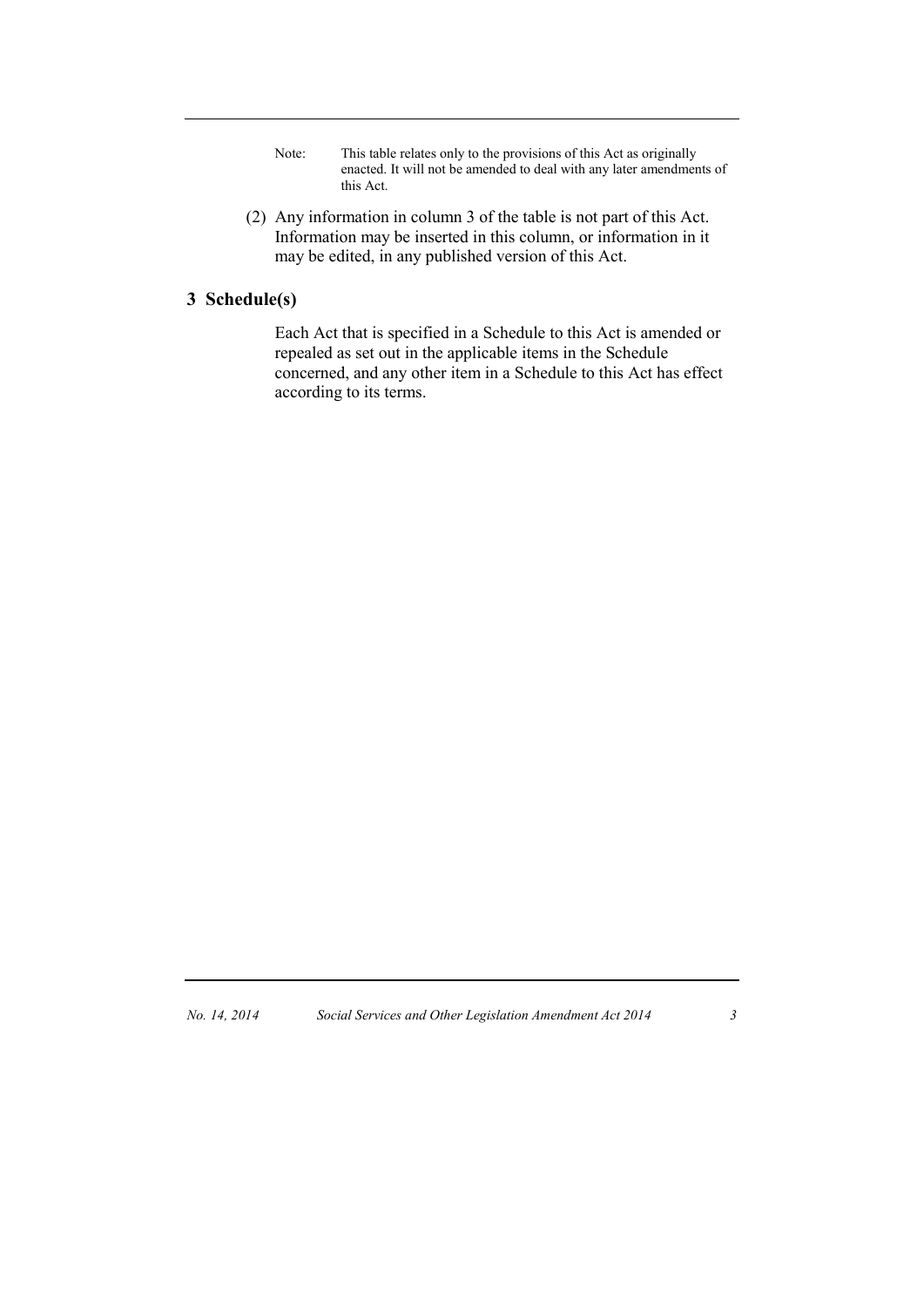## **Schedule 1—Encouraging responsible gambling**

## **Part 1—Amendments**

## *National Gambling Reform Act 2012*

**1 Title**

Repeal the title, substitute:

## **An Act in relation to measures to encourage responsible gambling, and for related purposes**

**2 Chapter 1 (heading)**

Repeal the heading.

**3 Section 1**

Omit "*National Gambling Reform*", substitute "*Gambling Measures*".

**4 Section 2 (note)**

Repeal the note.

**5 Section 3**

Repeal the section.

### **6 Section 4**

Repeal the section, substitute:

### **4 Object of this Act**

The object of this Act is to recognise the Commonwealth's commitment to the development and implementation of measures to encourage responsible gambling by all gamblers, including voluntary pre-commitment on gaming machines.

### **7 Section 5**

Repeal the section, substitute: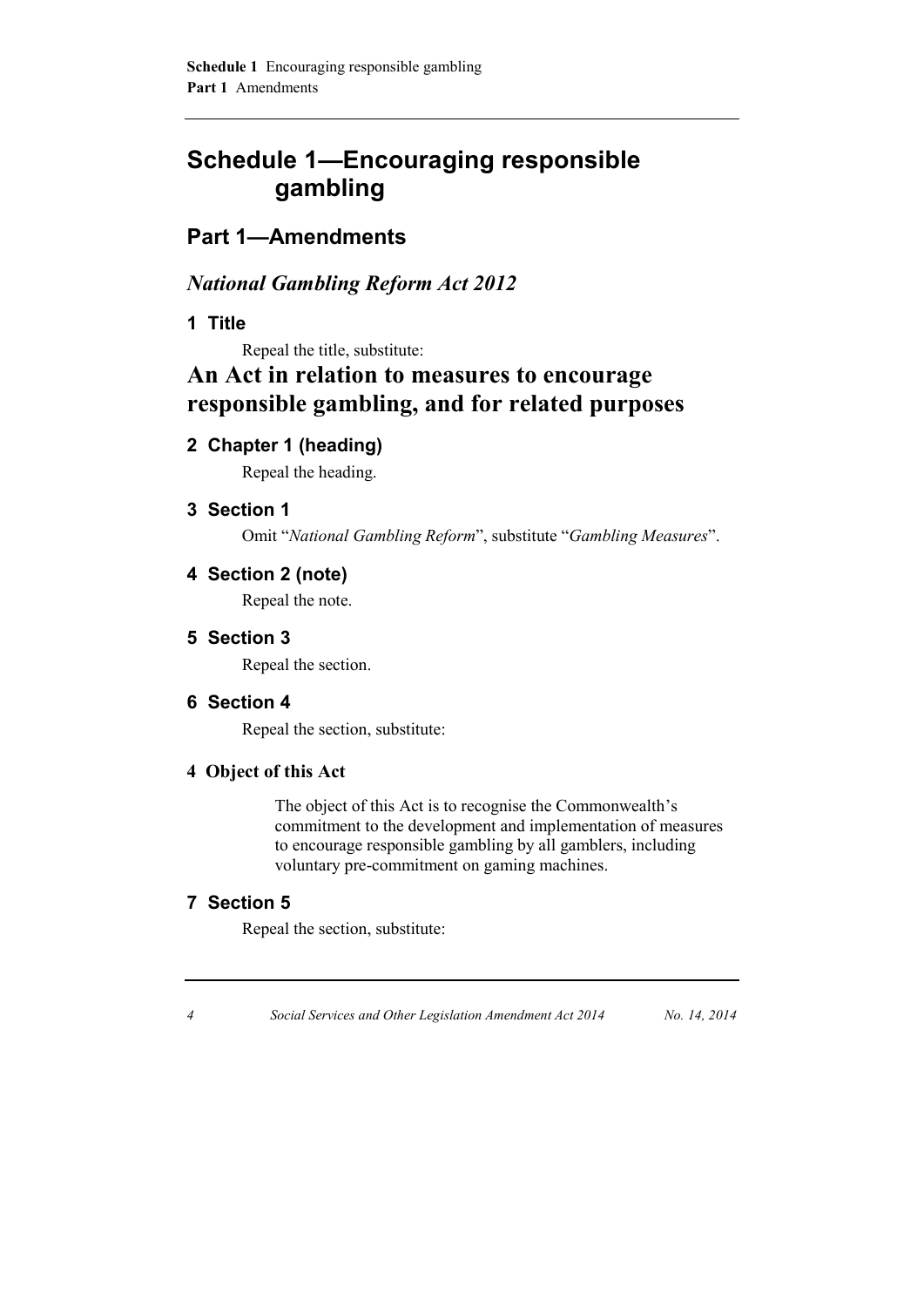#### **5 Definitions**

In this Act:

*Australian Institute of Family Studies* means the Australian Institute of Family Studies established by Part XIVA of the *Family Law Act 1975*.

*Director of the Australian Institute of Family Studies* means the Director within the meaning of section 114A of the *Family Law Act 1975*.

*gaming machine* has the meaning given by section 6.

#### **8 Subsection 6(1)**

Omit " $(1)$ ".

### **9 Subsections 6(2) to (4)**

Repeal the subsections.

#### **10 Sections 7 to 12**

Repeal the sections.

#### **11 Part 2 of Chapter 1**

Repeal the Part.

#### **12 Chapter 2**

Repeal the Chapter, substitute:

## **Part 2—Encouraging responsible gambling**

#### **19 Encouraging responsible gambling**

- (1) The Commonwealth recognises the importance of meaningful measures to encourage responsible gambling.
- (2) The Commonwealth supports voluntary pre-commitment on gaming machines.
- (3) Voluntary pre-commitment allows a player of a gaming machine to set a limit on the amount that the player is prepared to lose from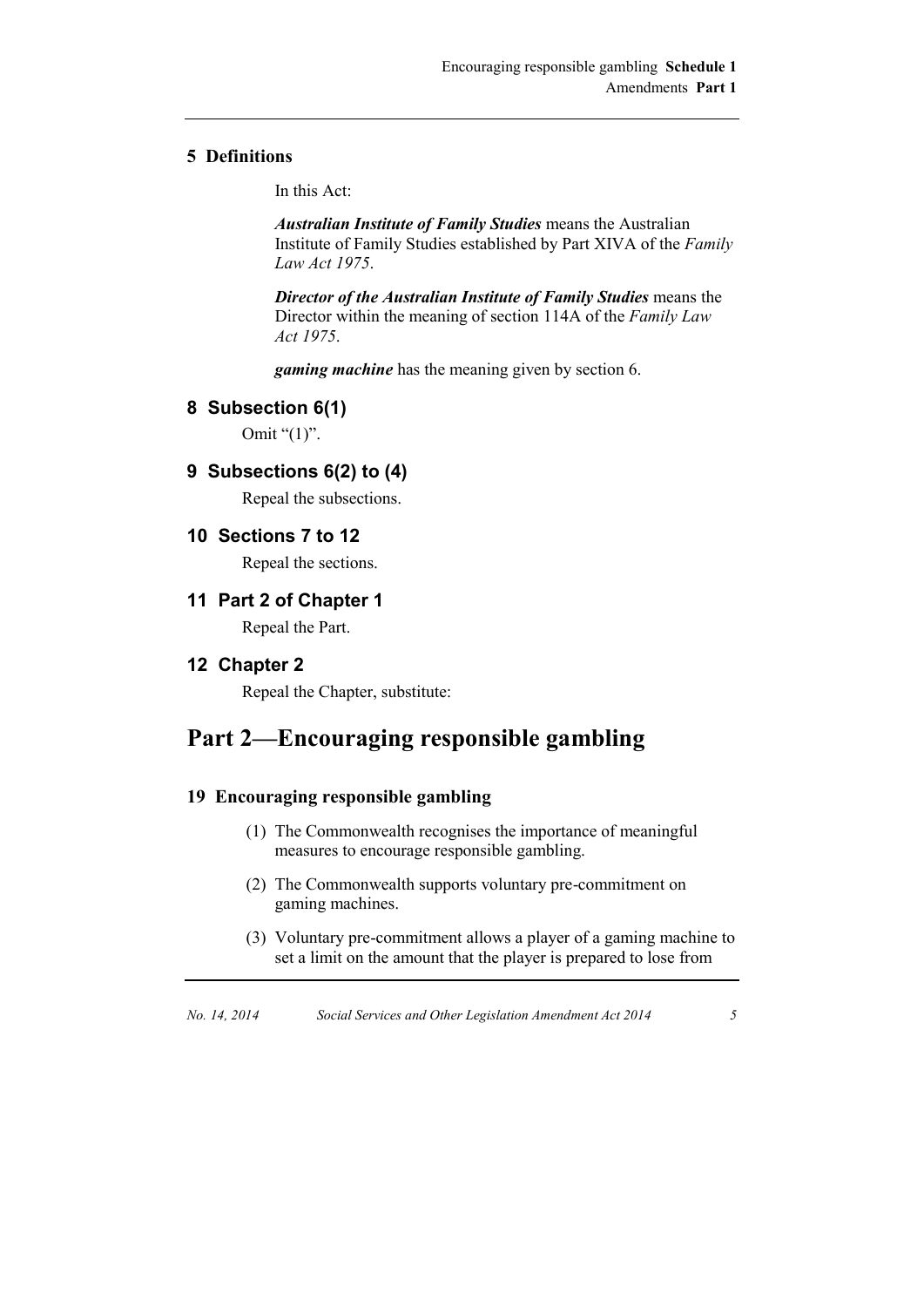playing gaming machines, and helps the player keep to the limit. The player chooses whether to set a limit.

#### **20 Developing and implementing voluntary pre-commitment measure**

- (1) The Commonwealth will work with Governments of the States and Territories, the gaming industry, academics and the community sector:
	- (a) to develop and implement a voluntary pre-commitment scheme on gaming machines; and
	- (b) to develop a realistic timetable for implementing this measure.
- (2) The Commonwealth will work with Governments of the States and Territories and the gaming industry:
	- (a) to ensure that all gaming machines are capable of supporting a venue-based voluntary pre-commitment scheme; and
	- (aa) to ensure that a venue-based voluntary pre-commitment scheme operating in a State or Territory is capable of connecting to a State or Territory wide voluntary pre-commitment scheme that operates within the State or Territory; and
	- (b) to develop a realistic timetable for implementing these capabilities.

#### **21 Administration of voluntary pre-commitment measure**

The Commonwealth will work with Governments of the States and Territories on the most appropriate way of administering the voluntary pre-commitment measure referred to in subsection 20(1).

#### **13 Chapters 3 to 8**

Repeal the Chapters.

#### **14 Chapter 9 (heading)**

Repeal the heading.

#### **15 Part 1 of Chapter 9**

Repeal the Part.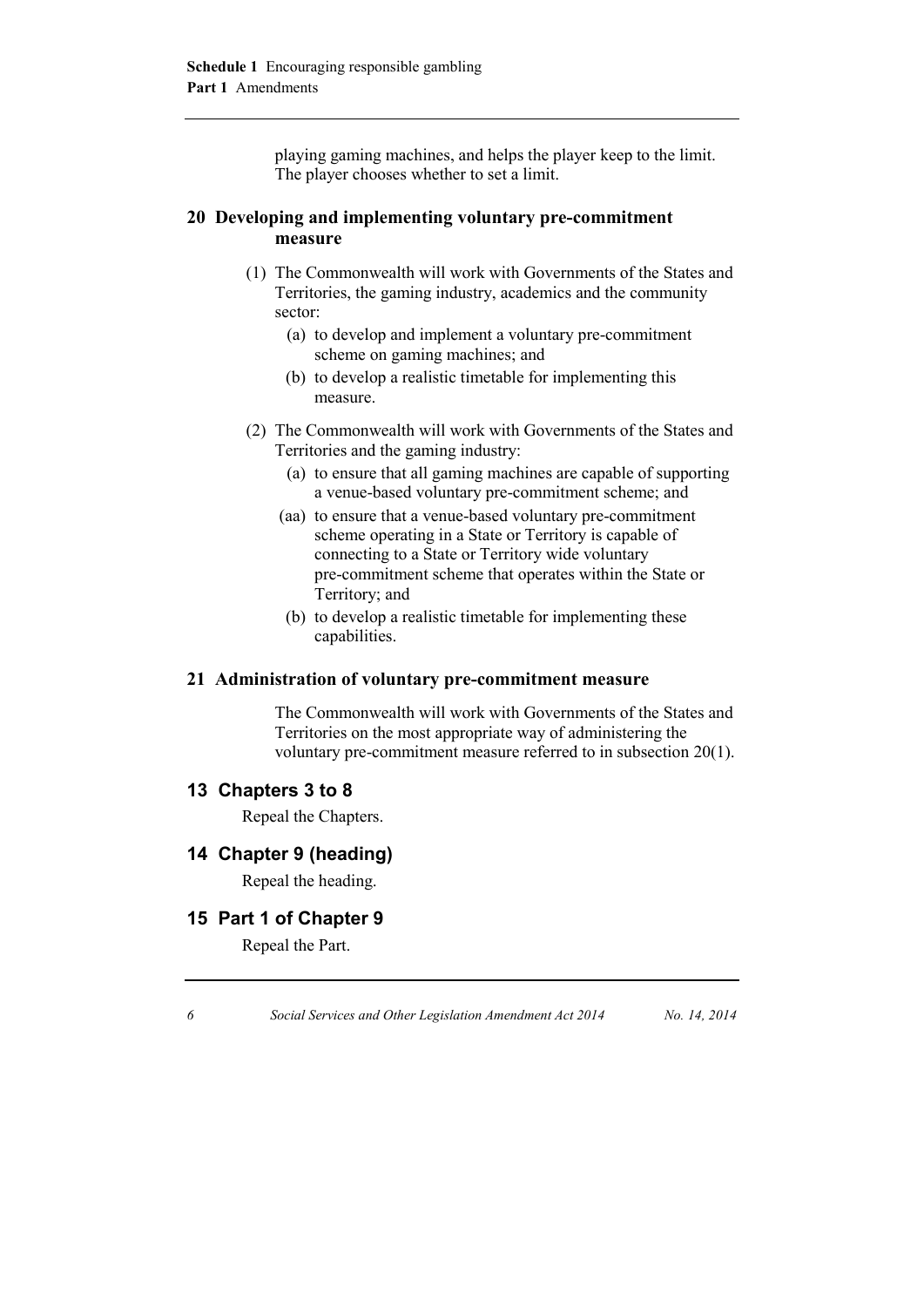### **16 Part 2 of Chapter 9 (heading)**

Repeal the heading, substitute:

## **Part 3—Research and other provisions**

### **17 Division 1 of Part 2 of Chapter 9 (heading)**

Repeal the heading.

### **18 Sections 193 to 195**

Repeal the sections.

### **19 Subsection 196(2)**

Repeal the subsection.

### **20 Division 2 of Part 2 of Chapter 9 (heading)**

Repeal the heading.

### **21 Sections 198 to 200**

Repeal the sections, substitute:

#### **198 Act does not create legally enforceable obligations etc.**

This Act (other than sections 196 and 197) does not create rights or duties that are legally enforceable in judicial or other proceedings.

### **22 Subsection 201(1)**

Omit "(1)".

#### **23 Subsection 201(2)**

Repeal the subsection.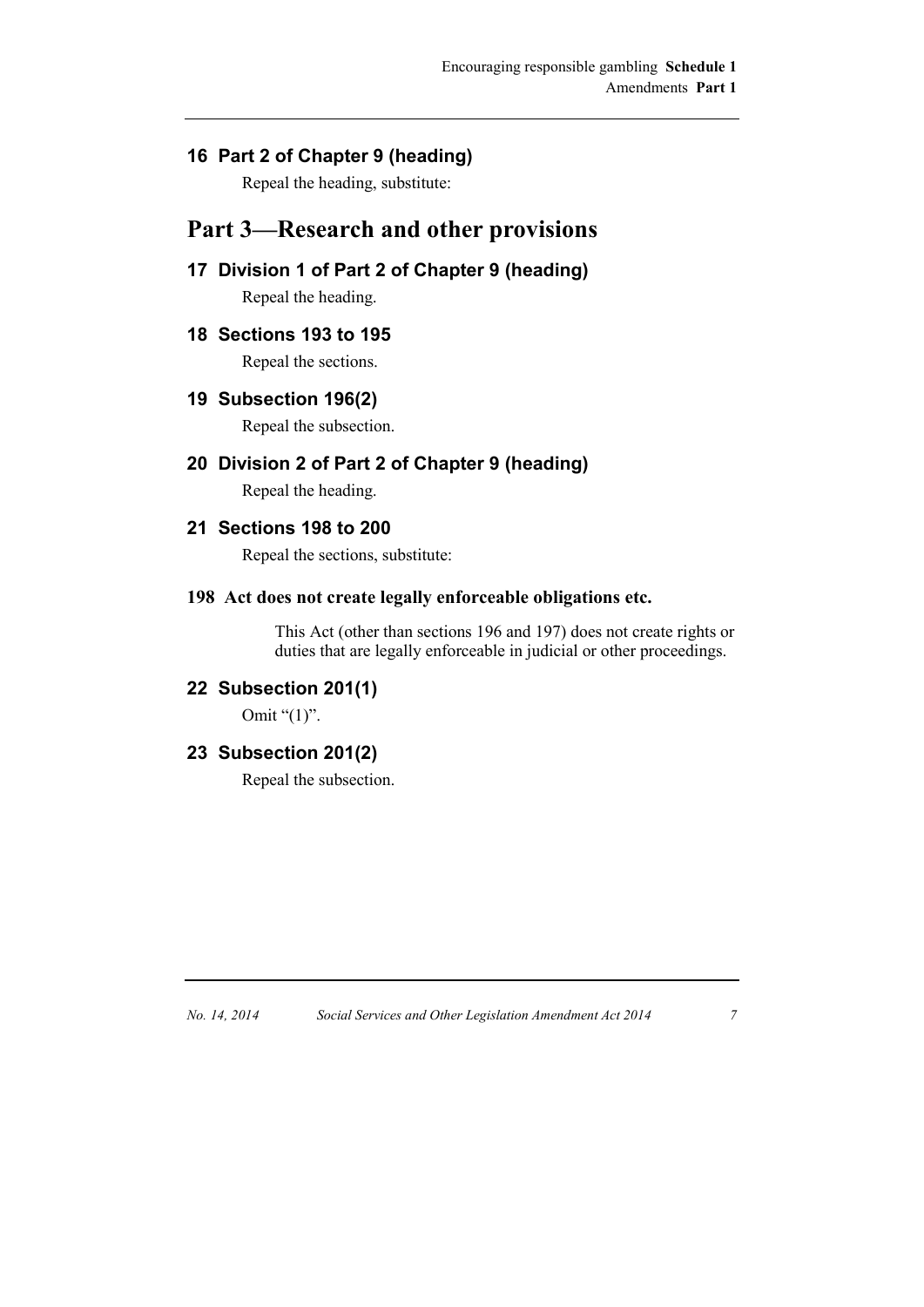## **Part 2—Repeal of Acts**

### *National Gambling Reform (Related Matters) Act (No. 1) 2012*

### **24 The whole of the Act**

Repeal the Act.

### *National Gambling Reform (Related Matters) Act (No. 2) 2012*

### **25 The whole of the Act**

Repeal the Act.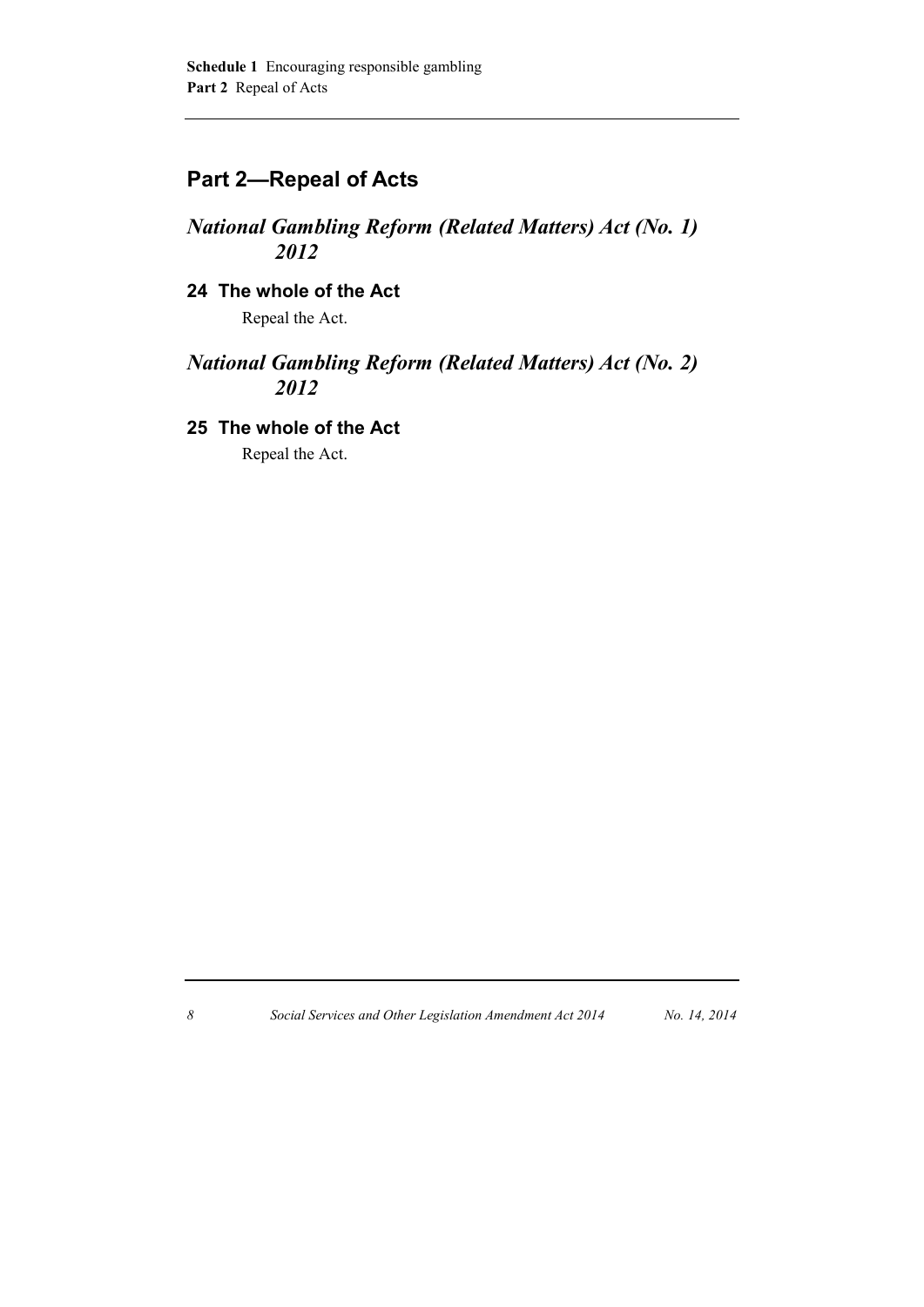## **Schedule 2—Continuing income management as part of Cape York welfare reform**

## *Social Security (Administration) Act 1999*

### **1 Paragraphs 123UF(1)(g) and (2)(h)**

Omit "1 January 2014", substitute "1 January 2016".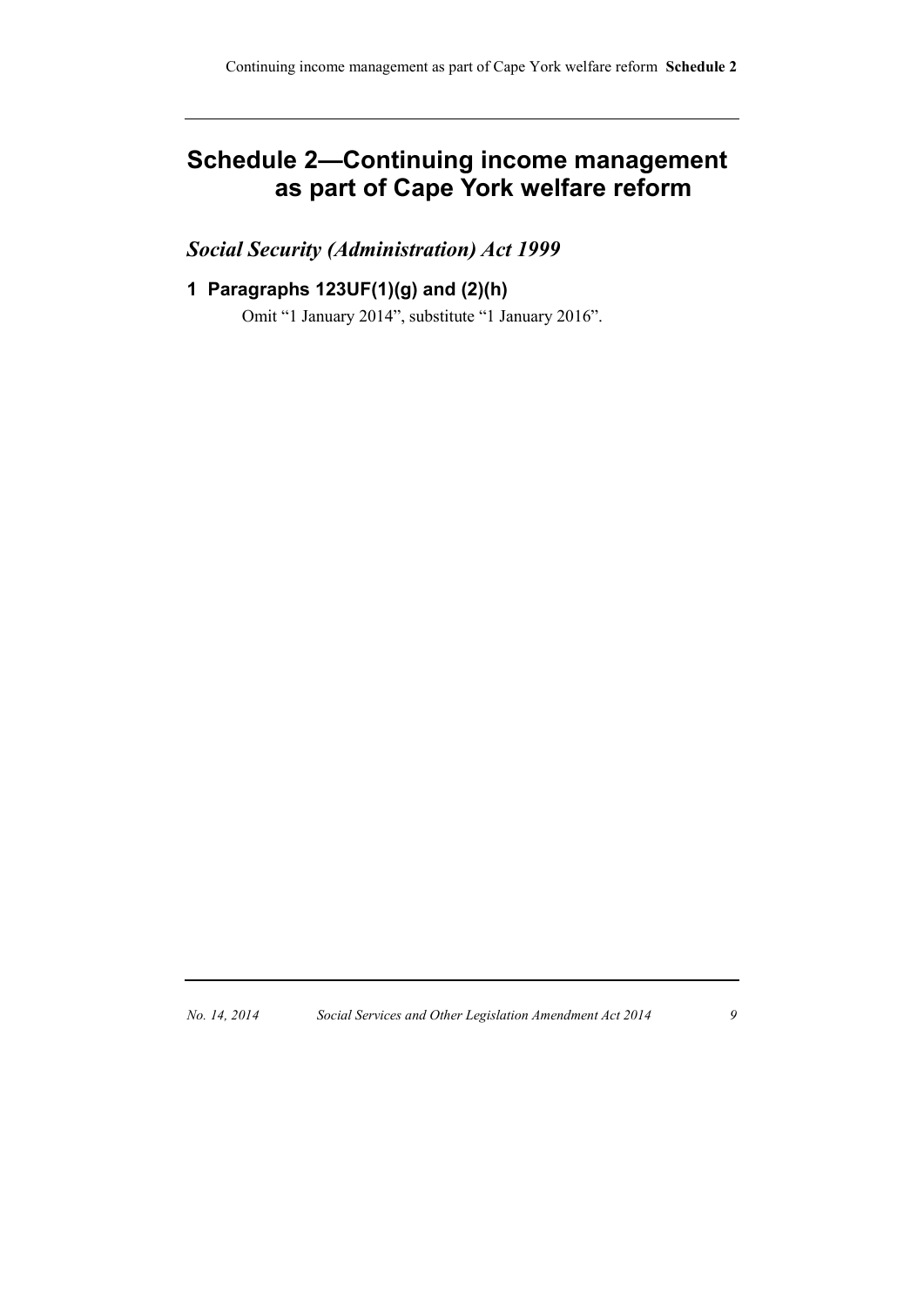## **Schedule 3—Family tax benefit and eligibility rules**

### *A New Tax System (Family Assistance) Act 1999*

**1 Subsection 3(1) (definition of** *exempt from the FTB activity test***)**

Repeal the definition.

**2 Subsection 3(1) (definition of** *satisfies the FTB activity test***)** Repeal the definition.

#### **3 Section 17B**

Repeal the section.

### **4 Paragraph 22(3)(e)**

Repeal the paragraph, substitute:

(e) the individual is a senior secondary school child.

### **5 Subsection 22A(1)**

Omit " $(1)$ ".

### **6 Subsection 22A(1) (cell at table item 1, column headed "then the individual cannot be an FTB child of the adult if:")**

Repeal the cell, substitute:

the adult is the individual's partner, or would be if the individual were over the age of consent applicable in the State or Territory in which the individual lives.

### **7 Subsection 22A(1) (paragraph (a) of the cell at table item 2, column headed "then the individual cannot be an FTB child of the adult if:")**

Repeal the paragraph.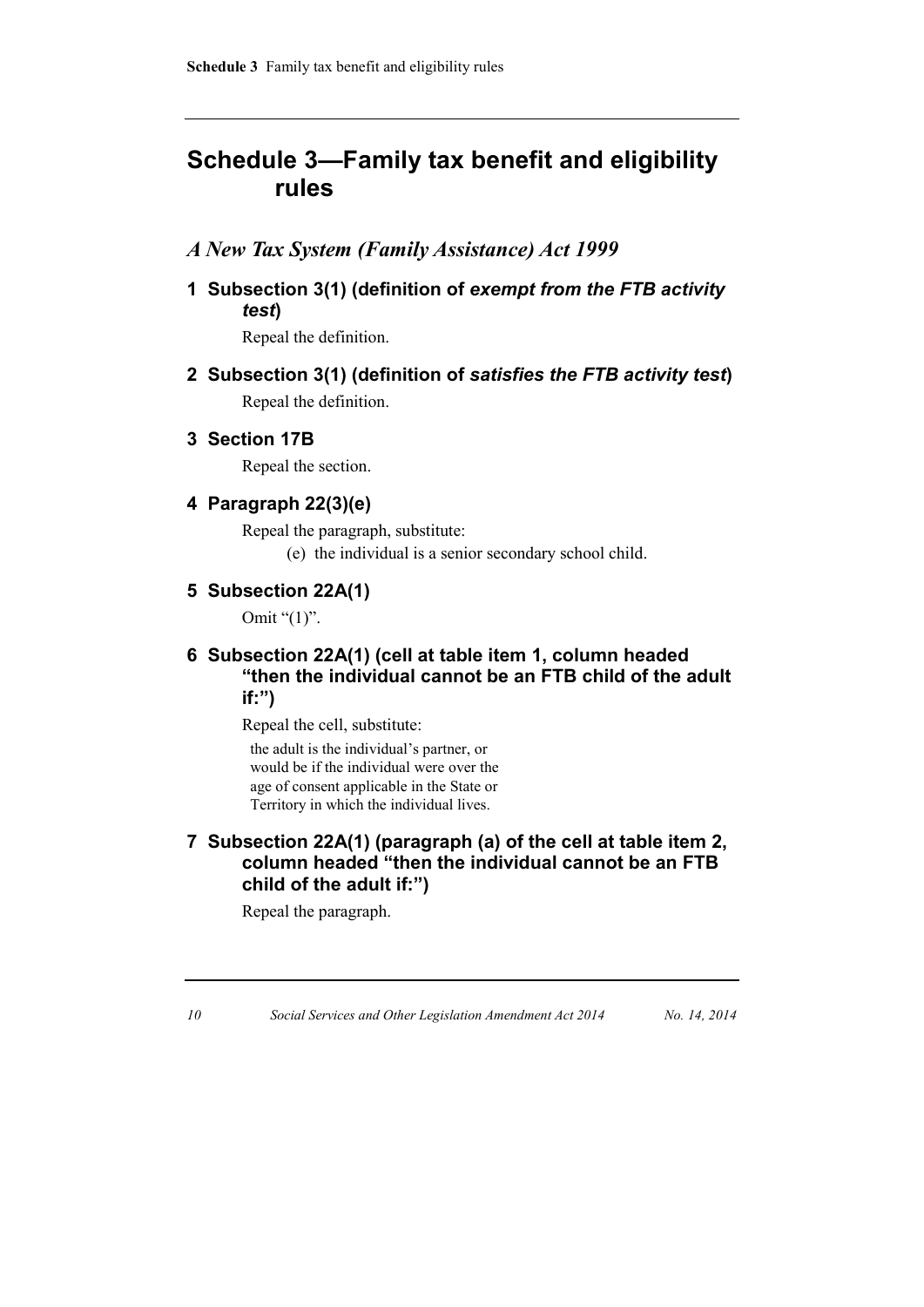#### **8 Subsections 22A(1A) and (2)**

Repeal the subsections.

#### **9 Subparagraph 22B(1)(b)(ii)**

Repeal the subparagraph, substitute:

(ii) subsection (2) applies in relation to the individual.

#### **10 Subsection 22B(2)**

Repeal the subsection, substitute:

#### *Exemption from full-time study requirement*

- (2) This subsection applies in relation to the individual if:
	- (a) there is no locally accessible approved course of education or study (including any such course available by distance education); or
	- (b) where there is such a course:
		- (i) there is no place available on the course for the individual; or
		- (ii) the individual is not qualified to undertake the course; or
		- (iii) the individual lacks capacity to undertake the course because the individual has a physical, psychiatric or intellectual disability or a learning disability such as attention deficit disorder; or
	- (c) in the Secretary's opinion, special circumstances exist that make it unreasonable to require the individual to undertake an approved course of education or study.

#### *Determination of full-time study hours*

(2A) For the purposes of subparagraph  $(1)(b)(i)$  or (ia), if the Secretary determines that it is appropriate to do so having regard to an individual's circumstances, the Secretary may determine that the normal amount of full-time study for the individual in respect of a course is to be a number of hours per week specified in the determination, averaged over the duration of the period for which the individual is enrolled in the course.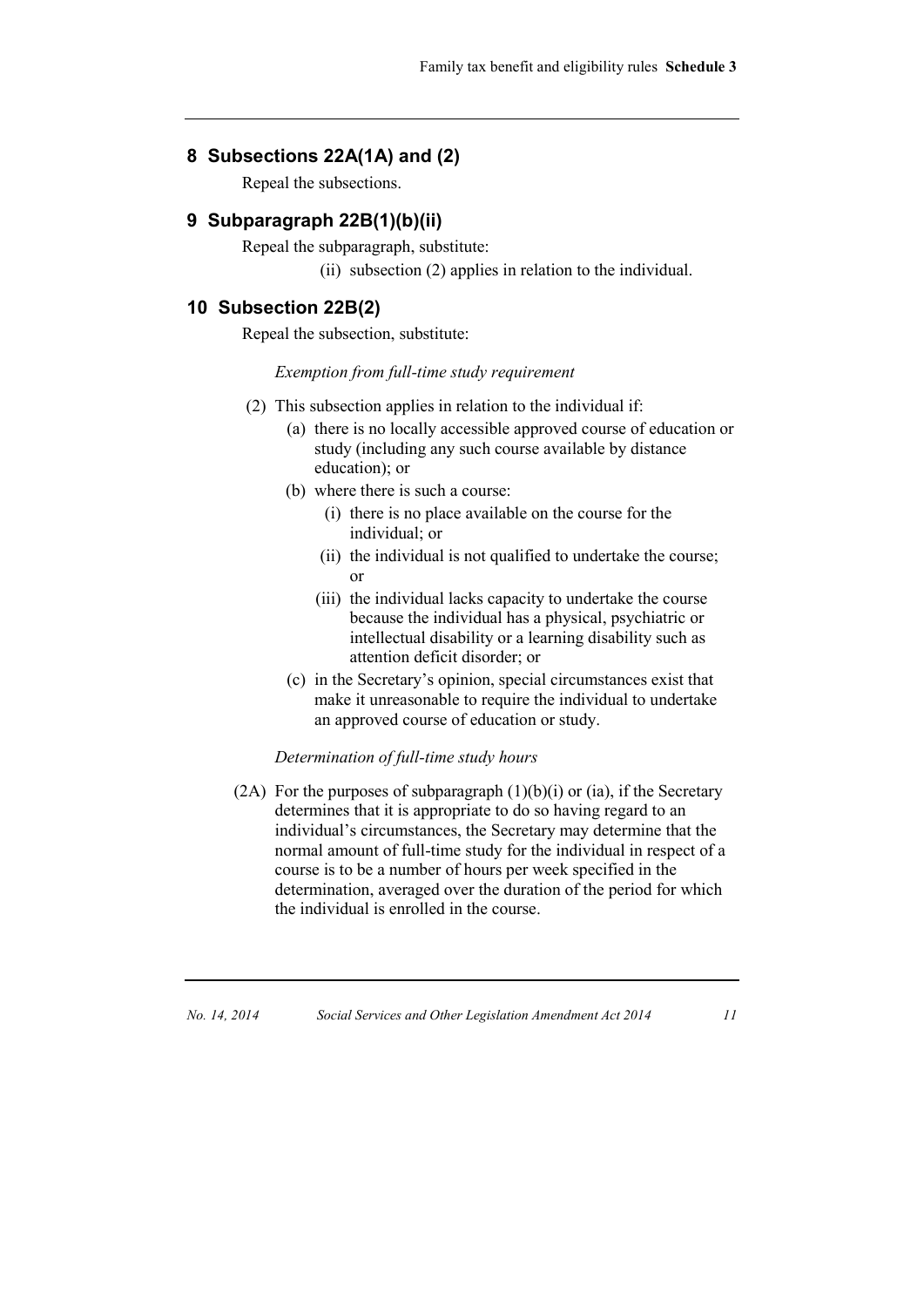### **11 Before subsection 22B(3)**

Insert:

*Continued status of senior secondary school child*

### **12 Before subsection 22B(4)**

Insert:

*Interpretation*

#### **13 Paragraph 31(3)(a)**

Omit "18 and was a senior secondary school child", substitute "16".

#### **14 Paragraphs 31(3)(b) and (c)**

Repeal the paragraphs, substitute:

(b) if the child had not turned 16 when the child died—any day on which the child would have been aged 16, and on which the Secretary is satisfied the child would not have been a senior secondary school child, if the child had not died.

### **15 Subparagraphs 34(1)(a)(ii) and (iii)**

Repeal the subparagraphs, substitute:

(ii) has turned 16 and is a senior secondary school child; and

#### **16 Subsection 35(1) (table item 1)**

Repeal the item.

### **17 Subsection 35(1) (cell at table item 2, column headed "then the approved care organisation is not eligible for family tax benefit in respect of the individual if:")**

Repeal the cell, substitute:

the individual, or someone on behalf of the individual, is, at the particular time, receiving payments under a prescribed educational scheme.

### **18 Subsections 35(2A) and (3)**

Repeal the subsections.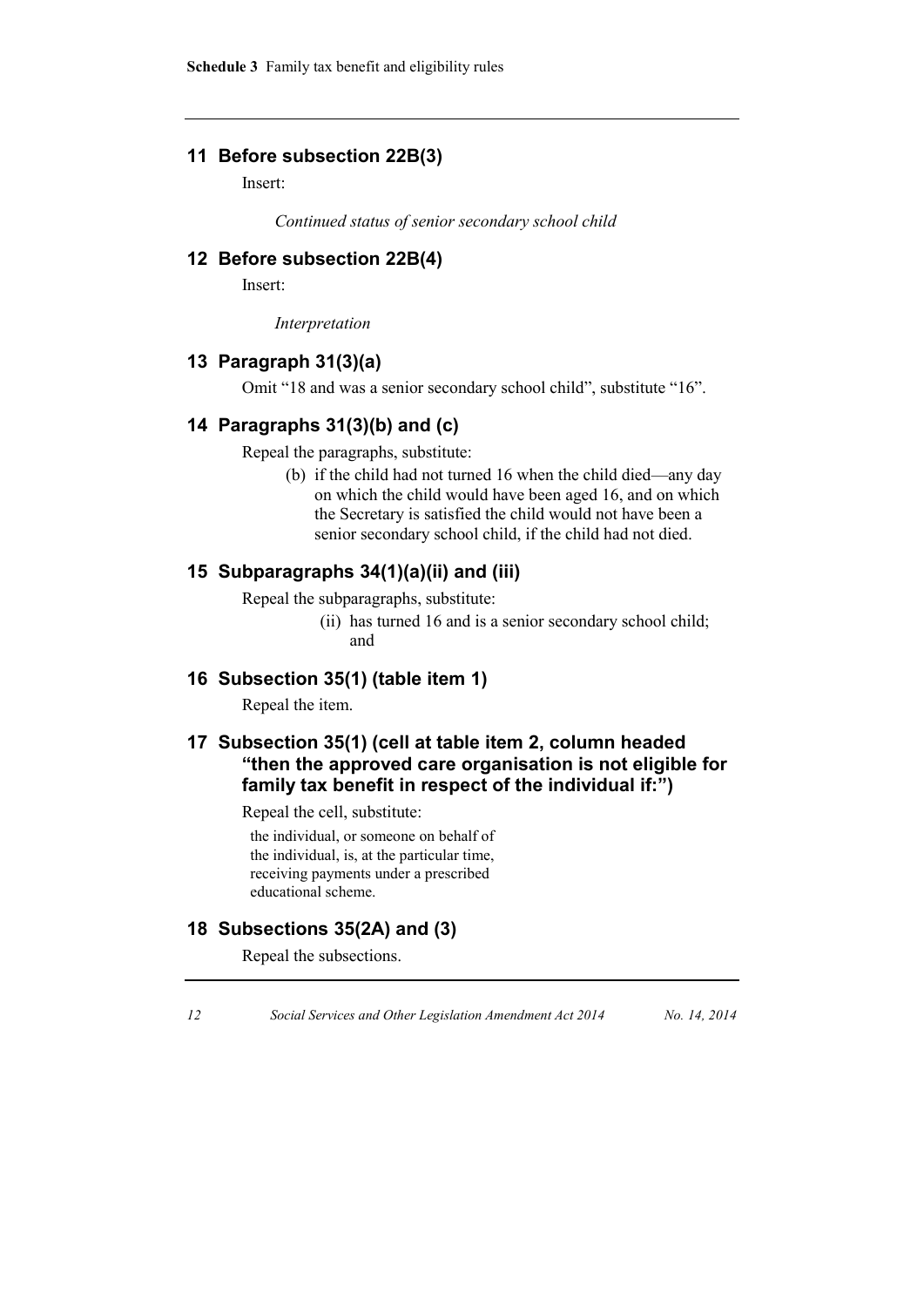### **19 Paragraph 57GE(3)(a)**

Omit "18 and was a senior secondary school child", substitute "16".

### **20 Paragraphs 57GE(3)(b) and (c)**

Repeal the paragraphs, substitute:

(b) if the child had not turned 16 when the child died—any day on which the child would have been aged 16, and on which the Secretary is satisfied the child would not have been a senior secondary school child, if the child had not died.

#### **21 Paragraph 65(2)(a)**

Omit "18 and was a senior secondary school child", substitute "16".

#### **22 Paragraphs 65(2)(b) and (c)**

Repeal the paragraphs, substitute:

(b) where the child had not turned 16 when the child died—the child would have been aged 16, and the Secretary is satisfied the child would not have been a senior secondary school child, on that day if the child had not died.

### **23 Clause 7 of Schedule 1 (table item 2)**

Omit ", but is under 16,".

**24 Clause 7 of Schedule 1 (table items 3 and 4)**

Repeal the items.

#### **25 Subclause 38AA(1) of Schedule 1 (table item 2)**

Omit ", but is under 16,".

#### **26 Subclause 38AA(1) of Schedule 1 (table items 3 and 4)**

Repeal the items.

#### **27 Subclause 38B(3) of Schedule 1**

Repeal the subclause, substitute:

(3) A regular care child of an individual is a *rent assistance child* of the individual if the regular care child is not an absent overseas regular care child.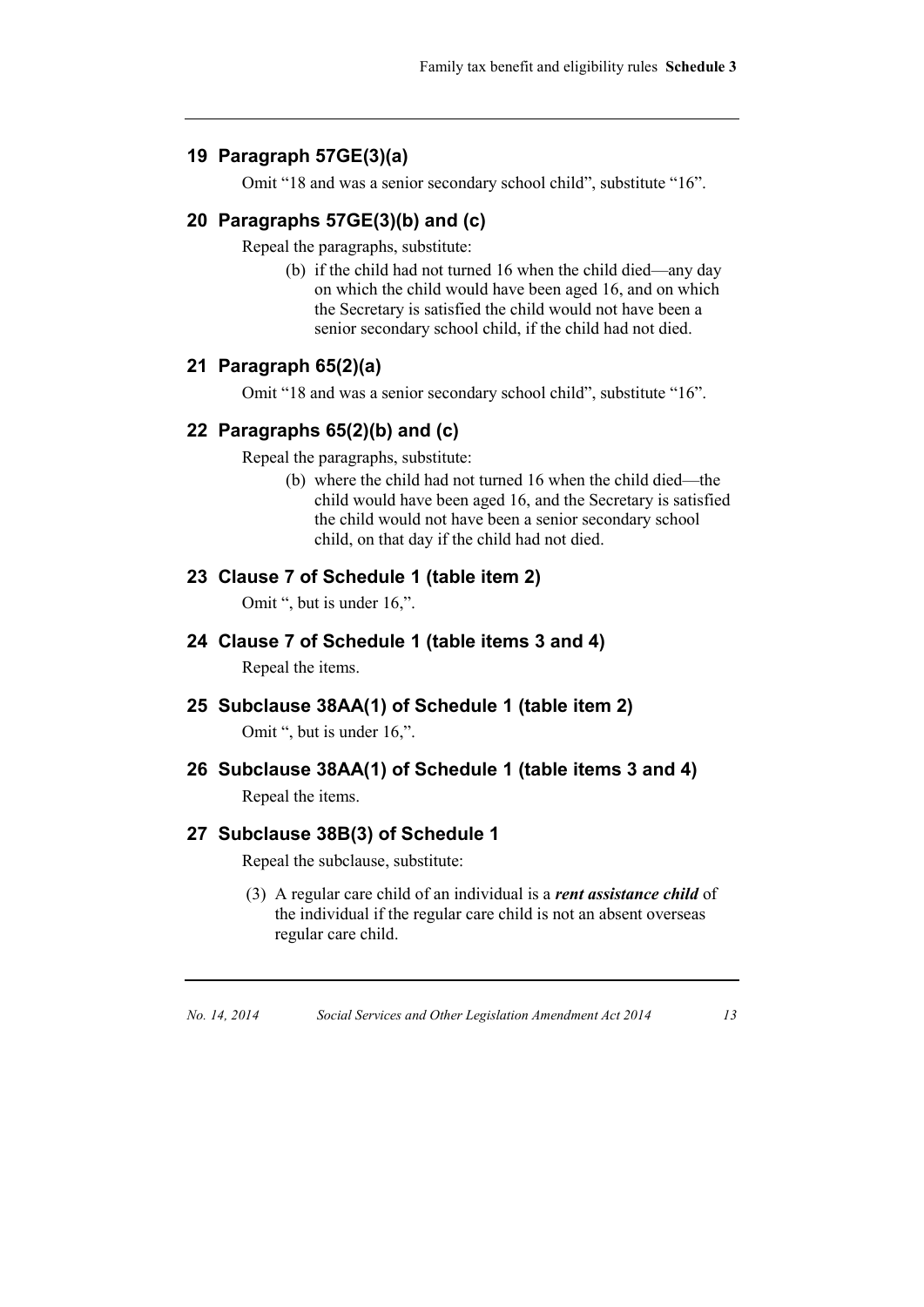**Schedule 3** Family tax benefit and eligibility rules

### **28 Clause 2 of Schedule 4 (table item 14A)**

Repeal the item.

**29 Subclause 3(1) of Schedule 4 (table item 14A)**

Repeal the item.

### **30 Subclause 3(4) of Schedule 4**

Repeal the subclause.

### *A New Tax System (Family Assistance) (Administration) Act 1999*

### **31 Subsection 29(2B)**

Omit "satisfies or is exempt from the FTB activity test", substitute "is a senior secondary school child".

### **32 Paragraph 32J(1)(b)**

Omit "(other than an FTB child, or regular care child, of the first individual)".

### **33 Sections 32K and 32L**

Repeal the sections.

### **34 Subparagraph 32P(1)(c)(ii)**

Omit "period; and", substitute "period.".

### **35 Paragraph 32P(1)(d)**

Repeal the paragraph.

### **36 Application and saving provisions**

- (1) The amendments made by items 3 to 18 and 21 to 27 apply for the purposes of working out eligibility for family tax benefit, and how much family tax benefit is payable, for a day that is on or after 1 May 2014.
- (2) The amendments made by items 3 to 12 and 19 and 20 apply for the purposes of working out eligibility for single income family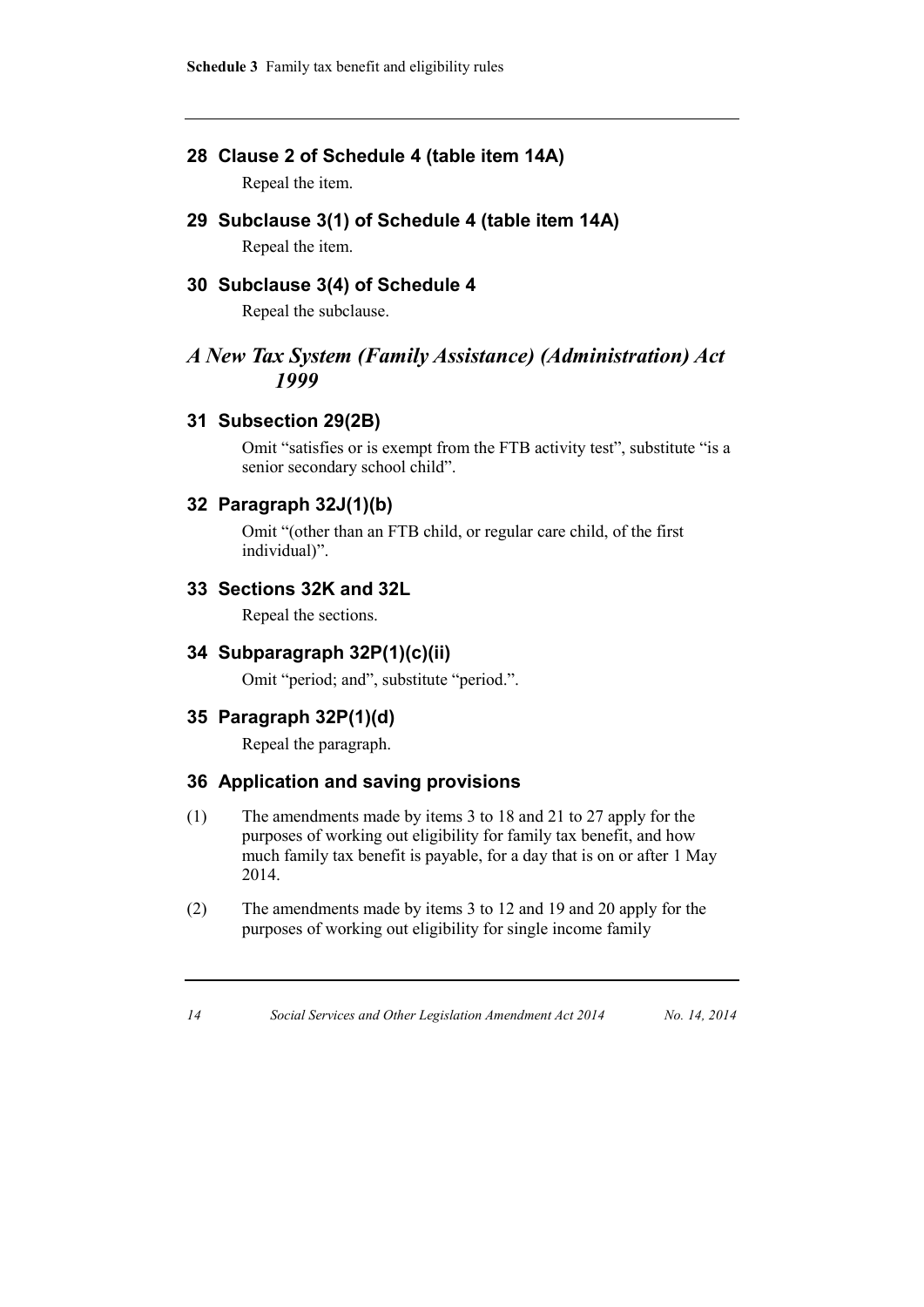supplement, and how much single income family supplement is payable, for a day that is on or after 1 May 2014.

- (3) The amendments made by items 3 to 12 apply for the purposes of working out eligibility for child care benefit, and how much child care benefit is payable, in respect of care provided to a child by an approved child care service or a registered carer on or after 1 May 2014.
- (4) The amendments made by items 3 to 12 apply for the purposes of working out qualification for a double orphan pension under Part 2.20 of the *Social Security Act 1991* for a day that is on or after 1 May 2014.
- (5) Despite the amendment made by item 31, subsection 29(2B) of the *A New Tax System (Family Assistance) (Administration) Act 1999*, as in force immediately before the commencement of that item, continues to apply on and after that commencement in relation to a day occurring before 1 May 2014.
- (6) Despite the amendments made by items 32 to 35, sections 32J, 32K, 32L and 32P of the *A New Tax System (Family Assistance) (Administration) Act 1999*, as in force immediately before the commencement of those items, continue to apply on and after that commencement in relation to a same-rate benefit period to the extent that it occurs before 1 May 2014.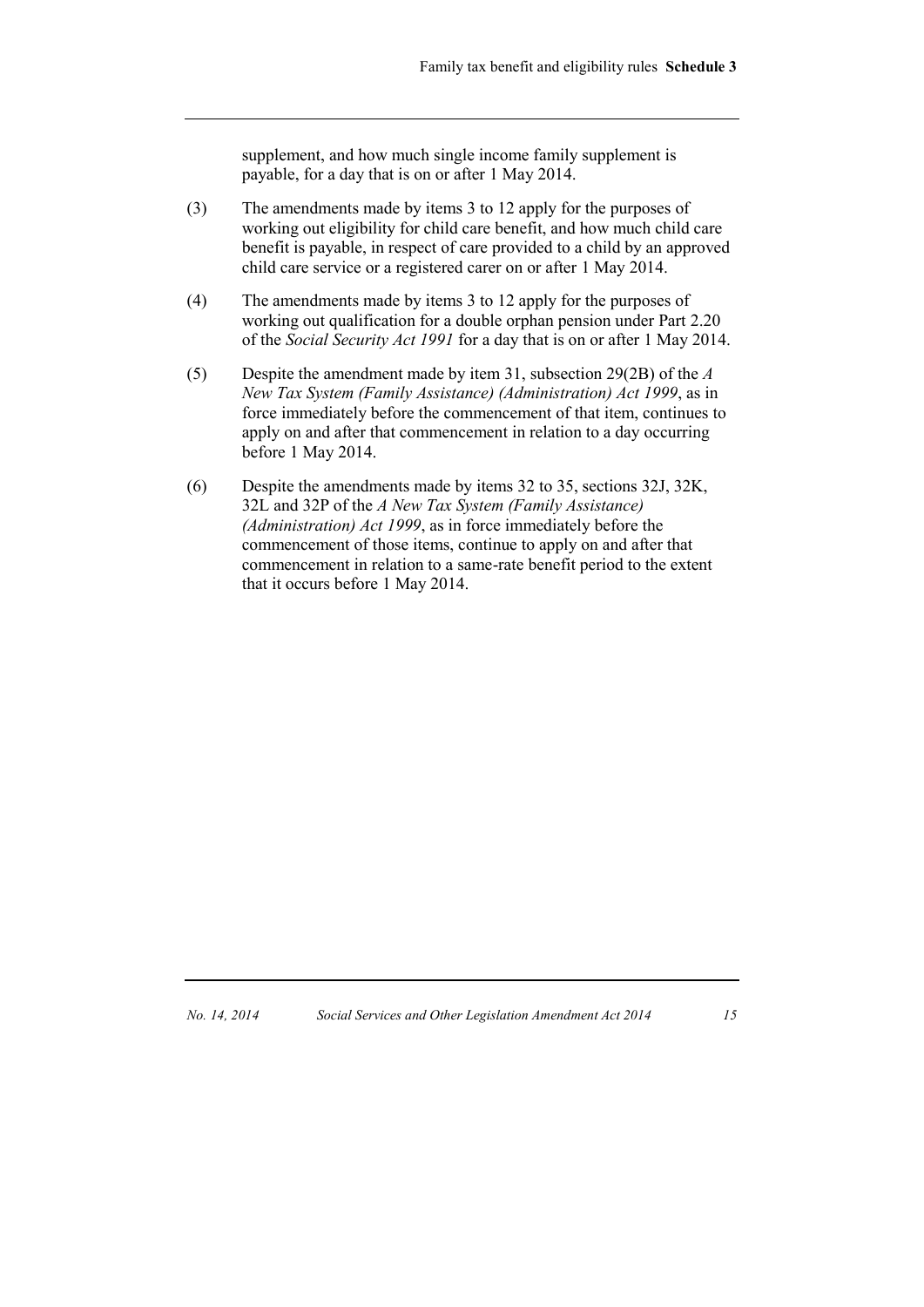## **Schedule 4—Period of Australian working life residence**

### *Social Security Act 1991*

### **1 Subpoint 1221-C1 (heading)**

Repeal the heading, substitute:

*Residence factor (period of Australian working life residence 35 years or more)*

#### **2 Subpoint 1221-C1**

Omit "300 months (25 years)", substitute "420 months (35 years)".

#### **3 Subpoint 1221-C2 (heading)**

Repeal the heading, substitute:

*Residence factor (period of Australian working life residence under 35 years)*

#### **4 Subpoint 1221-C2**

Omit "300 months (25 years)", substitute "420 months (35 years)".

#### **5 Subpoint 1221-C2 (formula)**

Repeal the formula, substitute:

Person's period of Australian working life residence 420

#### **6 Application of amendments**

(1) Subject to this item, the amendments made by items 1 to 5 apply in relation to periods of absence from Australia starting on or after 1 July 2014.

*Presence in Australia immediately before 1 July 2014*

(2) If: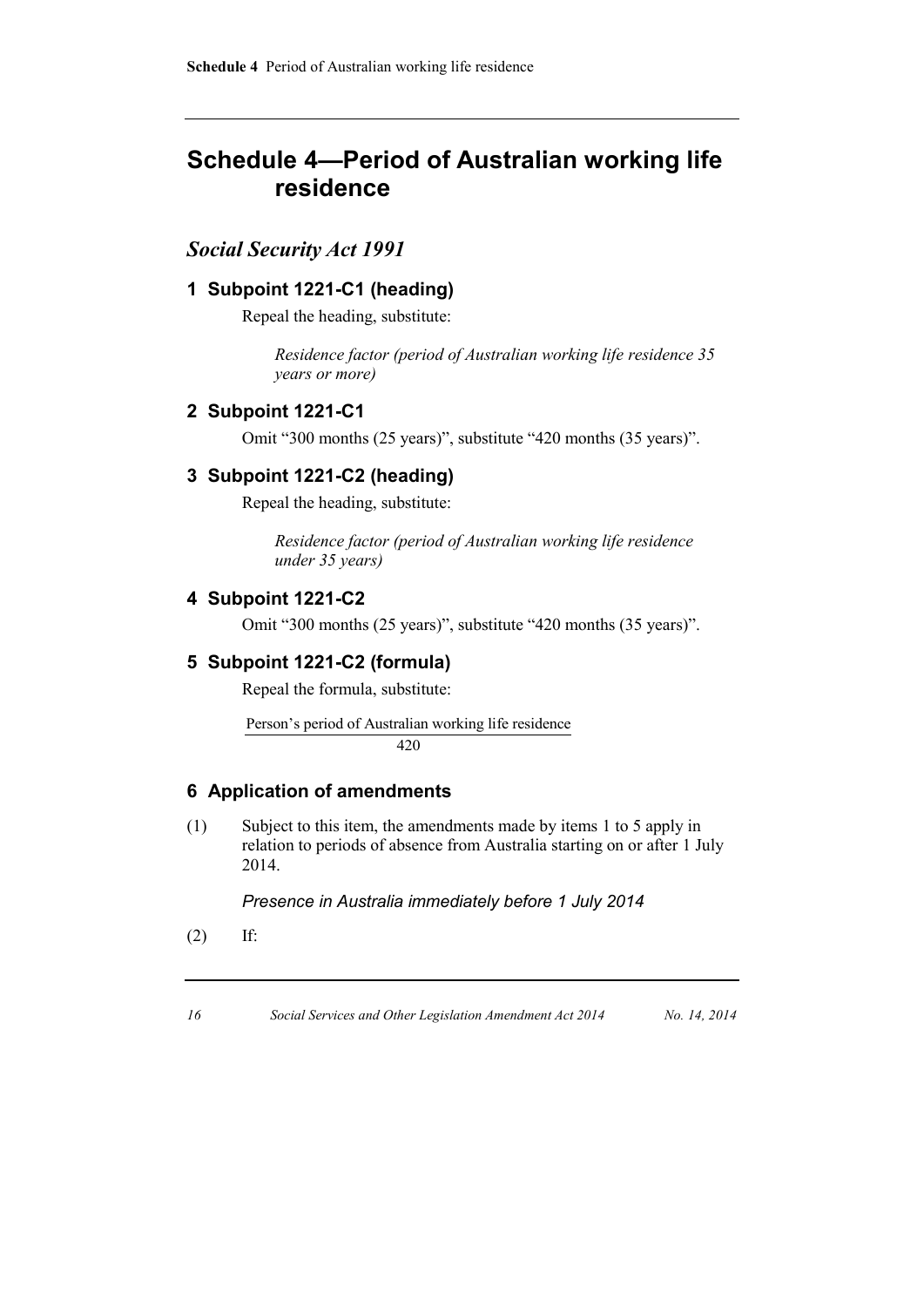- (a) immediately before 1 July 2014 a person was receiving a pension referred to in section 1220A, 1220B or 1221 of the *Social Security Act 1991*; and
- (b) immediately before 1 July 2014 the person was in Australia but was not residing in Australia; and
- (c) the person leaves Australia on a day (the *departure day*) that is before the end of the period of 26 weeks beginning on 1 July 2014; and
- (d) on the departure day the person is receiving that pension;

then, subject to subitem (5), the amendments made by items 1 to 5 do not apply in relation to the person's period of absence from Australia starting on the departure day.

- (3) If:
- (a) because of subitem (2), the amendments made by items 1 to 5 did not apply in relation to the person's period of absence from Australia starting on the departure day; and
- (b) after the departure day the person returns to Australia; and
- (c) immediately before returning to Australia the person is receiving that pension; and
- (d) the person leaves Australia on a day (the *relevant day*) that is before the end of the period of 26 weeks beginning on the day the person returned to Australia; and
- (e) on the relevant day the person is receiving that pension;

then, subject to subitem (5), the amendments made by items 1 to 5 do not apply in relation to the person's period of absence from Australia starting on the relevant day.

#### *Presence outside Australia immediately before 1 July 2014*

- (4) If:
- (a) immediately before 1 July 2014 a person was outside Australia and was receiving a pension referred to in section 1220A, 1220B or 1221 of the *Social Security Act 1991*; and
- (b) on or after 1 July 2014 the person returns to Australia; and
- (c) immediately before returning to Australia the person is receiving that pension; and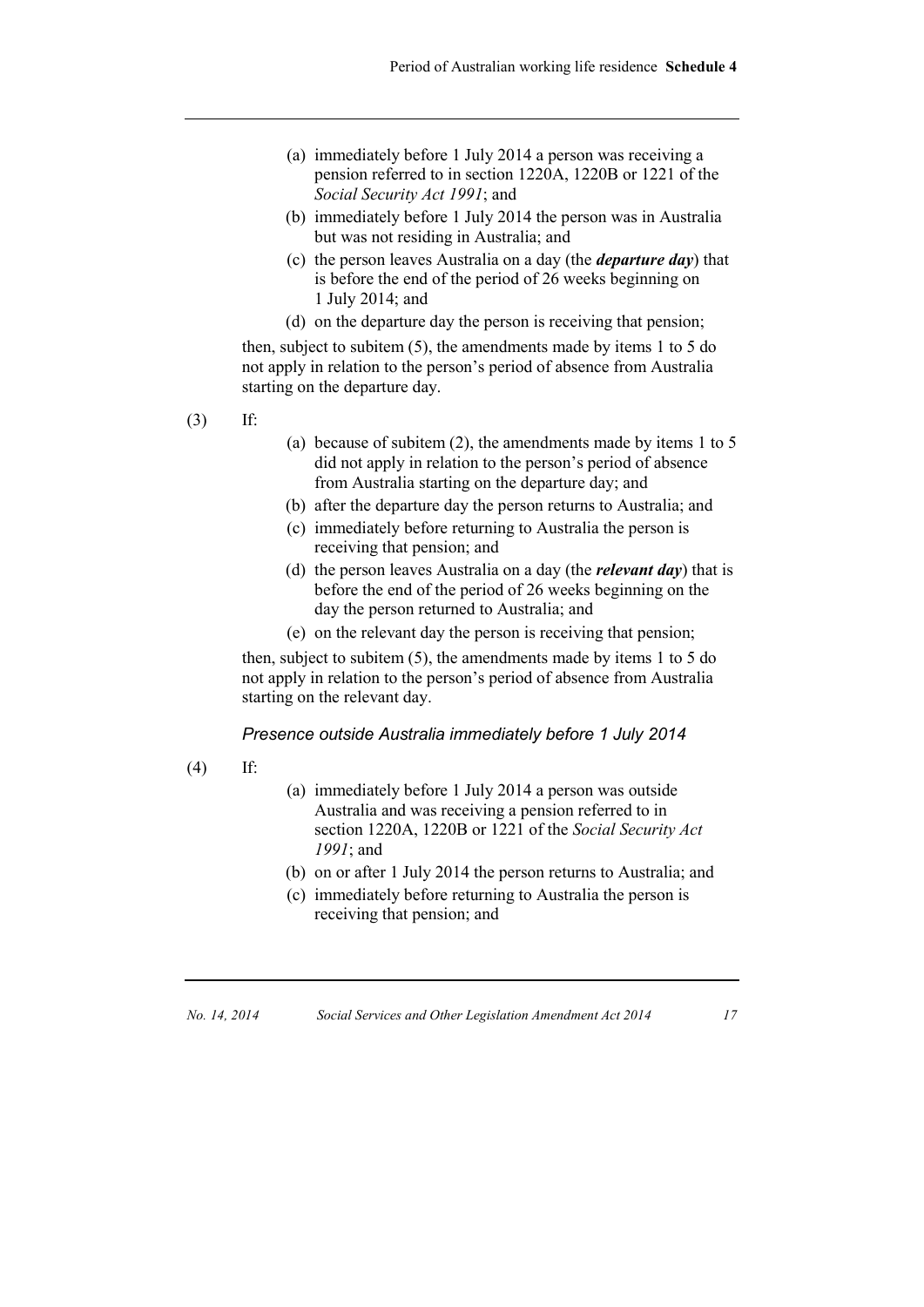- (d) the person leaves Australia on a day (the *departure day*) that is before the end of the period of 26 weeks beginning on the day the person returned to Australia; and
- (e) on the departure day the person is receiving that pension;

then, subject to subitem (5), the amendments made by items 1 to 5 do not apply in relation to the person's period of absence from Australia starting on the departure day.

#### *General rule*

(5) If none of subitems (2) to (4) have the effect that the amendments made by items 1 to 5 do not apply in relation to a person's period of absence from Australia starting on or after 1 July 2014, then, despite subitems  $(2)$  to  $(4)$ , the amendments made by items 1 to 5 apply in relation to any other period of absence from Australia of the person starting on or after that day.

### *Social Security (International Agreements) Act 1999*

#### **7 Section 16**

Omit "to 22", substitute "and 21".

#### **8 Sections 18, 19, 20 and 22**

Repeal the sections.

#### **9 Section 23 (heading)**

Repeal the heading, substitute:

**23 Residence factor: Australian working life residence of 35 years or more**

#### **10 Section 23**

Omit "300 months (25 years)", substitute "420 months (35 years)".

### **11 Section 24 (heading)**

Repeal the heading, substitute:

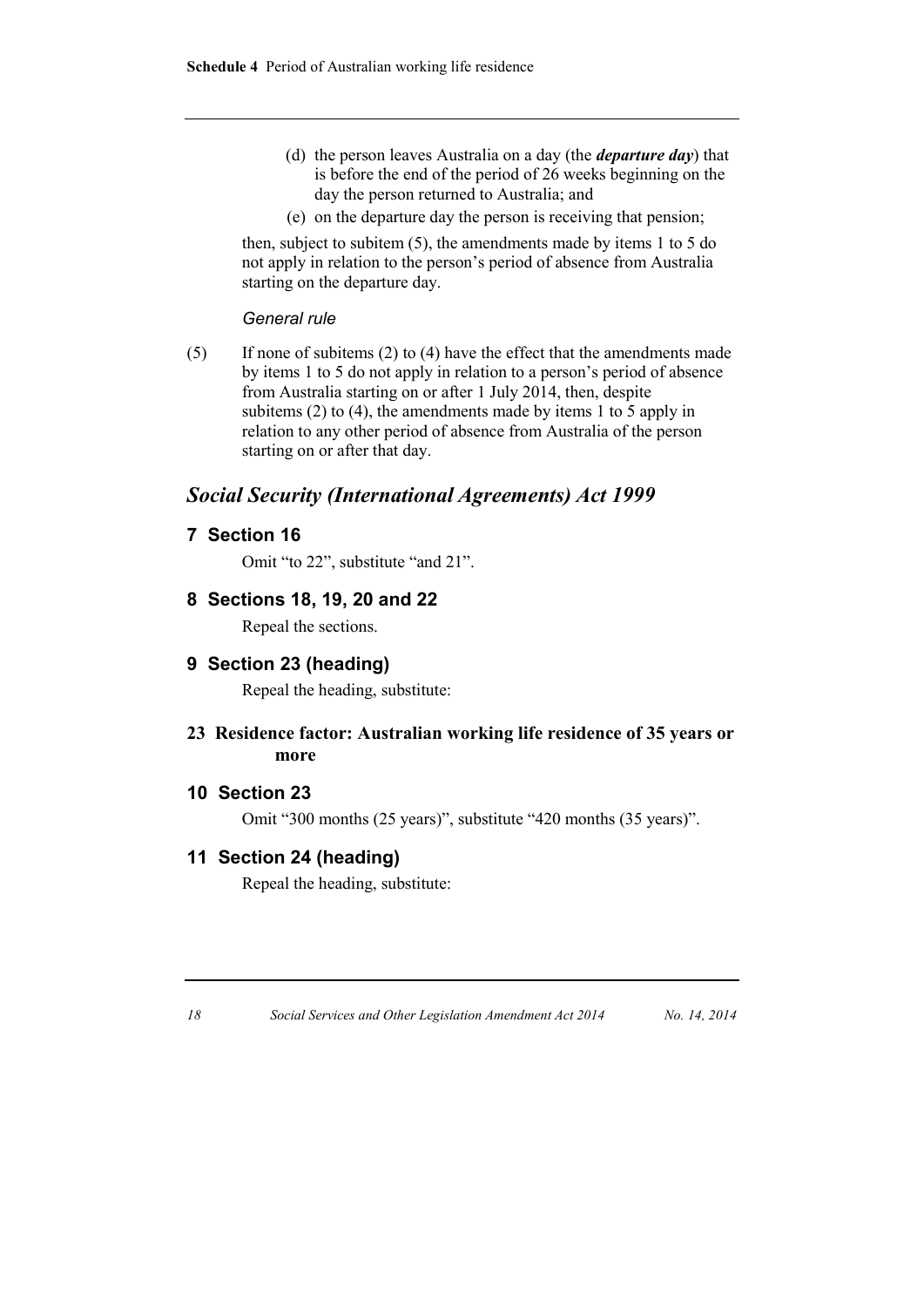#### **24 Residence factor: Australian working life residence of less than 35 years**

### **12 Section 24**

Omit "300 months (25 years)", substitute "420 months (35 years)".

#### **13 Section 24 (formula)**

Repeal the formula, substitute:

Person's period of Australian working life residence 420

#### **14 Application of amendments**

#### *Periods of absence from Australia*

(1) Subject to this item, the amendments made by items 7 to 13 apply in relation to periods of absence from Australia starting on or after 1 July 2014.

 $(2)$  If:

- (a) immediately before 1 July 2014 a person was receiving a social security payment under a scheduled international social security agreement; and
- (b) immediately before 1 July 2014 the person was in Australia but was not residing in Australia; and
- (c) the person leaves Australia on a day (the *departure day*) that is before the end of the period of 26 weeks beginning on 1 July 2014; and
- (d) on the departure day the person is receiving that payment;

then, subject to subitems (5) and (6), the amendments made by items 7 to 13 do not apply in relation to the person's period of absence from Australia starting on the departure day.

- (3) If:
- (a) because of subitem (2), the amendments made by items 7 to 13 did not apply in relation to the person's period of absence from Australia starting on the departure day; and
- (b) after the departure day the person returns to Australia; and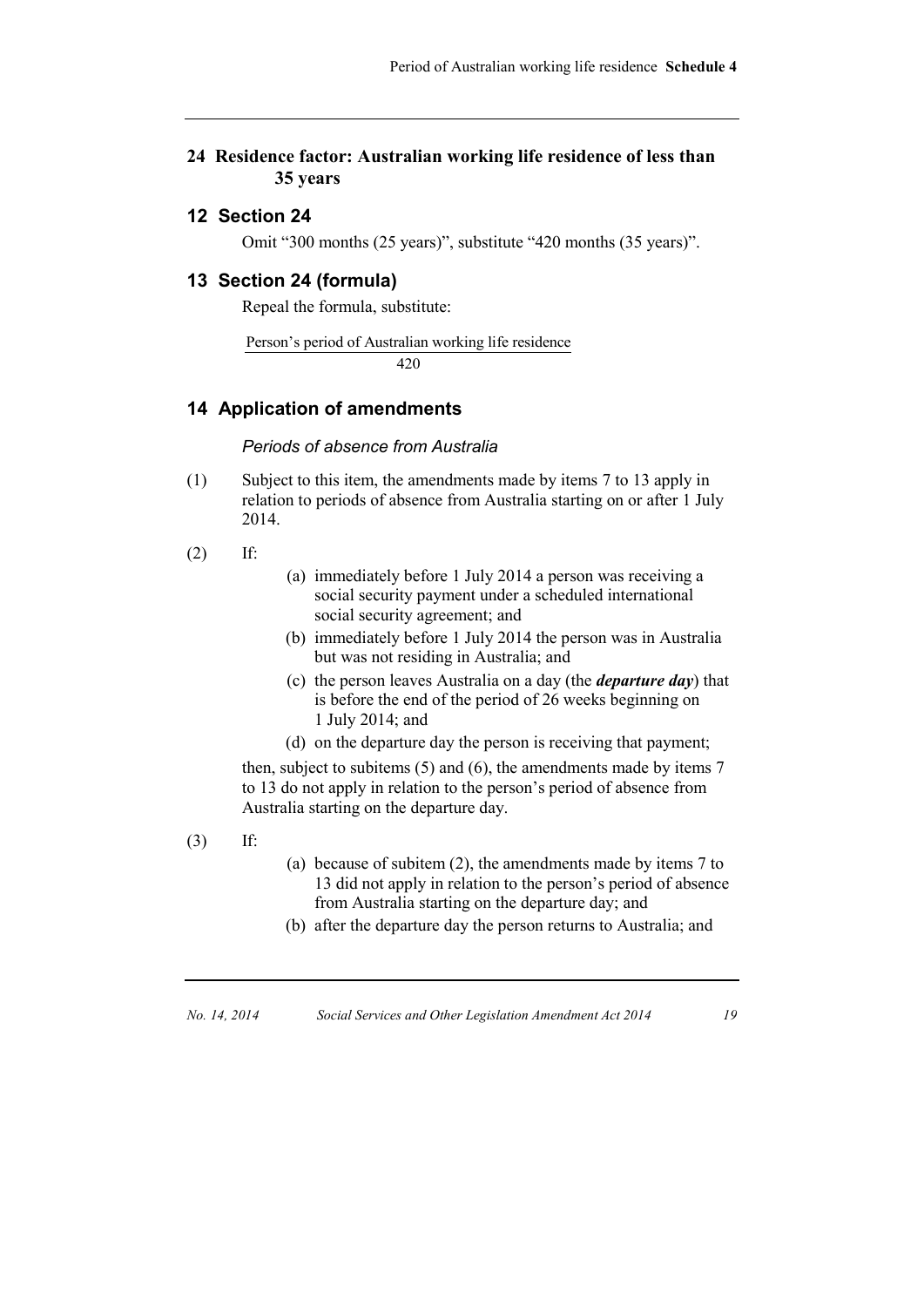- (c) immediately before returning to Australia the person is receiving that payment; and
- (d) the person leaves Australia on a day (the *relevant day*) that is before the end of the period of 26 weeks beginning on the day the person returned to Australia; and
- (e) on the relevant day the person is receiving that payment;

then, subject to subitems (5) and (6), the amendments made by items 7 to 13 do not apply in relation to the person's period of absence from Australia starting on the relevant day.

- (4) If:
- (a) immediately before 1 July 2014 a person was outside Australia and was receiving a social security payment under a scheduled international social security agreement at a rate worked out under Part 3 of the *Social Security (International Agreements) Act 1999*; and
- (b) on or after 1 July 2014 the person returns to Australia; and
- (c) immediately before returning to Australia the person is receiving that payment at that rate; and
- (d) the person leaves Australia on a day (the *departure day*) that is before the end of the period of 26 weeks beginning on the day the person returned to Australia; and
- (e) on the departure day the person is receiving that payment (regardless of how the rate of that payment is being worked out);

then, subject to subitems (5) and (6), the amendments made by items 7 to 13 do not apply in relation to the person's period of absence from Australia starting on the departure day.

(5) If none of subitems (2) to (4) have the effect that the amendments made by items 7 to 13 do not apply in relation to a person's period of absence from Australia starting on or after 1 July 2014, then, despite subitems (2) to (4), the amendments made by items 7 to 13 apply in relation to any other period of absence from Australia of the person starting on or after that day.

*Existing recipients of wife pension or carer payment*

(6) If: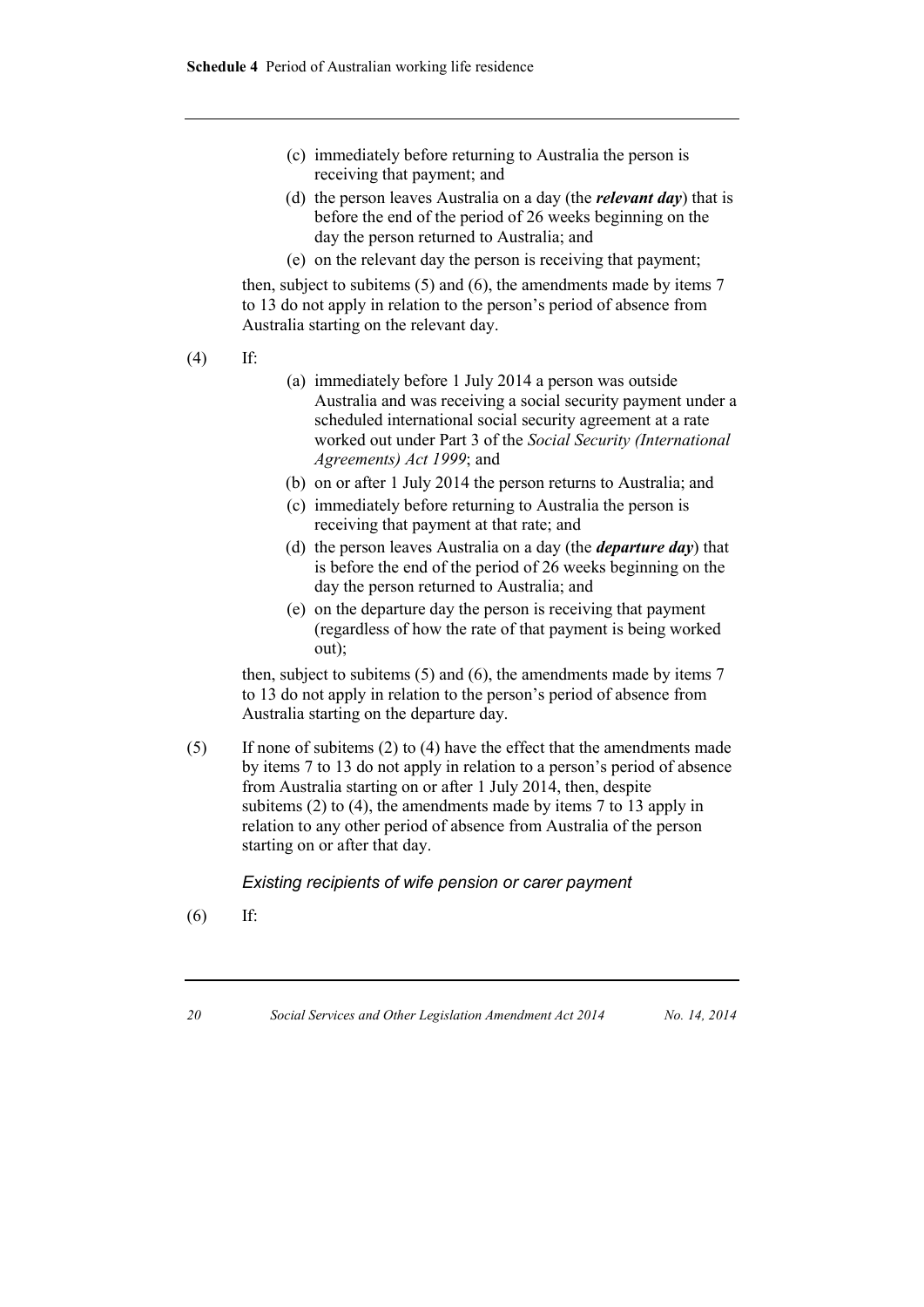- (a) immediately before 1 July 2014 a person was receiving a wife pension or a carer payment under a scheduled international social security agreement; and
- (b) immediately before 1 July 2014 the person's period of Australian working life residence exceeded the period of Australian working life residence of:
	- (i) if the person was receiving a wife pension—the person's partner; or
	- (ii) if the person was receiving a carer payment—the person for whom the person was providing care;

then the amendments made by items 7 and 8 apply in relation to working out the rate of that wife pension or carer payment on or after 1 July 2014.

#### *New recipients of social security payments*

- (7) If:
- (a) a person is outside Australia on or after 1 July 2014 (regardless of when the absence began); and
- (b) the person's start day, in relation to a social security payment under a scheduled international social security agreement, is on or after 1 July 2014;

then the amendments made by items 7 to 13 apply in relation to working out the rate of that payment.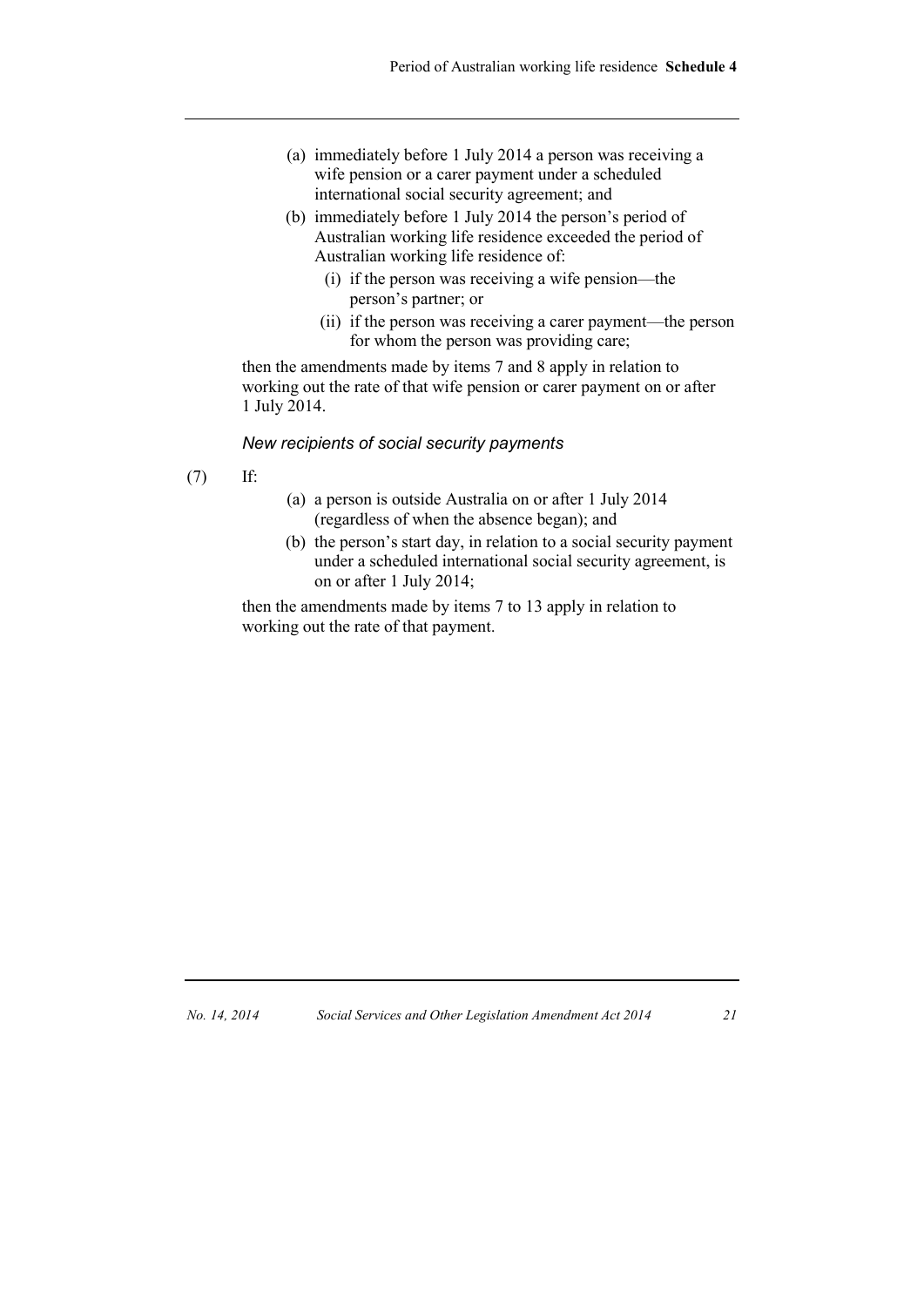## **Schedule 8—Pension bonus scheme**

### *Social Security Act 1991*

### **1 Section 92A**

Omit:

• A person who wants to get a pension bonus must *register* as a *member of the pension bonus scheme*.

substitute:

• A person who wants to get a pension bonus must *register* as a *member of the pension bonus scheme*. An application for registration cannot be made on or after 1 July 2014.

### **2 Section 92D**

Before "A", insert "(1)".

### **3 At the end of section 92D**

Add:

(2) However, a person cannot make an application on or after 1 July 2014.

### **4 Subsections 92H(1) and (2) (notes)**

Repeal the notes.

### **5 Subsections 92H(3) to (7)**

Repeal the subsections.

#### **6 Saving provision**

Despite the amendments made by this Schedule, if:

- (a) before the commencement of this item, an application under section 92D of the *Social Security Act 1991* was lodged; and
- (b) the application was lodged during an extended period referred to in subsection 92H(3) of that Act;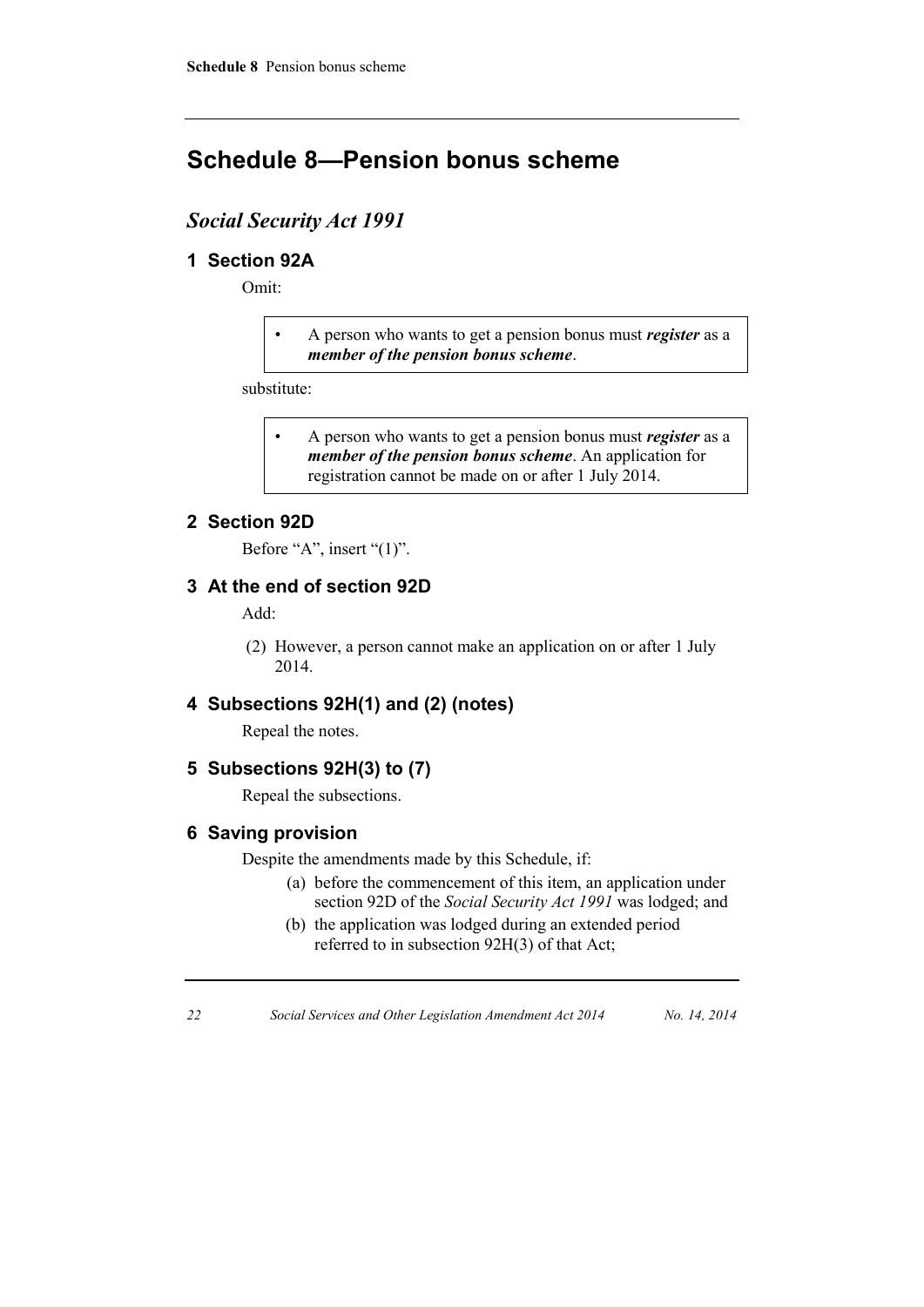then that subsection, as in force immediately before the commencement of this item, continues to apply on and after that commencement in relation to that application.

### *Veterans' Entitlements Act 1986*

#### **7 Section 45T**

Omit:

• A person who wants to get a pension bonus must *register* as a *member of the pension bonus scheme*.

substitute:

• A person who wants to get a pension bonus must *register* as a *member of the pension bonus scheme*. An application for registration cannot be made on or after 1 July 2014.

#### **8 Section 45TD**

Before "A", insert "(1)".

### **9 At the end of section 45TD**

Add:

(2) However, a person cannot make an application on or after 1 July 2014.

#### **10 Subsections 45TH(1) and (2) (notes)**

Repeal the notes.

### **11 Subsections 45TH(3) to (7)**

Repeal the subsections.

#### **12 Saving provision**

Despite the amendments made by this Schedule, if:

(a) before the commencement of this item, an application under section 45TD of the *Veterans' Entitlements Act 1986* was lodged; and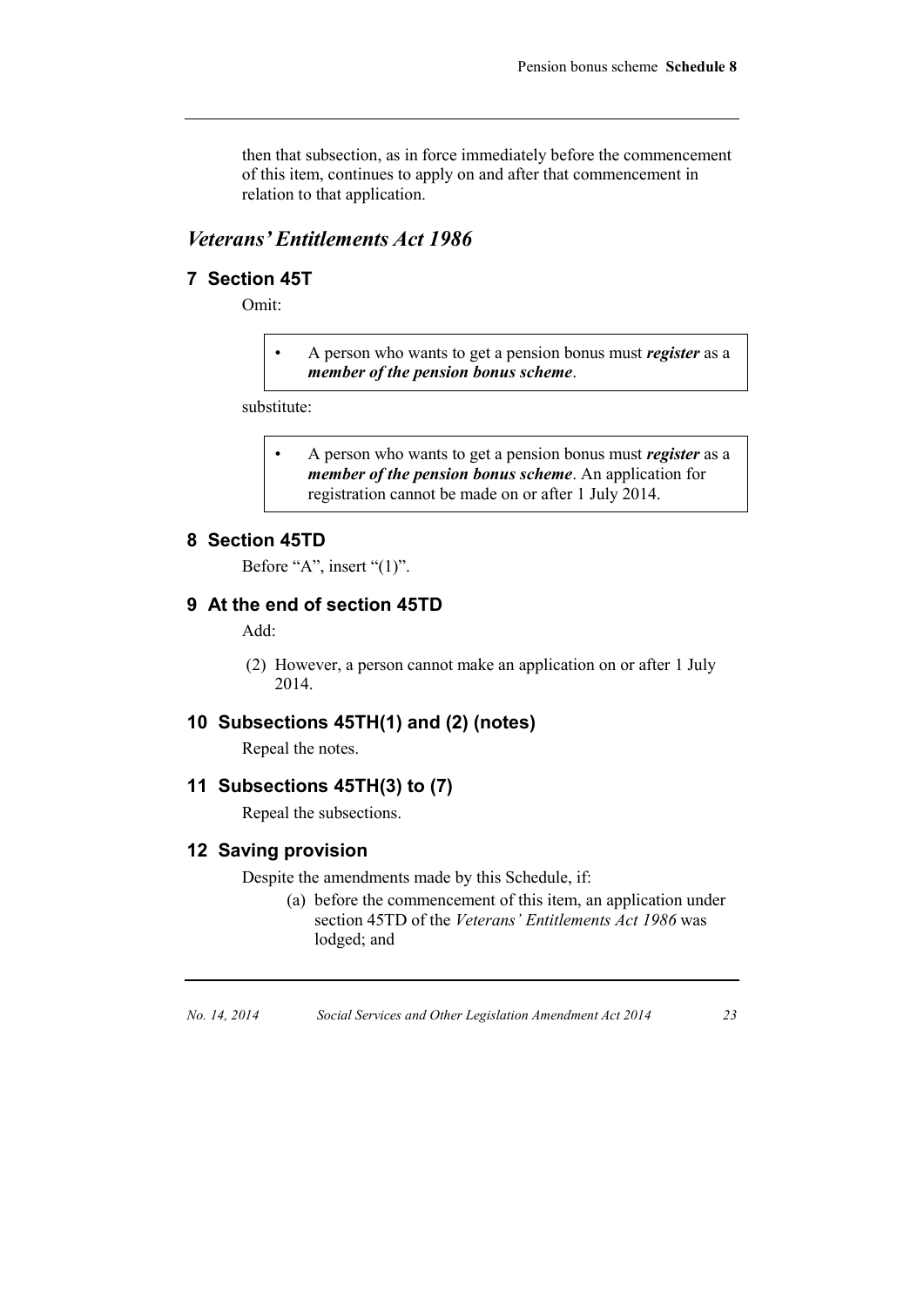(b) the application was lodged during an extended period referred to in subsection  $45TH(3)$  of that Act;

then that subsection, as in force immediately before the commencement of this item, continues to apply on and after that commencement in relation to that application.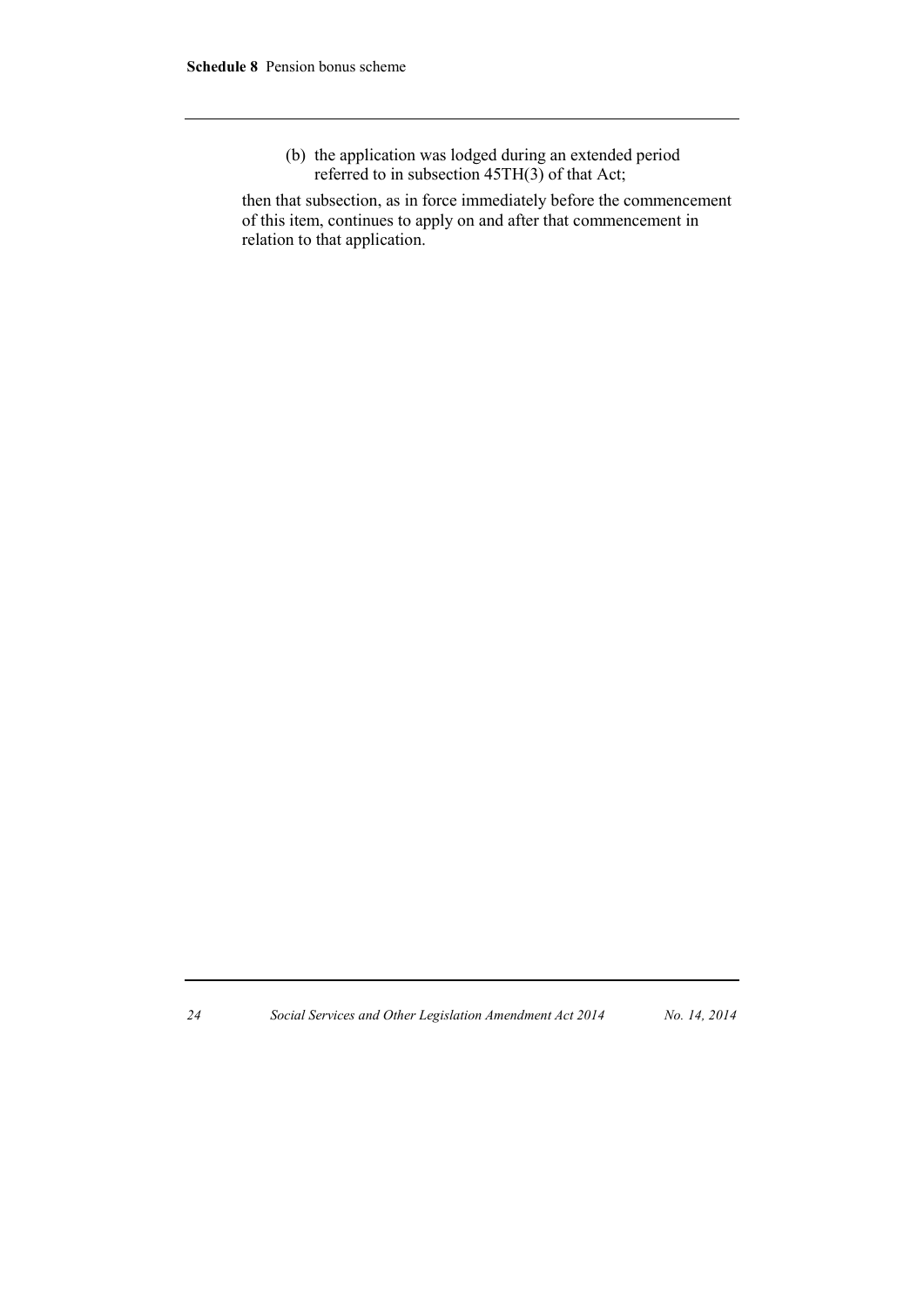## **Schedule 9—Indexation**

## *A New Tax System (Family Assistance) Act 1999*

### **6 Subclause 3(7) of Schedule 4 (heading)**

Repeal the heading, substitute:

*No indexation of certain income limits for certain years*

### **7 Subclause 3(7) of Schedule 4**

Omit "and 1 July 2013", substitute ", 1 July 2013, 1 July 2014, 1 July 2015 and 1 July 2016".

### **8 Subclause 3(8) of Schedule 4 (heading)**

Repeal the heading, substitute:

*No indexation of FTB gross supplement amount (A) and (B) for certain years*

### **9 Subclause 3(8) of Schedule 4**

Omit "and 1 July 2013", substitute ", 1 July 2013, 1 July 2014, 1 July 2015 and 1 July 2016".

### *Paid Parental Leave Act 2010*

### **11 Section 30**

Omit "30 June 2014", substitute "30 June 2017".

#### **12 Paragraph 41(a)**

Omit "1 July 2014", substitute "1 July 2017".

### **13 Subsection 42(1)**

Omit "1 July 2014", substitute "1 July 2017".

### **14 Section 115CA**

Omit "30 June 2014", substitute "30 June 2017".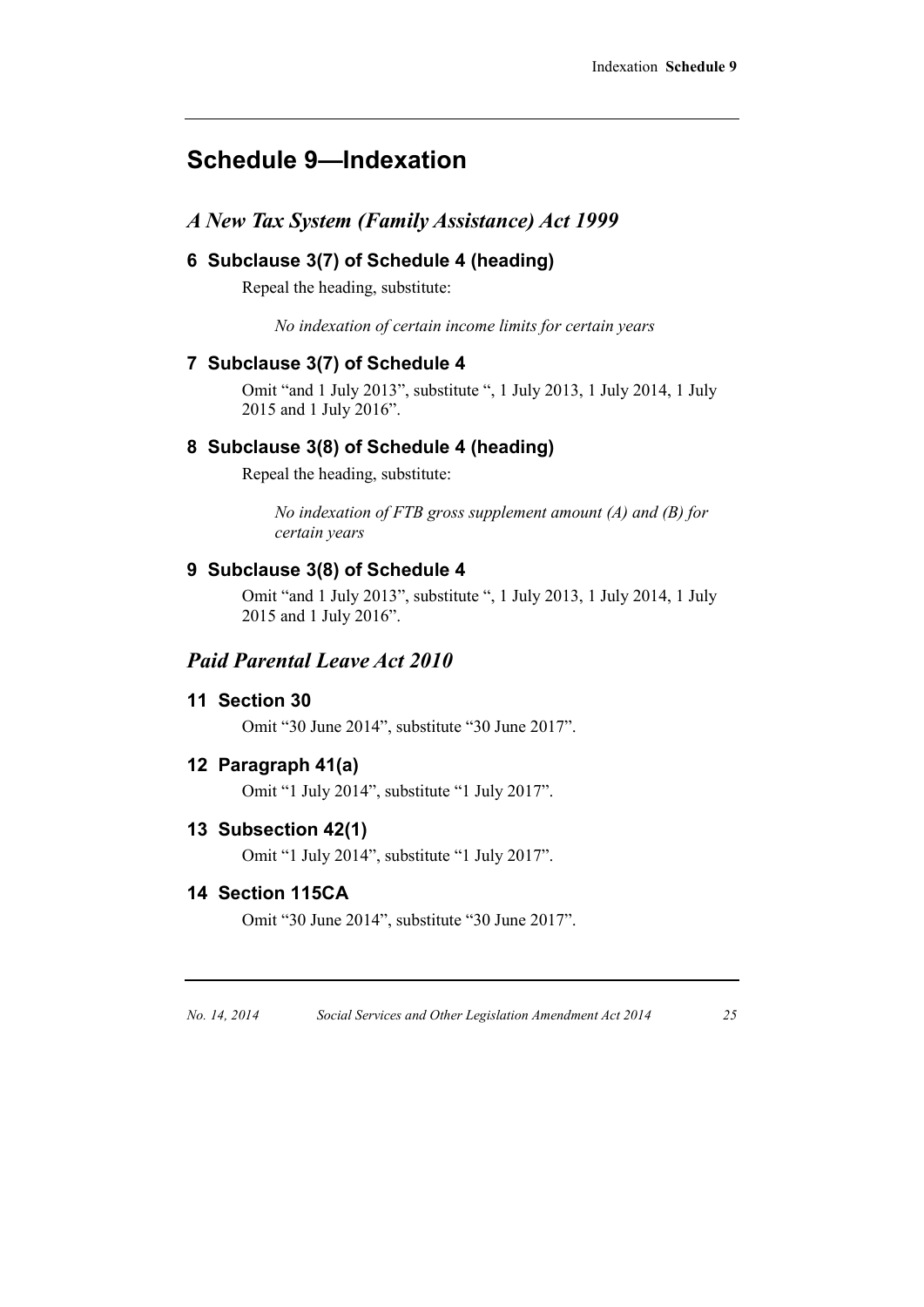## **Schedule 10—Reduction of period for temporary absence from Australia**

### *A New Tax System (Family Assistance) Act 1999*

### **1 Subsection 24(1)**

Omit "3 years" (wherever occurring), substitute "56 weeks".

#### **2 Paragraph 24(2)(a)**

Omit "3 years", substitute "56 weeks".

**3 Subsection 24(4)**

Omit "3 years", substitute "56 weeks".

#### **4 Paragraph 24(5)(a)**

Omit "3 years", substitute "56 weeks".

#### **5 At the end of section 24**

Add:

*Extension of 56 week period in certain circumstances*

- (7) The Secretary may extend the 56 week period (the *initial period*) referred to in subsection  $(1)$ ,  $(2)$ ,  $(4)$  or  $(5)$ , to a period of no more than 3 years, if the Secretary is satisfied that the child mentioned in subsection  $(1)$  or  $(2)$ , or the individual mentioned in subsection  $(4)$ or (5), (in each case, the *person*) is unable to return to Australia within the initial period because of any of the following events:
	- (a) a serious accident involving the person or a family member of the person;
	- (b) a serious illness of the person or a family member of the person;
	- (c) the hospitalisation of the person or a family member of the person;
	- (d) the death of a family member of the person;
	- (e) the person's involvement in custody proceedings in the country in which the person is located;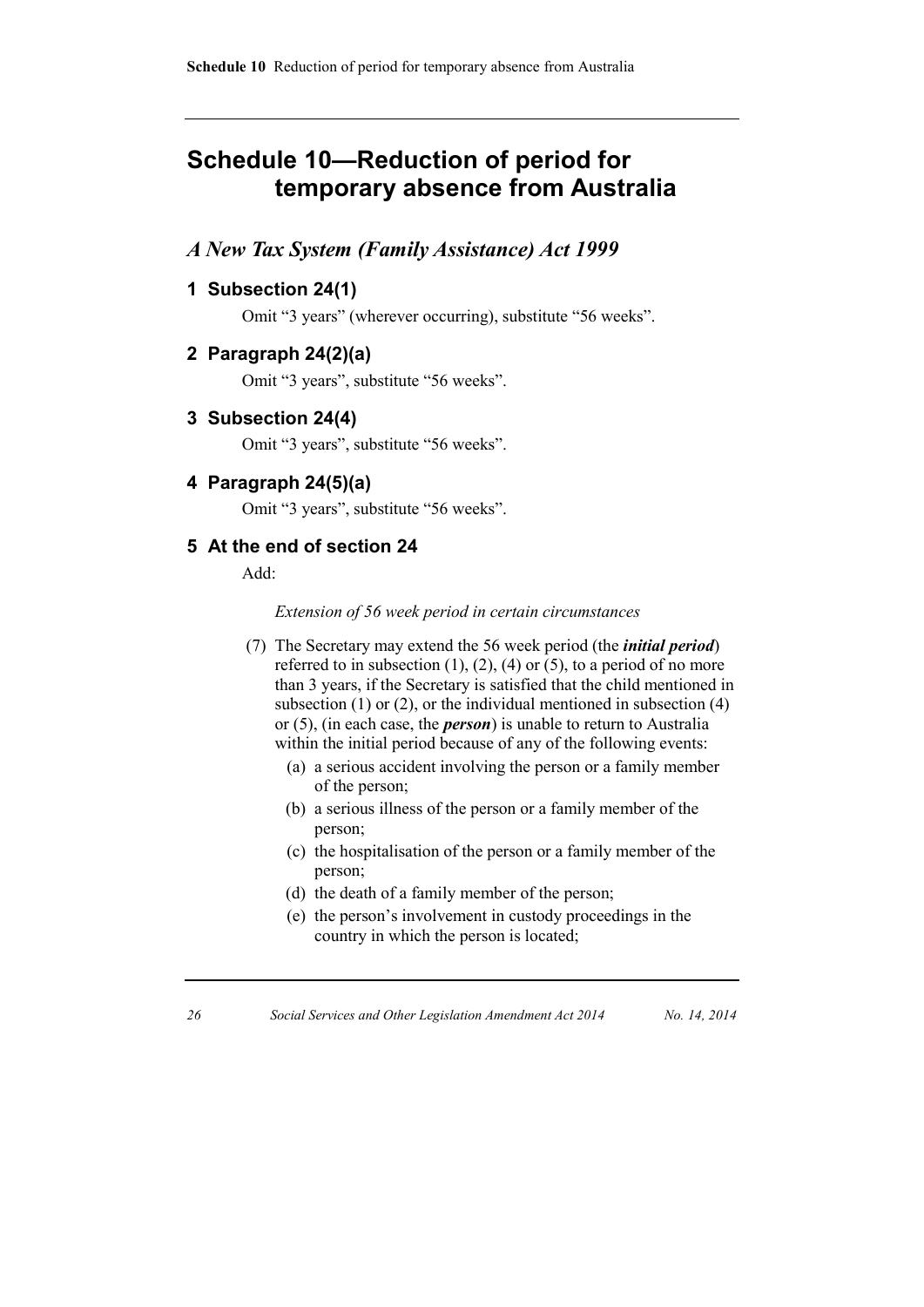- (f) a legal requirement for the person to remain outside Australia in connection with criminal proceedings (other than criminal proceedings in respect of a crime alleged to have been committed by the person);
- (g) robbery or serious crime committed against the person or a family member of the person;
- (h) a natural disaster in the country in which the person is located;
- (i) political or social unrest in the country in which the person is located;
- (j) industrial action in the country in which the person is located;
- (k) a war in the country in which the person is located.
- (8) The Secretary must not extend the initial period under subsection (7) unless:
	- (a) the event occurred or began during the initial period; and
	- (b) if the event is political or social unrest, industrial action or war—the person is not willingly involved in, or willingly participating in the event.
- (9) The Secretary may extend the 56 week period referred to in subsection  $(1)$ ,  $(2)$ ,  $(4)$  or  $(5)$ , to a period of no more than 3 years, if the Secretary is satisfied that, under the Medical Treatment Overseas Program administered by the Minister who administers the *National Health Act 1953*, financial assistance is payable in respect of the absence from Australia of the child mentioned in subsection (1) or (2) or the individual mentioned in subsection (4) or  $(5)$ .
- (10) The Secretary may extend the 56 week period referred to in subsection (4) or (5), to a period of no more than 3 years, if the Secretary is satisfied that the individual mentioned in the subsection is unable to return to Australia within the 56 week period because the individual is:
	- (a) deployed outside Australia as a member of the Defence Force, under conditions specified in a determination made under the *Defence Act 1903* that relates to such deployment; or
	- (b) deployed outside Australia, for the purpose of capacity-building or peacekeeping functions, as:

| No. 14, 2014 | Social Services and Other Legislation Amendment Act 2014 |  |
|--------------|----------------------------------------------------------|--|
|--------------|----------------------------------------------------------|--|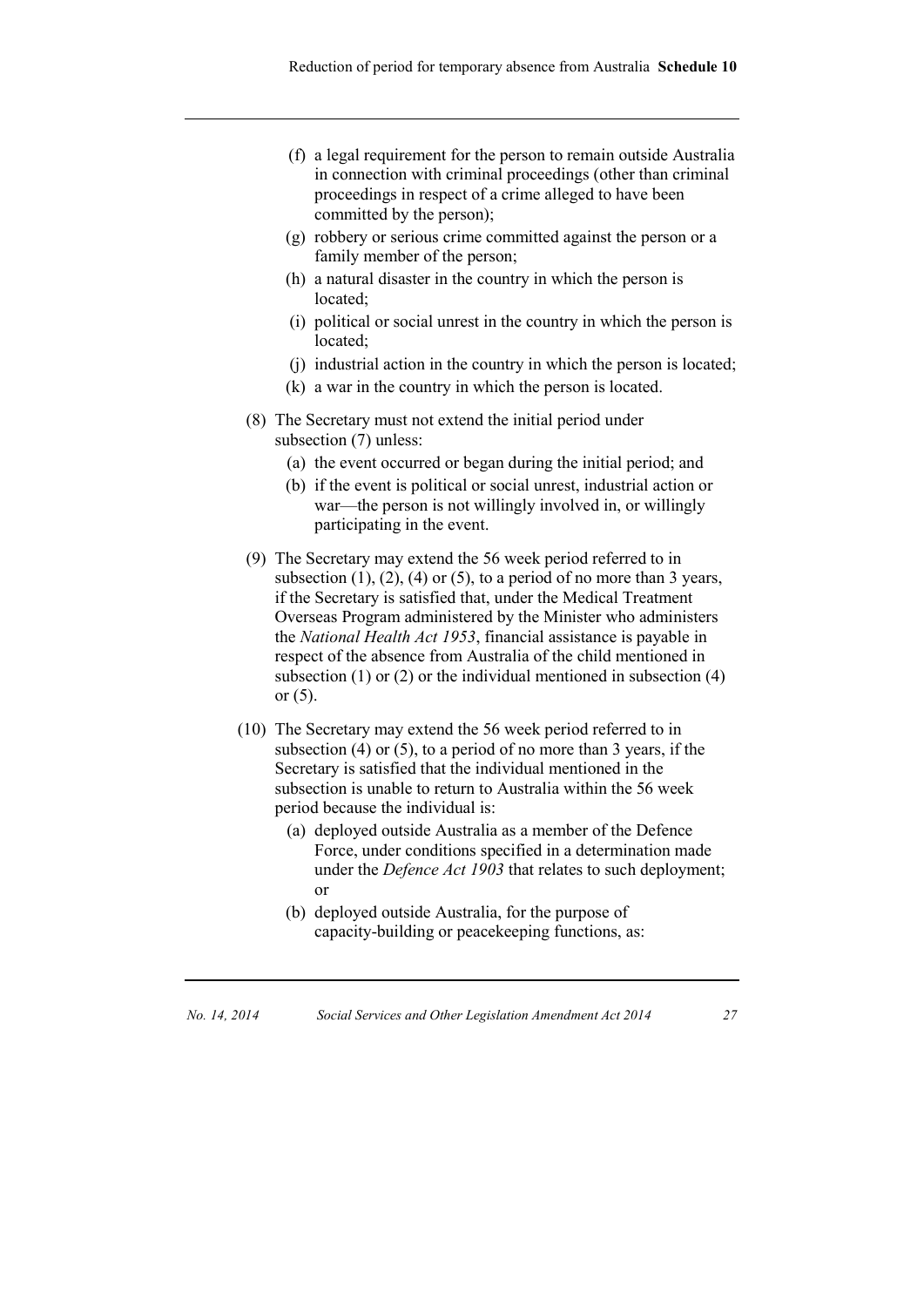- (i) a member or a special member of the Australian Federal Police; or
- (ii) a protective service officer within the meaning of the *Australian Federal Police Act 1979*.

### *A New Tax System (Family Assistance) (Administration) Act 1999*

### **6 Paragraph 30A(1)(c)**

Omit "3 years", substitute "56 weeks".

#### **7 Paragraph 30B(1)(c)**

Omit "3 years", substitute "56 weeks".

#### **8 Application provision**

The amendments made by items 1 to 7 apply in relation to an individual's eligibility for family tax benefit on and from 1 July 2014. For this purpose, it does not matter whether an absence from Australia began before, on or after 1 July 2014.

### *Paid Parental Leave Act 2010*

#### **9 Paragraph 46(1)(b)**

Omit "3 years", substitute "56 weeks".

### **10 Subsection 46(2) (heading)**

Repeal the heading, substitute:

*Effect of a person's return to Australia within 56 weeks*

### **11 Paragraph 46(2)(a)**

Omit "3 years", substitute "56 weeks".

#### **12 Subsection 46(3) (heading)**

Repeal the heading, substitute: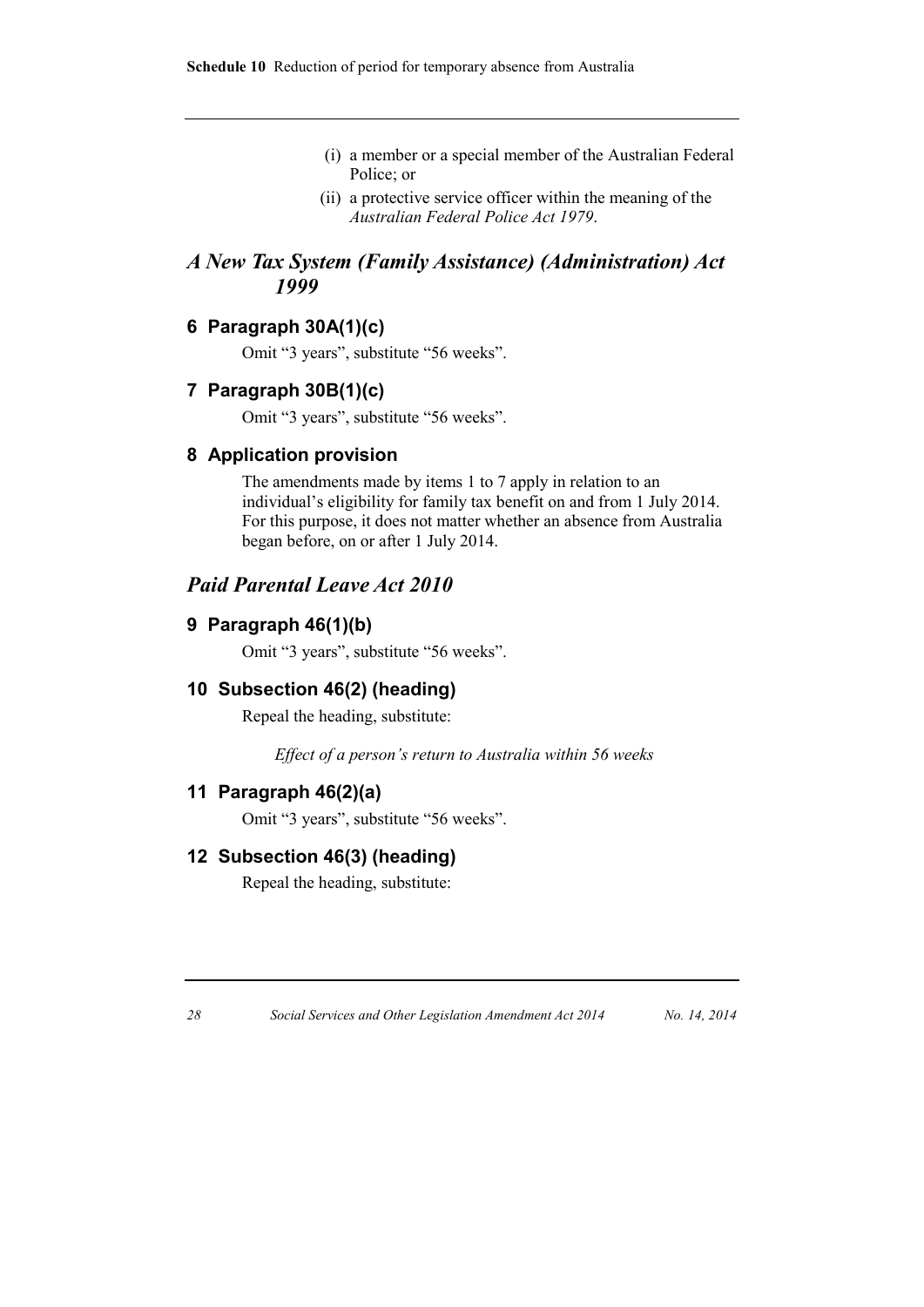*Effect of a person's return to Australia after 56 weeks*

#### **13 At the end of section 46**

Add:

*Extension of 56 week period for Australian Defence Force and Australian Federal Police deployments*

- (4) The Secretary may extend the 56 week period referred to in subsection (1) or (2), to a period of no more than 3 years, if the Secretary is satisfied that the person is unable to return to Australia within the 56 week period because the person is:
	- (a) deployed outside Australia as a defence force member, under conditions specified in a determination made under the *Defence Act 1903* that relates to such deployment; or
	- (b) deployed outside Australia, for the purpose of capacity-building or peacekeeping functions, as:
		- (i) a member or a special member of the Australian Federal Police; or
		- (ii) a protective service officer within the meaning of the *Australian Federal Police Act 1979*.

*Extension of 56 week period for events or circumstances prescribed in the PPL rules*

- (5) The Secretary may extend the 56 week period referred to in subsection (1) or (2), to a period of no more than 3 years, if the Secretary is satisfied that:
	- (a) the person is unable to return to Australia within the 56 week period because of an event prescribed by the PPL rules; or
	- (b) a circumstance prescribed by the PPL rules applies.

#### **14 Application provision**

- (1) The amendments made by items 9 to 13 apply in relation to a person's eligibility for parental leave pay and dad and partner pay for a child born on or after 1 July 2014. For this purpose, it does not matter whether an absence from Australia began before, on or after 1 July 2014.
- (2) The following provisions of the *Paid Parental Leave Act 2010* apply in relation to this item as if this item were a provision of that Act: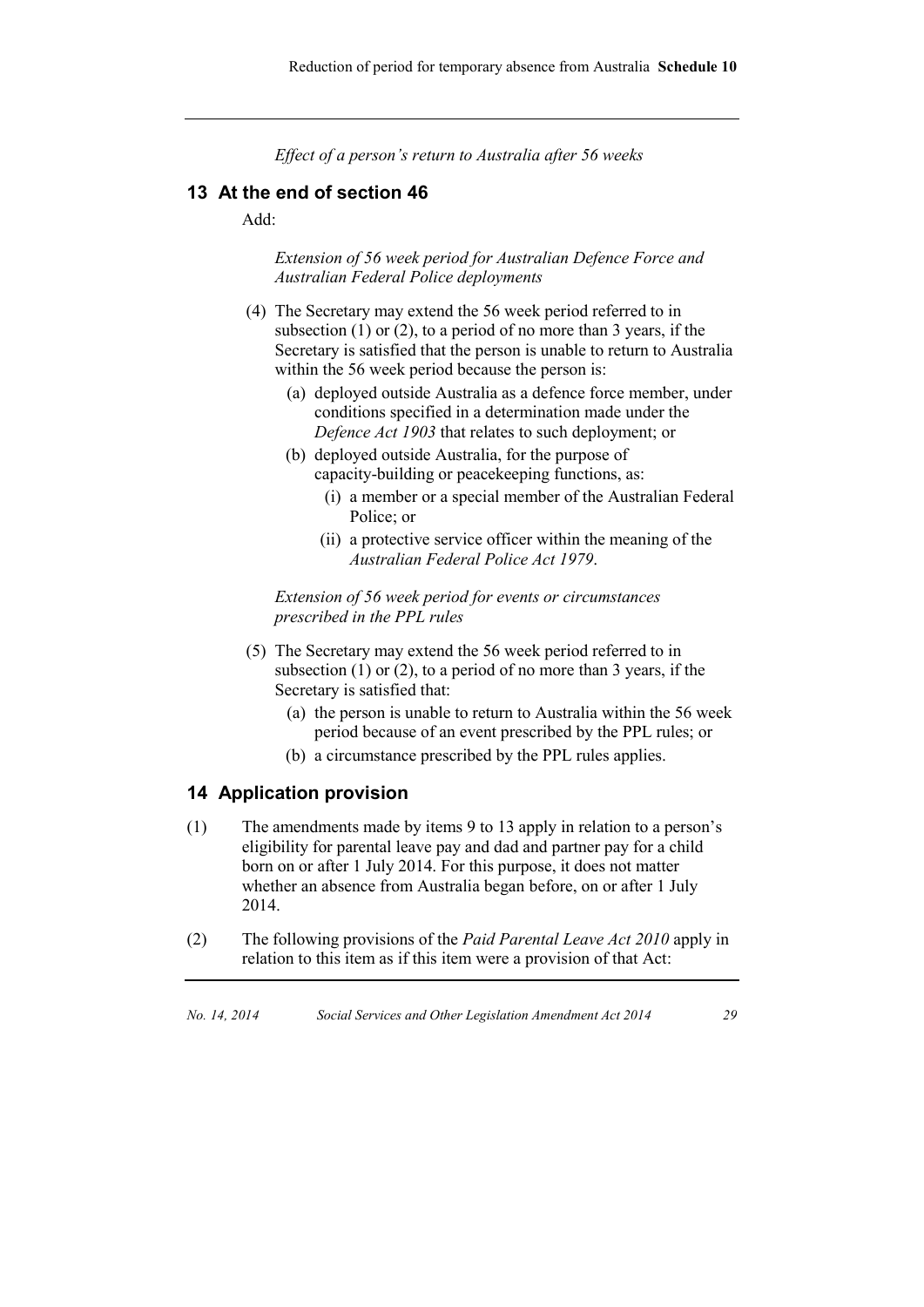- (a) section 275 (which deals with how that Act applies to an adopted child);
- (b) section 276 (which deals with how that Act applies to claims made in exceptional circumstances);
- (c) section 277A (which deals with how that Act applies to claims for dad and partner pay made in prescribed circumstances).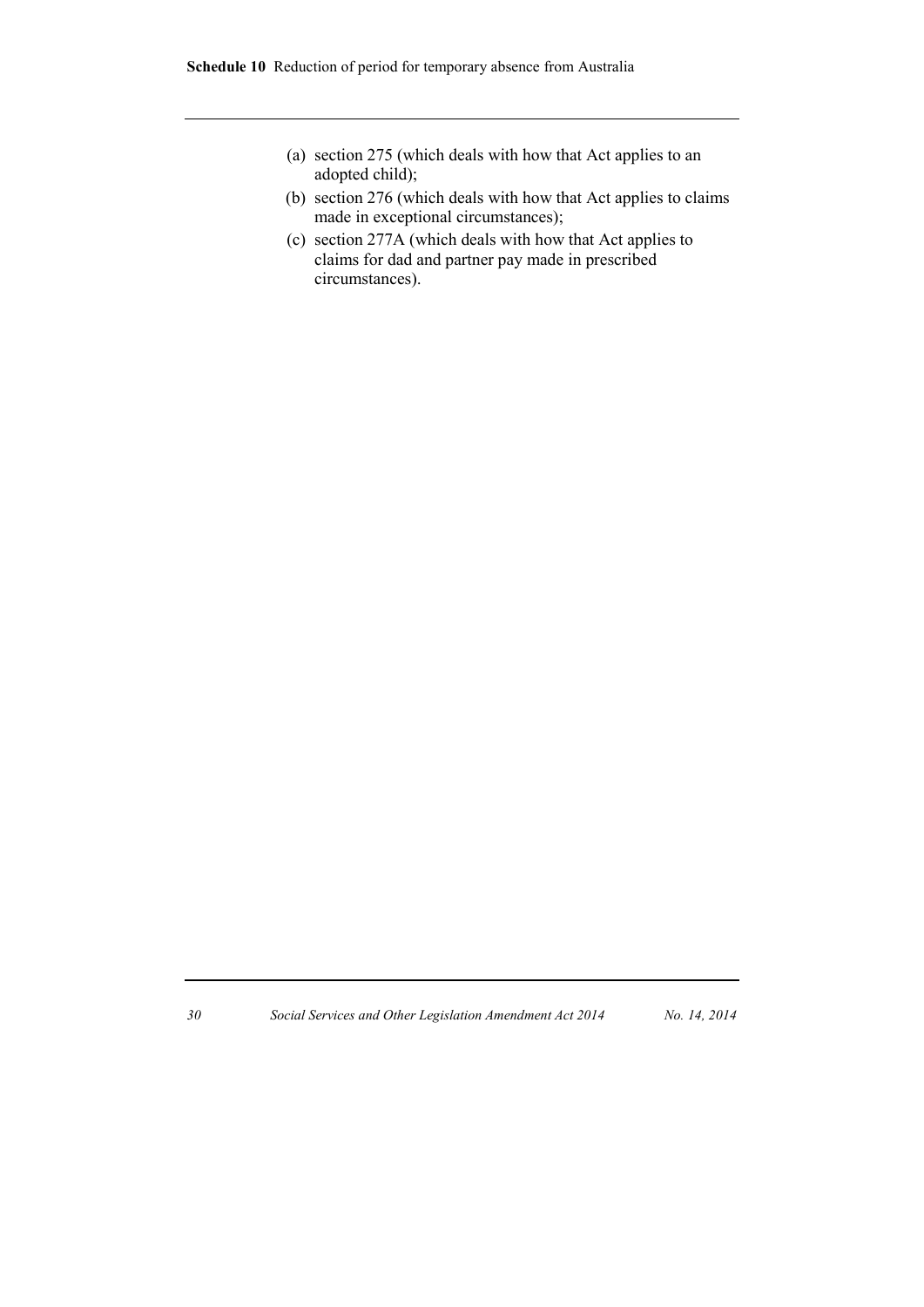## **Schedule 11—Extending the deeming rules to account-based income streams**

## **Part 1—Amendments**

### *Social Security Act 1991*

### **1 Subsection 8(1) (note 1 at the end of the definition of**  *income***)**

Omit "sections 1076-1084 (deemed income from financial assets), sections 1095 to 1099DAA (income from income streams)", substitute "Division 1B of Part 3.10 (income from financial assets (including income streams (short term) and certain income streams (long term)), Division 1C of Part 3.10 (income from income streams not covered by Division 1B of Part 3.10)".

### **2 Subsection 8(1) (note 3 at the end of the definition of**  *ordinary income***)**

Omit "sections 1076-1084 (deemed income from financial assets) and sections 1095-1099DAA (income from income streams)", substitute "Division 1B of Part 3.10 (income from financial assets (including income streams (short term) and certain income streams (long term)) and Division 1C of Part 3.10 (income from income streams not covered by Division 1B of Part 3.10)".

### **3 Subsection 9(1) (at the end of paragraph (h) of the definition of** *financial investment***)**

Add "or".

### **4 Subsection 9(1) (after paragraph (h) of the definition of**  *financial investment***)**

Insert:

- (i) an asset-tested income stream (long term) that is an account-based pension within the meaning of the *Superannuation Industry (Supervision) Regulations 1994*; or
- (j) an asset-tested income stream (long term) that is an annuity (within the meaning of the *Superannuation Industry (Supervision) Act 1993*) provided under a contract that meets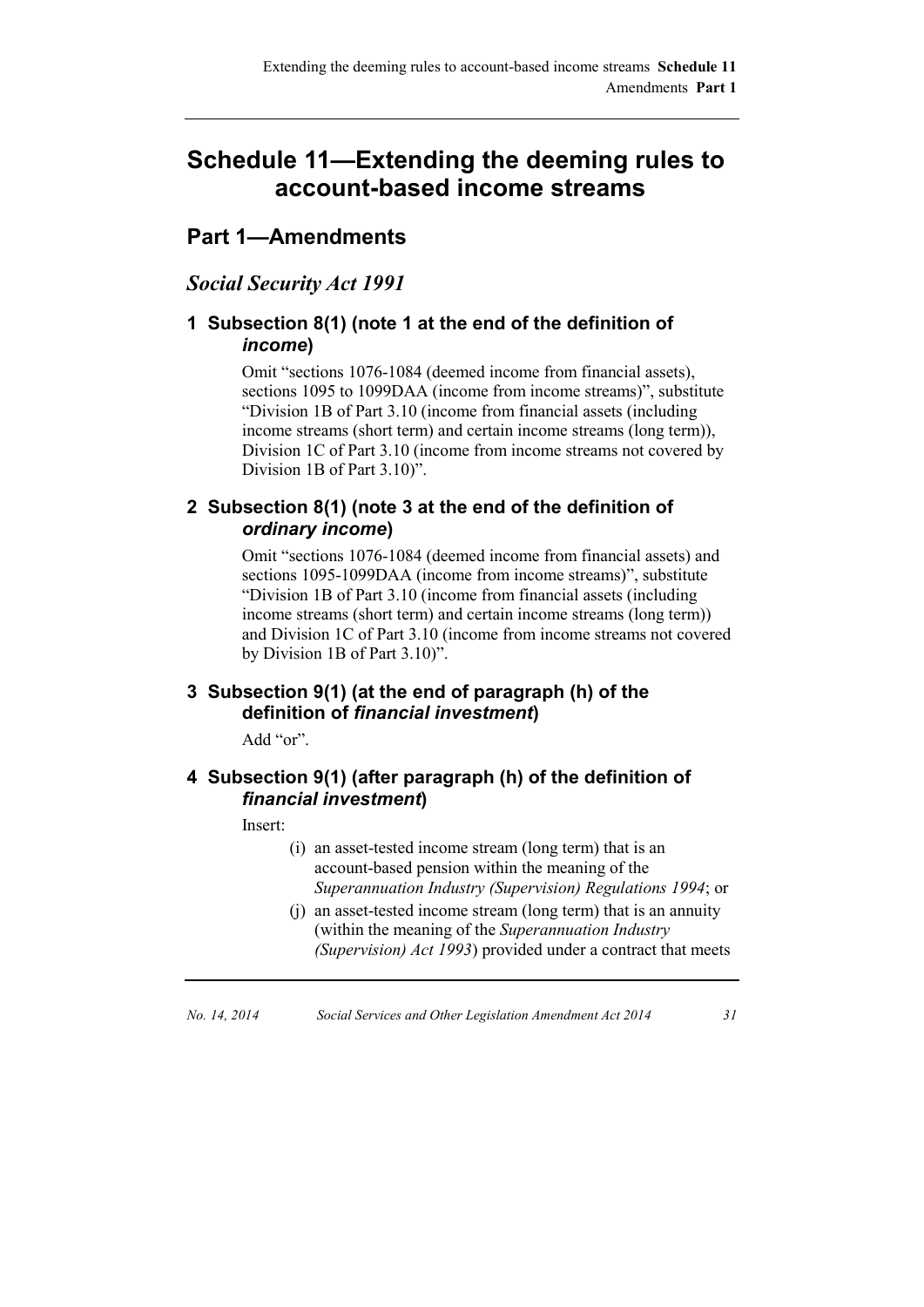the requirements determined in an instrument under subsection (1EA);

#### **5 Subsection 9(1C) (notes 4 and 5)**

Repeal the notes.

#### **6 After subsection 9(1E)**

Insert:

(1EA) The Minister may, by legislative instrument, determine requirements for the purposes of paragraph (j) of the definition of *financial investment* in subsection (1).

#### **7 Point 1064-E1 (note 2)**

Omit "deemed income from financial assets (sections 1076 to 1084)", substitute "income from financial assets (including income streams (short term) and certain income streams (long term)) (Division 1B of Part 3.10)".

### **8 Point 1064-E1 (note 2)**

Omit "income from income streams (sections 1095 to 1099DAA)", substitute "income from income streams not covered by Division 1B of Part 3.10 (Division 1C of Part 3.10)".

#### **9 Point 1066-E1 (note 2)**

Omit "deemed income from financial assets (sections 1076 to 1084)", substitute "income from financial assets (including income streams (short term) and certain income streams (long term)) (Division 1B of Part 3.10)".

### **10 Point 1066-E1 (note 2)**

Omit "income from income streams (sections 1095 to 1099DAA)", substitute "income from income streams not covered by Division 1B of Part 3.10 (Division 1C of Part 3.10)".

#### **11 Point 1066A-F1 (note 2)**

Omit "deemed income from financial assets (sections 1076 to 1084)", substitute "income from financial assets (including income streams (short term) and certain income streams (long term)) (Division 1B of Part 3.10)".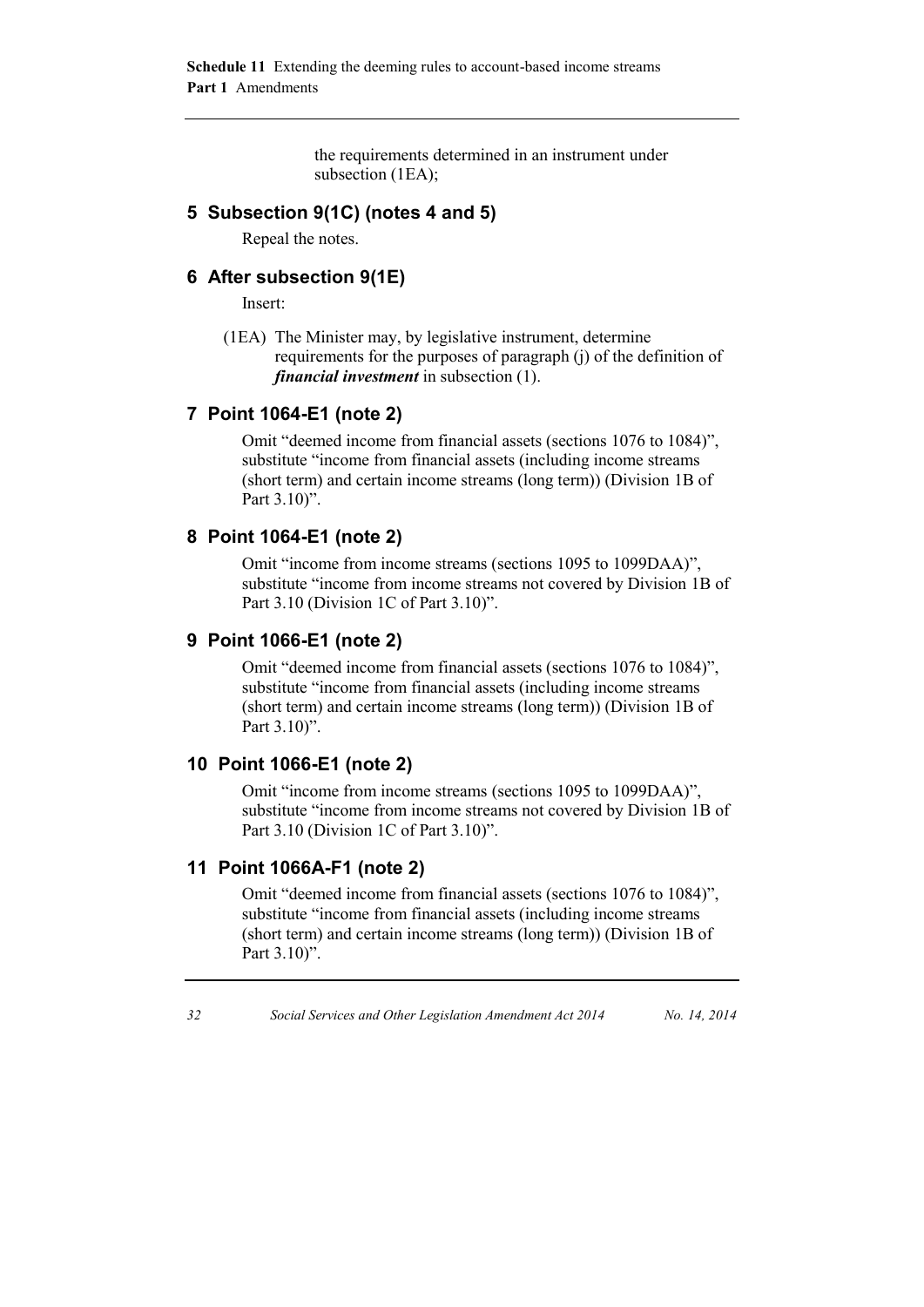### **12 Point 1066A-F1 (note 2)**

Omit "income from income streams (sections 1095 to 1099DAA)", substitute "income from income streams not covered by Division 1B of Part 3.10 (Division 1C of Part 3.10)".

### **13 Point 1067G-H1 (paragraph (c) of note 2)**

Omit "deemed income from financial assets (sections 1076 to 1084A)", substitute "income from financial assets (including income streams (short term) and certain income streams (long term)) (Division 1B of Part 3.10)".

### **14 Point 1067G-H1 (paragraph (d) of note 2)**

Omit "income streams (sections 1095 to 1099DAA)", substitute "income from income streams not covered by Division 1B of Part 3.10 (Division 1C of Part 3.10)".

### **15 Point 1067L-D1 (paragraph (c) of note 2)**

Omit "deemed income from financial assets (sections 1076 to 1084A)", substitute "income from financial assets (including income streams (short term) and certain income streams (long term)) (Division 1B of Part 3.10)".

### **16 Point 1067L-D1 (paragraph (d) of note 2)**

Omit "income from income streams (sections 1096 to 1099DAA)", substitute "income from income streams not covered by Division 1B of Part 3.10 (Division 1C of Part 3.10)".

#### **17 Point 1068-G1 (note 3)**

Omit "deemed income from financial assets (sections 1076 to 1084)", substitute "income from financial assets (including income streams (short term) and certain income streams (long term)) (Division 1B of Part 3.10)".

#### **18 Point 1068-G1 (note 3)**

Omit "income from income streams (sections 1095 to 1099DAA)", substitute "income from income streams not covered by Division 1B of Part 3.10 (Division 1C of Part 3.10)".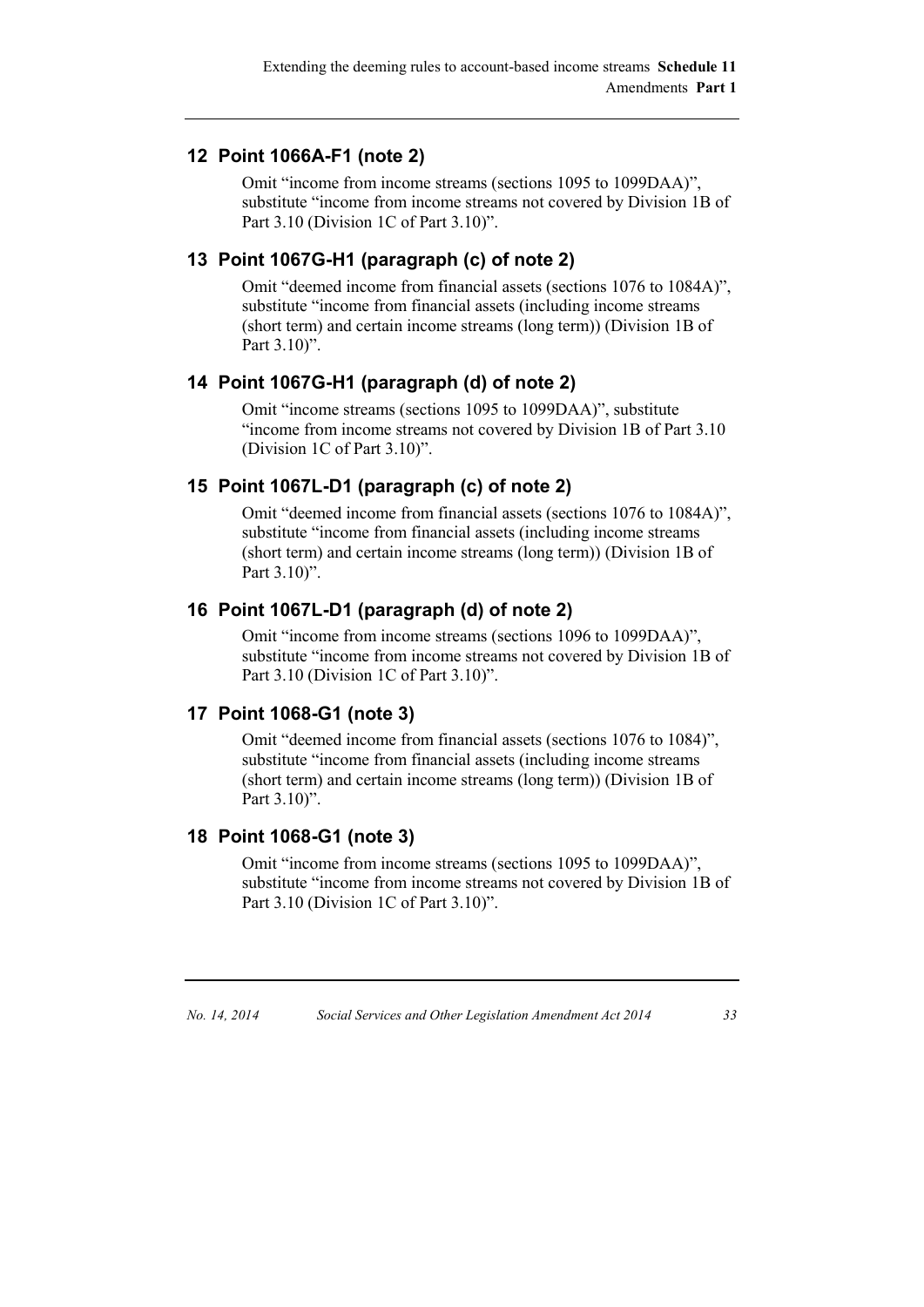### **19 Point 1068A-E1 (paragraph (c) of note 2)**

Omit "deemed income from financial assets (sections 1076 to 1084)", substitute "income from financial assets (including income streams (short term) and certain income streams (long term)) (Division 1B of Part 3.10)".

### **20 Point 1068A-E1 (paragraph (d) of note 2)**

Omit "income from income streams (sections 1095 to 1099DAA)", substitute "income from income streams not covered by Division 1B of Part 3.10 (Division 1C of Part 3.10)".

### **21 Point 1068B-D1 (paragraph (c) of note 3)**

Omit "deemed income from financial assets (sections 1076 to 1084)", substitute "income from financial assets (including income streams (short term) and certain income streams (long term)) (Division 1B of Part 3.10)".

### **22 Point 1068B-D1 (paragraph (d) of note 3)**

Omit "income from income streams (sections 1095 to 1099DAA)", substitute "income from income streams not covered by Division 1B of Part 3.10 (Division 1C of Part 3.10)".

#### **23 Section 1072 (note 2)**

Omit "sections 1076 to 1084 (deemed income from financial assets) and sections 1095 to 1099DAA (income from income streams)", substitute "Division 1B (income from financial assets (including income streams (short term) and certain income streams (long term)) and Division 1C (income from income streams not covered by Division 1B)".

#### **24 Division 1B of Part 3.10 (heading)**

Repeal the heading, substitute:

## **Division 1B—Income from financial assets (including income streams (short term) and certain income streams (long term))**

### **25 Division 1C of Part 3.10 (heading)**

Repeal the heading, substitute: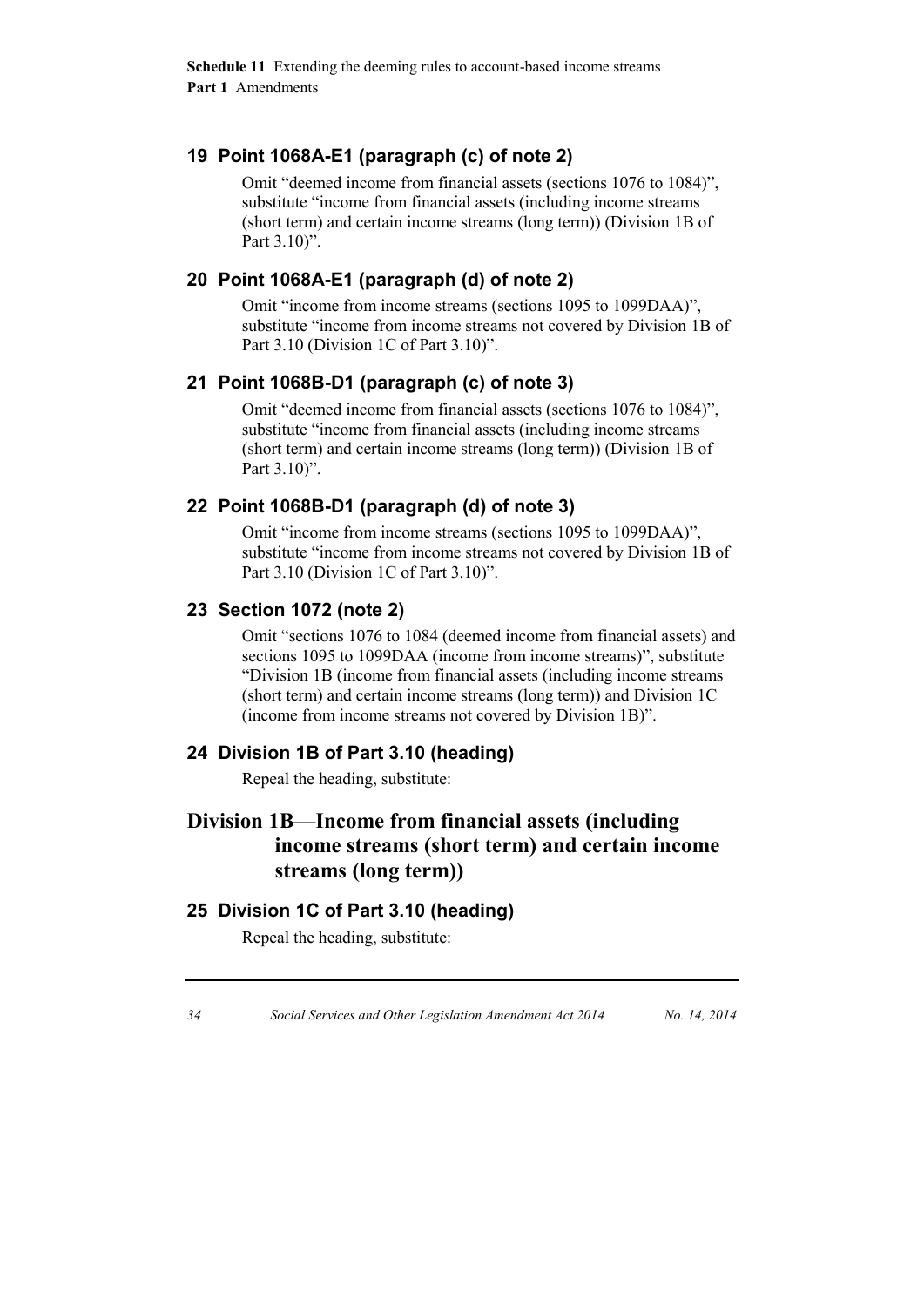### **Division 1C—Income from income streams not covered by Division 1B**

### **26 Section 1097A**

Before "This", insert "(1)".

### **27 At the end of section 1097A**

Add:

- (2) However, this Subdivision does not apply to:
	- (a) an asset-tested income stream (long term) that is an account-based pension within the meaning of the *Superannuation Industry (Supervision) Regulations 1994*; or
	- (b) an asset-tested income stream (long term) that is an annuity (within the meaning of the *Superannuation Industry (Supervision) Act 1993*) provided under a contract that meets the requirements determined in an instrument under subsection 9(1EA) of this Act.
	- Note 1: For treatment of an income stream mentioned in subsection (2), see Division 1B.
	- Note 2: Part 2 of Schedule 11 to the *Social Services and Other Legislation Amendment Act 2014* preserves the rules in this Subdivision for a certain kind of income stream that was being provided to a person immediately before 1 January 2015 where the person was receiving an income support payment immediately before that day provided that, since that day, that income stream has been provided to the person and the person has been continuously receiving an income support payment.

### **28 Paragraph 1099DAA(1)(b)**

Repeal the paragraph, substitute:

(b) the income stream is an allocated pension within the meaning of the *Superannuation Industry (Supervision) Regulations 1994*; and

#### **29 Section 1099DA**

Before "This", insert "(1)".

#### **30 At the end of section 1099DA**

Add: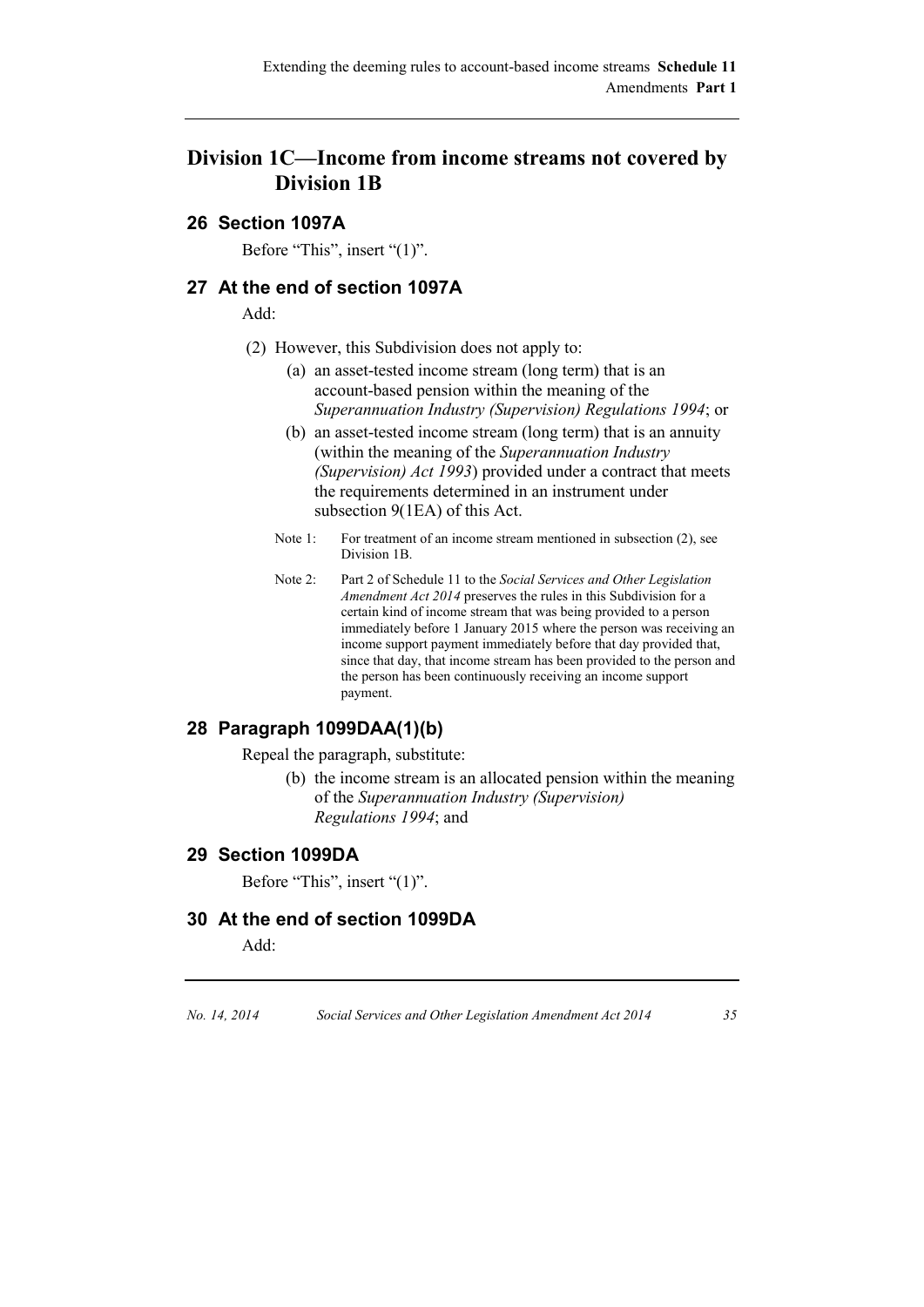- (2) However, this Subdivision does not apply to:
	- (a) an asset-tested income stream (long term) that is an account-based pension within the meaning of the *Superannuation Industry (Supervision) Regulations 1994*; or
	- (b) an asset-tested income stream (long term) that is an annuity (within the meaning of the *Superannuation Industry (Supervision) Act 1993*) provided under a contract that meets the requirements determined in an instrument under subsection 9(1EA) of this Act.
	- Note 1: For treatment of an income stream mentioned in subsection (2), see Division 1B.
	- Note 2: Part 2 of Schedule 11 to the *Social Services and Other Legislation Amendment Act 2014* preserves the rules in this Subdivision for a certain kind of income stream that was being provided to a person immediately before 1 January 2015 where the person was receiving an income support payment immediately before that day provided that, since that day, that income stream has been provided to the person and the person has been continuously receiving an income support payment.

### **31 Subsections 1099G(2) and 1099L(2)**

Omit "(Deemed income from financial assets)", substitute "(income from financial assets (including income streams (short term) and certain income streams (long term))".

### *Veterans' Entitlements Act 1986*

#### **32 Subsection 5H(1) (note 1 at the end of the definition of**  *income***)**

Omit "sections 46D to 46L (deemed income from financial assets) and sections 46Q to 46YA (income from income streams)", substitute "Division 3 of Part IIIB (income from financial assets (including income streams (short term) and certain income streams (long term)) and Division 4 of Part IIIB (income from income streams not covered by Division 3 of Part IIIB)".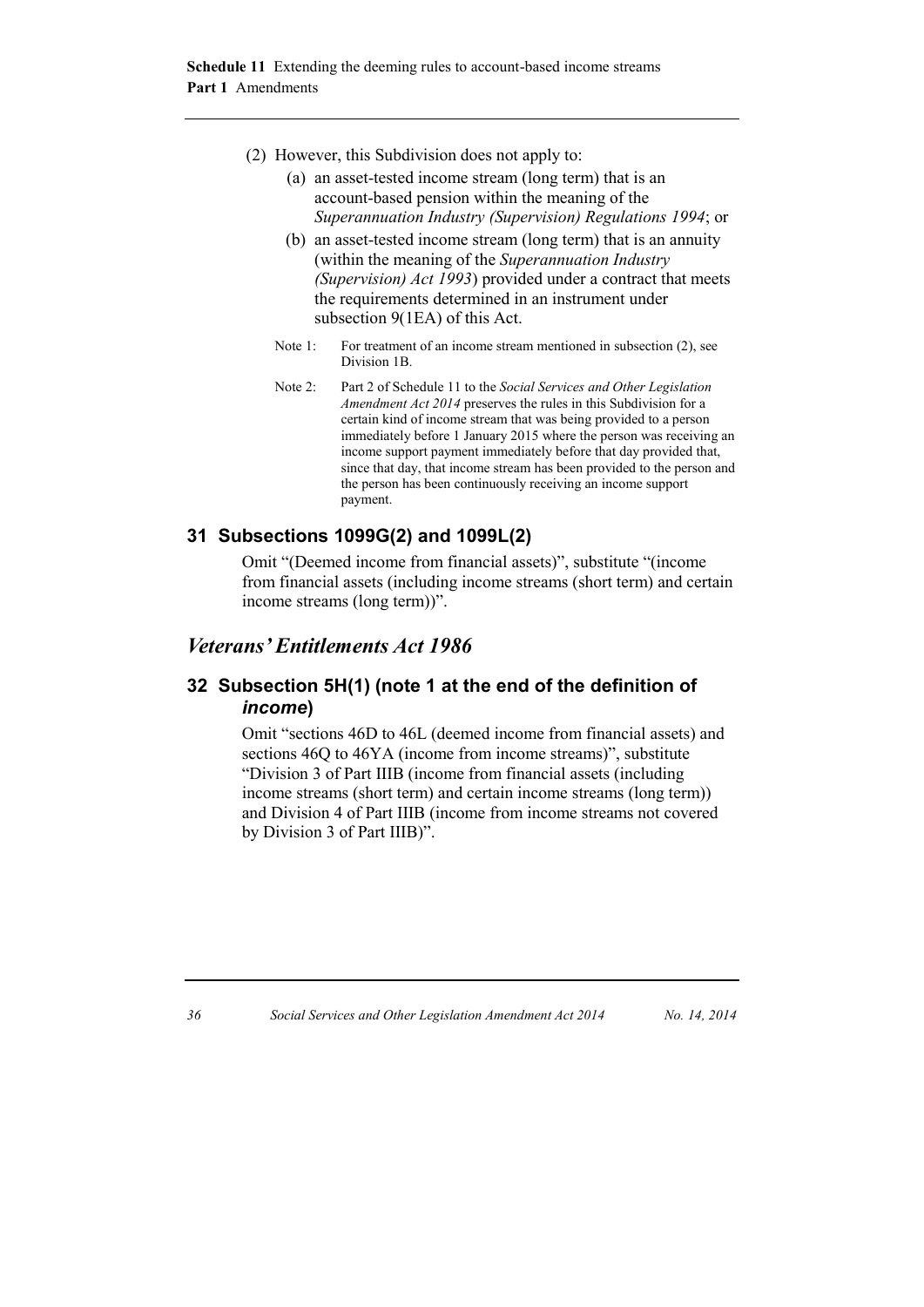### **33 Subsection 5H(1) (note 3 at the end of the definition of**  *ordinary income***)**

Omit "sections 46D to 46L (deemed income from financial assets) and sections 46Q to 46YA (income from income streams)", substitute "Division 3 of Part IIIB (income from financial assets (including income streams (short term) and certain income streams (long term)) and Division 4 of Part IIIB (income from income streams not covered by Division 3 of Part IIIB)".

### **34 Subsection 5J(1) (at the end of paragraph (h) of the definition of** *financial investment***)**

Add "or".

### **35 Subsection 5J(1) (after paragraph (h) of the definition of**  *financial investment***)**

Insert:

- (i) an asset-tested income stream (long term) that is an account-based pension within the meaning of the *Superannuation Industry (Supervision) Regulations 1994*; or
- (j) an asset-tested income stream (long term) that is an annuity (within the meaning of the *Superannuation Industry (Supervision) Act 1993*) provided under a contract that meets the requirements determined in an instrument under subsection (1G);

### **36 Subsection 5J(1C) (notes 4 and 5)**

Repeal the notes.

### **37 After subsection 5J(1F)**

Insert:

(1G) The Minister may, by legislative instrument, determine requirements for the purposes of paragraph (j) of the definition of *financial investment* in subsection (1).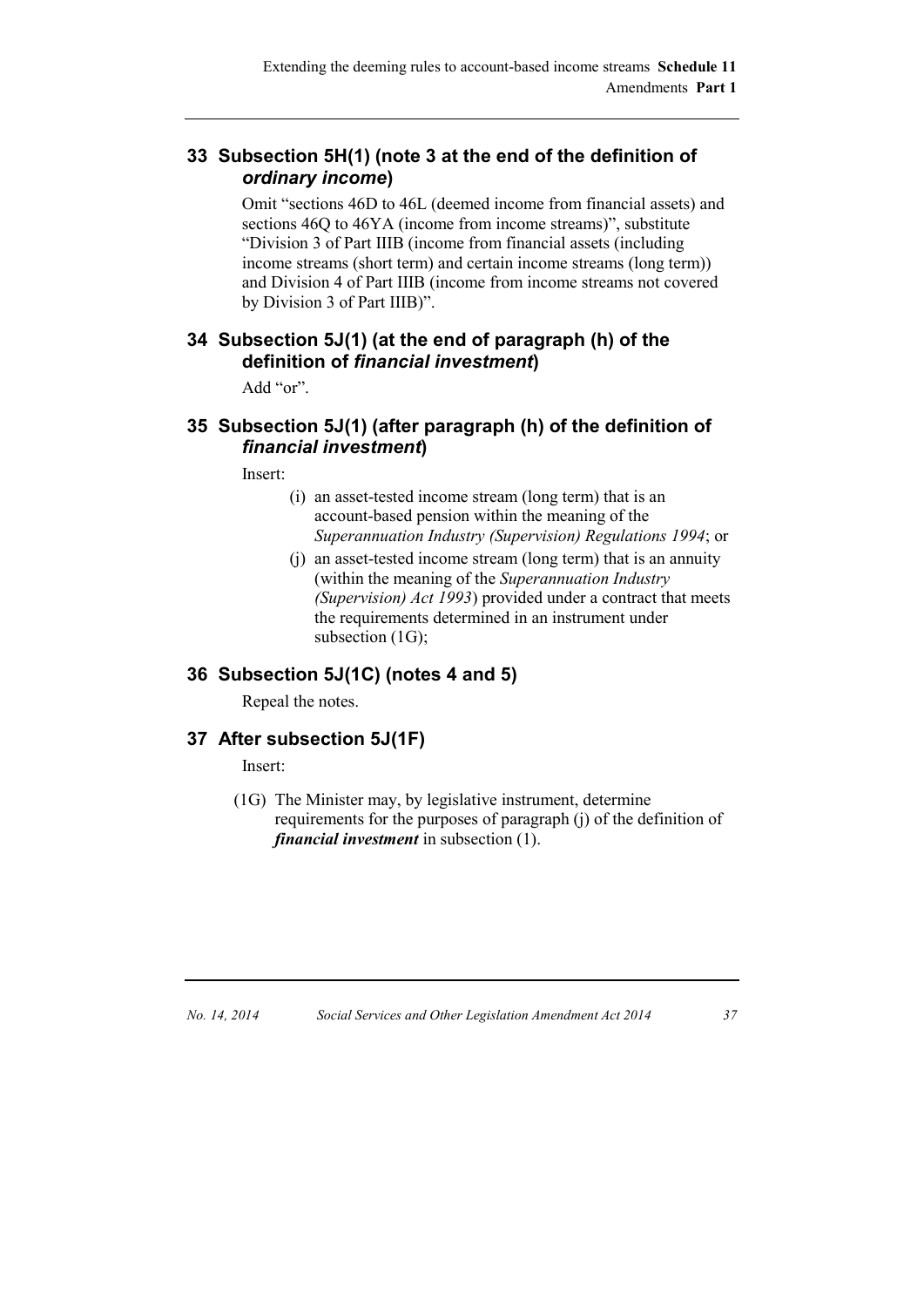#### **38 Section 46 (note 2)**

Omit "sections 46D to 46L (deemed income from financial assets) and sections 46Q to 46YA (income from income streams)", substitute "Division 3 (income from financial assets (including income streams (short term) and certain income streams (long term)) and Division 4 (income from income streams not covered by Division 3)".

### **39 Division 3 of Part IIIB (heading)**

Repeal the heading, substitute:

## **Division 3—Income from financial assets (including income streams (short term) and certain income streams (long term))**

#### **40 Division 4 of Part IIIB (heading)**

Repeal the heading, substitute:

### **Division 4—Income from income streams not covered by Division 3**

#### **41 Section 46SA**

Before "This", insert "(1)".

### **42 At the end of section 46SA**

Add:

- (2) However, this Subdivision does not apply to:
	- (a) an asset-tested income stream (long term) that is an account-based pension within the meaning of the *Superannuation Industry (Supervision) Regulations 1994*; or
	- (b) an asset-tested income stream (long term) that is an annuity (within the meaning of the *Superannuation Industry (Supervision) Act 1993*) provided under a contract that meets the requirements determined in an instrument under subsection 5J(1G) of this Act.
	- Note 1: For treatment of an income stream mentioned in subsection (2), see Division 3.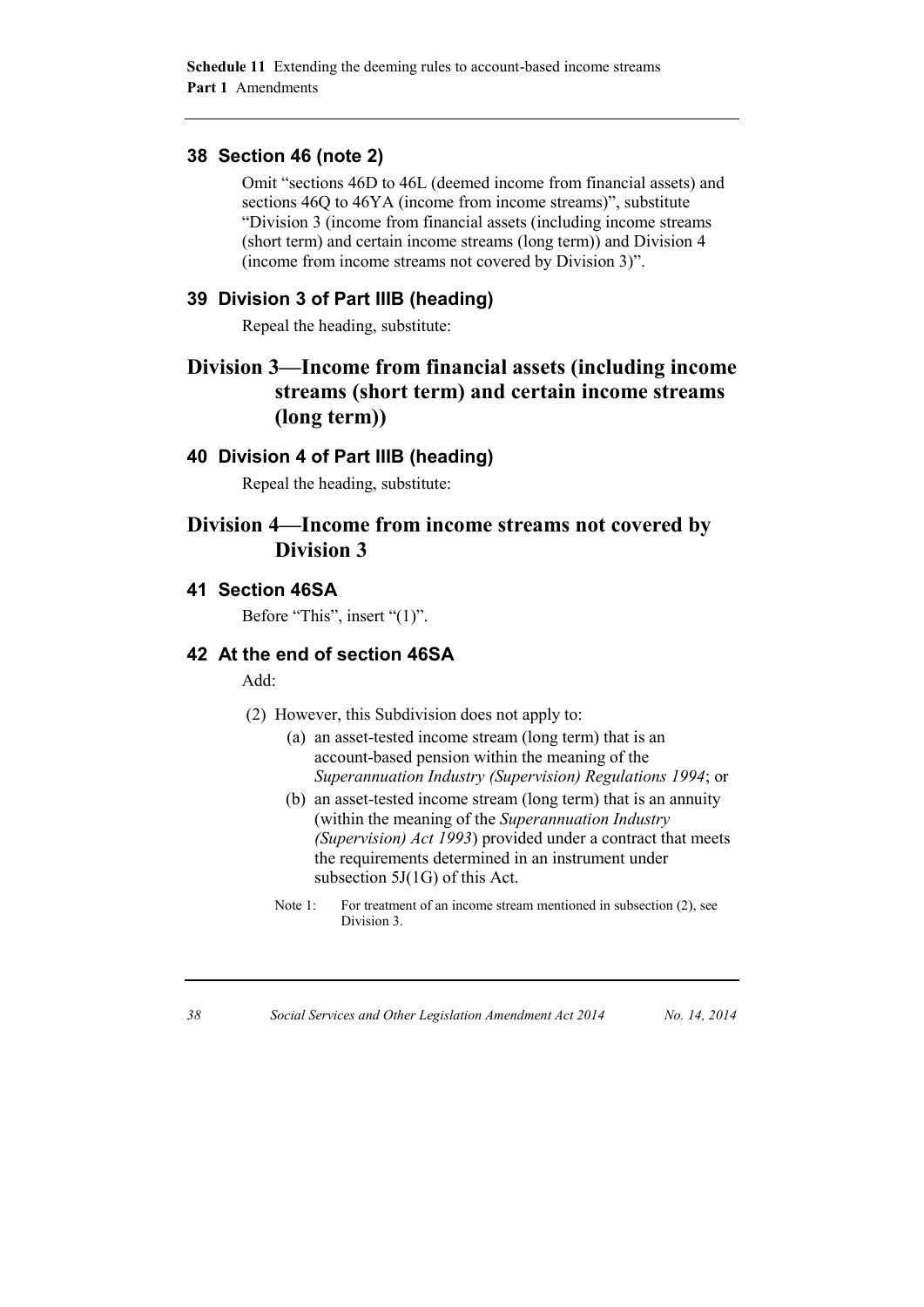Note 2: Part 2 of Schedule 11 to the *Social Services and Other Legislation Amendment Act 2014* preserves the rules in this Subdivision for a certain kind of income stream that was being provided to a person immediately before 1 January 2015 where the person was receiving an income support payment immediately before that day provided that, since that day, that income stream has been provided to the person and the person has been continuously receiving an income support payment.

### **43 Paragraph 46YA(1)(b)**

Repeal the paragraph, substitute:

(b) the income stream is an allocated pension within the meaning of the *Superannuation Industry (Supervision) Regulations 1994*; and

### **44 Section 46Z**

Before "This", insert "(1)".

#### **45 At the end of section 46Z**

Add:

- (2) However, this Subdivision does not apply to:
	- (a) an asset-tested income stream (long term) that is an account-based pension within the meaning of the *Superannuation Industry (Supervision) Regulations 1994*; or
	- (b) an asset-tested income stream (long term) that is an annuity (within the meaning of the *Superannuation Industry (Supervision) Act 1993*) provided under a contract that meets the requirements determined in an instrument under subsection 5J(1G) of this Act.
	- Note 1: For treatment of an income stream mentioned in subsection (2), see Division 3.
	- Note 2: Part 2 of Schedule 11 to the *Social Services and Other Legislation Amendment Act 2014* preserves the rules in this Subdivision for a certain kind of income stream that was being provided to a person immediately before 1 January 2015 where the person was receiving an income support payment immediately before that day provided that, since that day, that income stream has been provided to the person and the person has been continuously receiving an income support payment.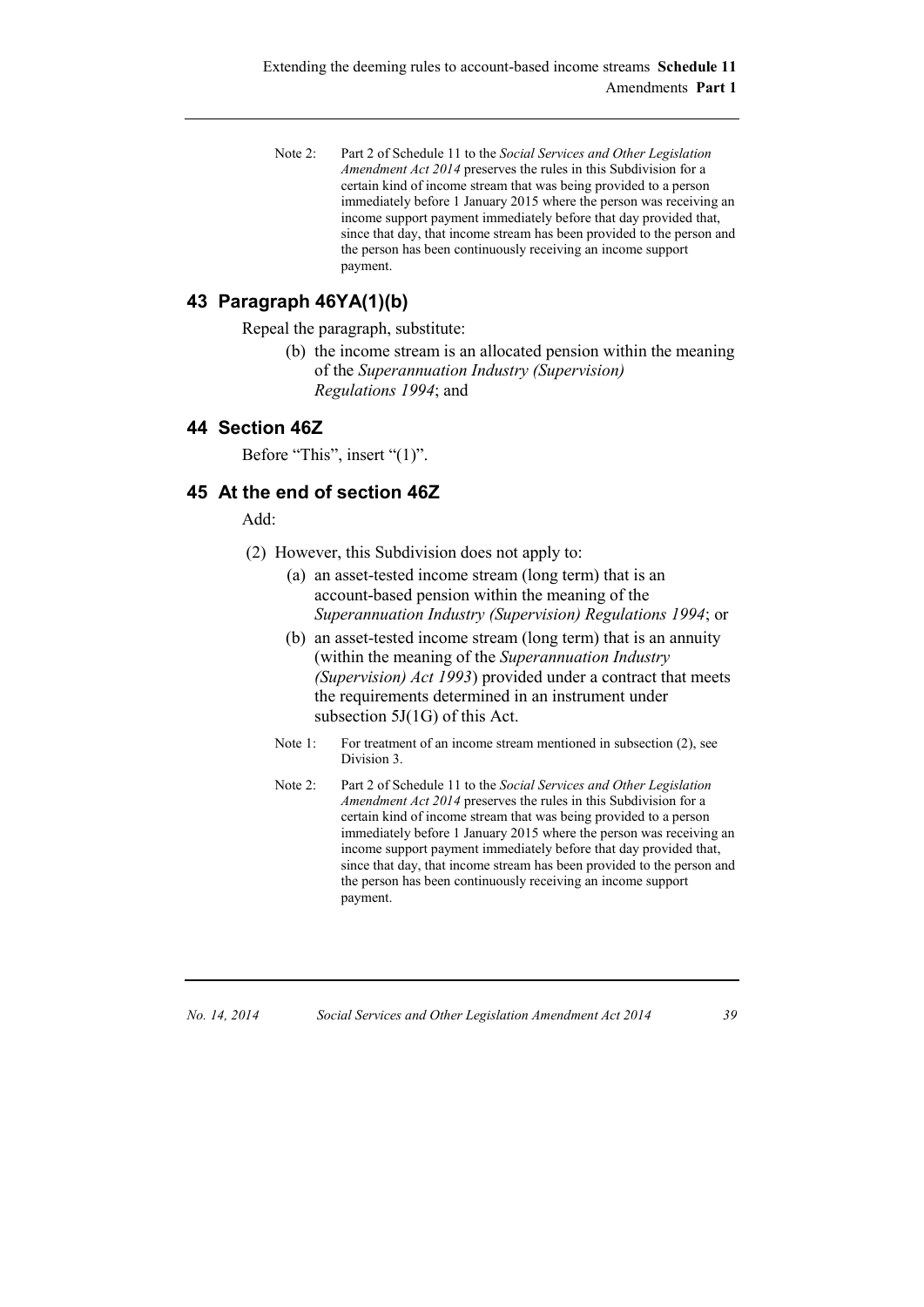#### **46 Point SCH6-E2 of Schedule 6 (paragraph (c) of note 2)**

Omit "deemed income from financial assets (sections 46D to 46M)", substitute "income from financial assets (including income streams (short term) and certain income streams (long term)) (Division 3 of Part IIIB)".

### **47 Point SCH6-E2 of Schedule 6 (paragraph (d) of note 2)**

Omit "income from income streams (sections 46Q to 46YA)", substitute "income from income streams not covered by Division 3 of Part IIIB (Division 4 of Part IIIB)".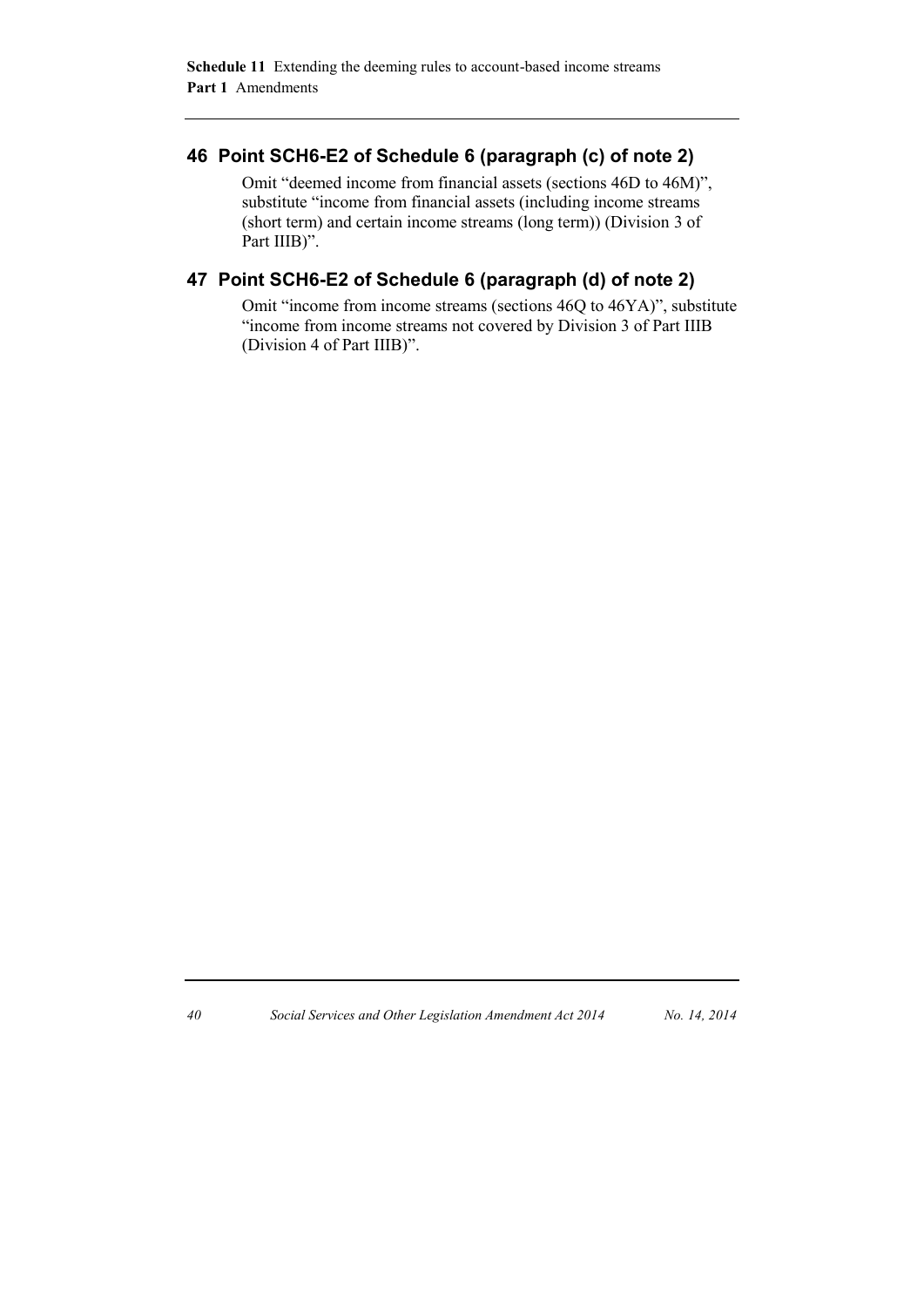## **Part 2—Application provisions**

### **48 Application provisions**

- (1) The amendments made by Part 1 apply in relation to working out the ordinary income of a person in relation to days occurring on or after 1 January 2015.
- (2) However, if:
	- (a) a person was receiving an income support payment immediately before 1 January 2015; and
	- (b) either:
		- (i) an asset-tested income stream (long term), that is an account-based pension within the meaning of the *Superannuation Industry (Supervision) Regulations 1994*, was being provided to the person immediately before 1 January 2015; or
		- (ii) an asset-tested income stream (long term), that is an annuity (within the meaning of the *Superannuation Industry (Supervision) Act 1993*) provided under a contract that meets the standards determined in an instrument under subparagraph 1099DAA(1)(b)(ii) of the *Social Security Act 1991*, was being provided to the person immediately before 1 January 2015; and
	- (c) since the start of that day:
		- (i) the person has been continuously receiving an income support payment; and
		- (ii) that asset-tested income stream (long term) has been provided to the person;

then the amendments made by Part 1 do not apply in relation to the person (the *primary beneficiary*) and that asset-tested income stream (long term).

- (3) If:
- (a) while the amendments made by Part 1 do not apply in relation to the primary beneficiary because of subitem (2), the primary beneficiary dies; and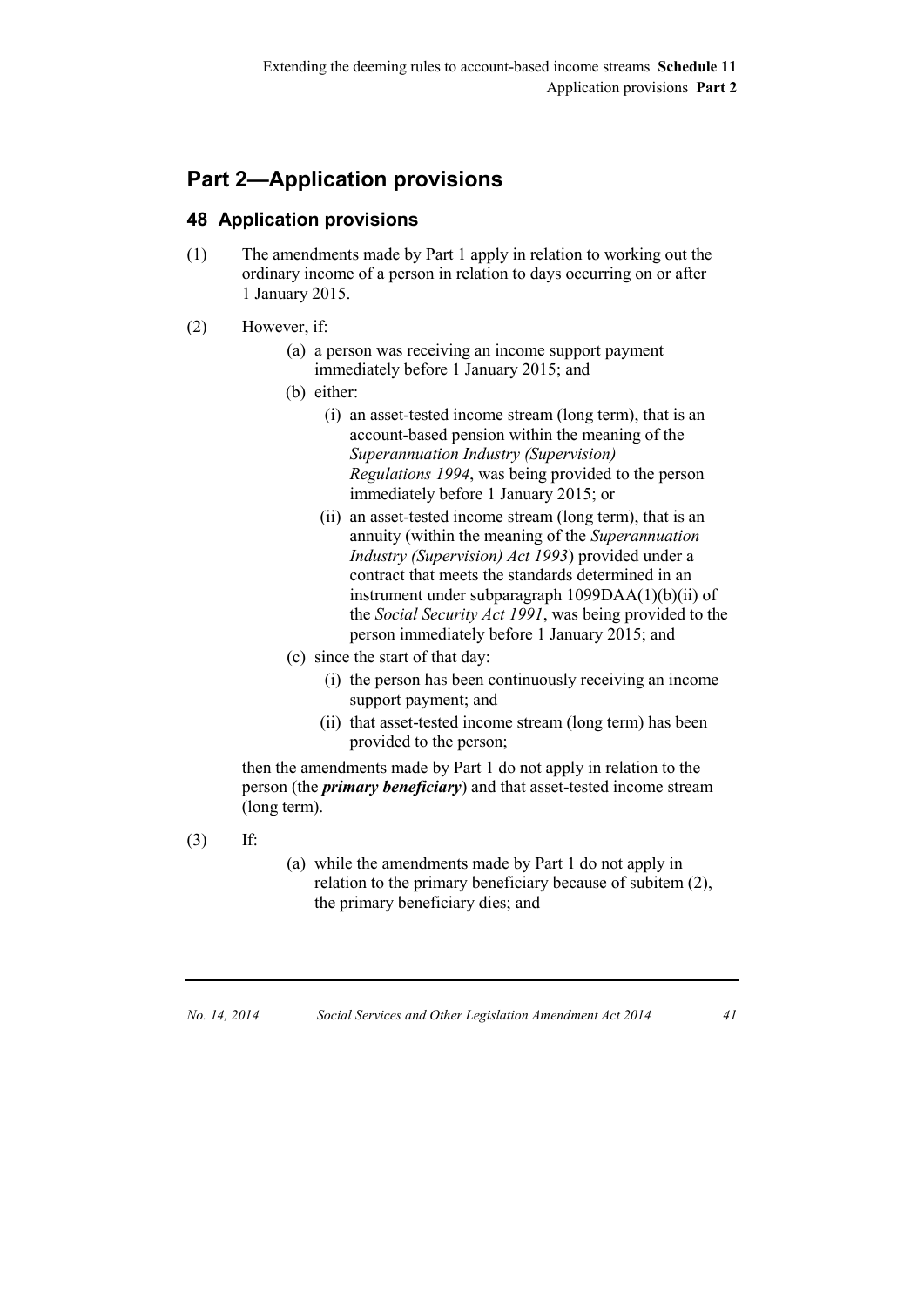**Schedule 11** Extending the deeming rules to account-based income streams **Part 2** Application provisions

- (b) that asset-tested income stream (long term) reverts to a reversionary beneficiary on the primary beneficiary's death; and
- (c) at the time of that reversion the reversionary beneficiary is receiving an income support payment; and
- (d) since the time of that reversion:
	- (i) the reversionary beneficiary has been continuously receiving an income support payment; and
	- (ii) that asset-tested income stream (long term) has been provided to the reversionary beneficiary;

then the amendments made by Part 1 do not apply in relation to the reversionary beneficiary and that asset-tested income stream (long term).

(4) In this item:

*income support payment* has the meaning given by subsection 23(1) of the *Social Security Act 1991*.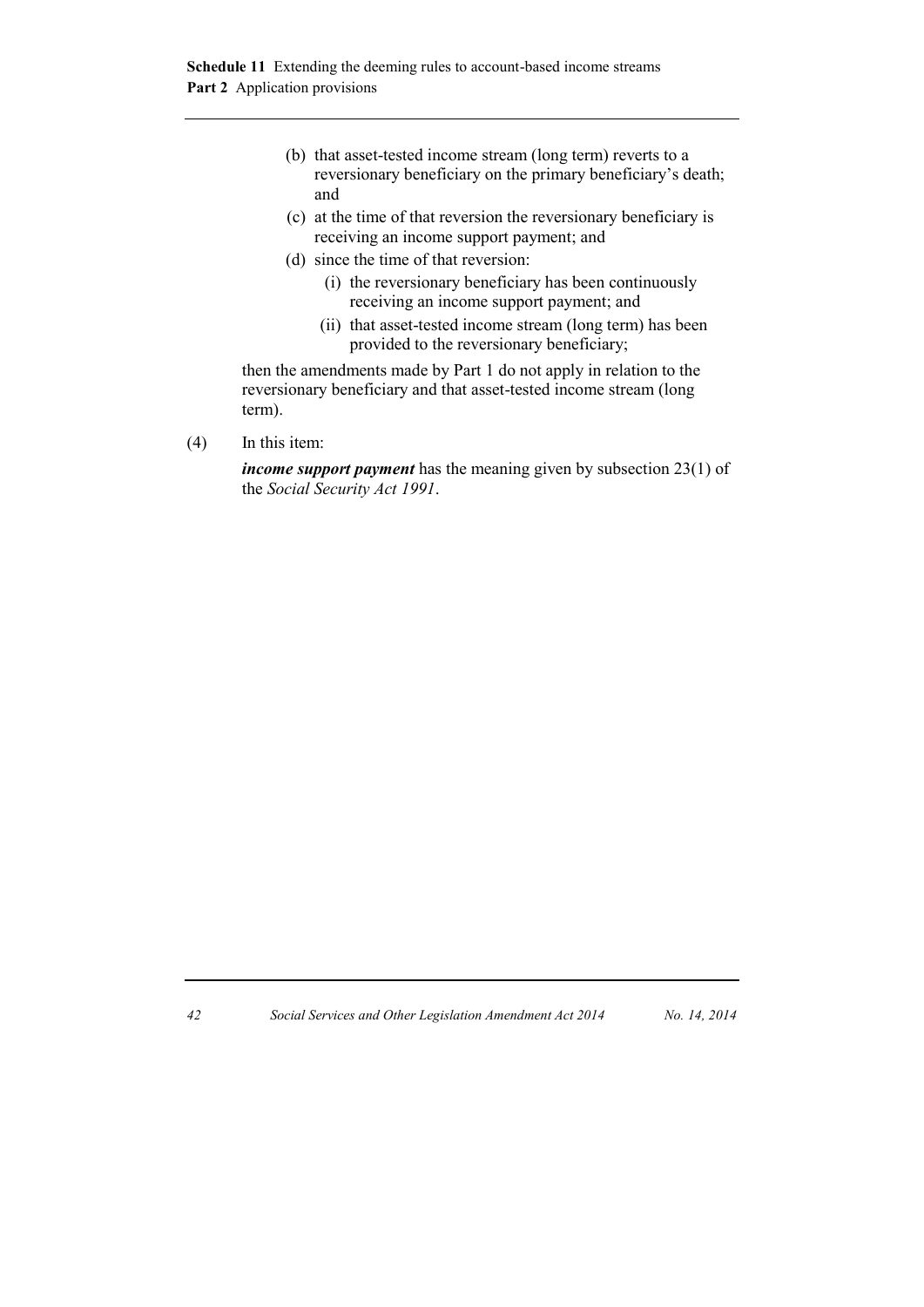## **Schedule 12—Other amendments**

## **Part 1—Repayment of financial supplement through taxation system**

**Division 1—Amendments**

### *Social Security Act 1991*

### **1 At the end of Division 1 of Part 2B.3 of Chapter 2B** Add:

#### **1061ZZENA Extent of Commissioner of Taxation's general administration of this Part**

The Commissioner of Taxation has the general administration of this Part to the following extent:

- (a) Divisions 2 and 4;
- (b) Division 5, except section 1061ZZFE;
- (c) Divisions 6 to 8;
- (d) section 1061ZZFO.
- Note: One effect of this is that this Part is to that extent a taxation law for the purposes of the *Taxation Administration Act 1953*.

#### **2 Section 1061ZZFGC**

Repeal the section.

#### **3 Subsection 1061ZZFJ(1)**

Omit "written application", substitute "application in the approved form".

#### **4 At the end of section 1061ZZFJ**

Add:

(4) In this section:

*approved form* has the meaning given by section 388-50 in Schedule 1 to the *Taxation Administration Act 1953*.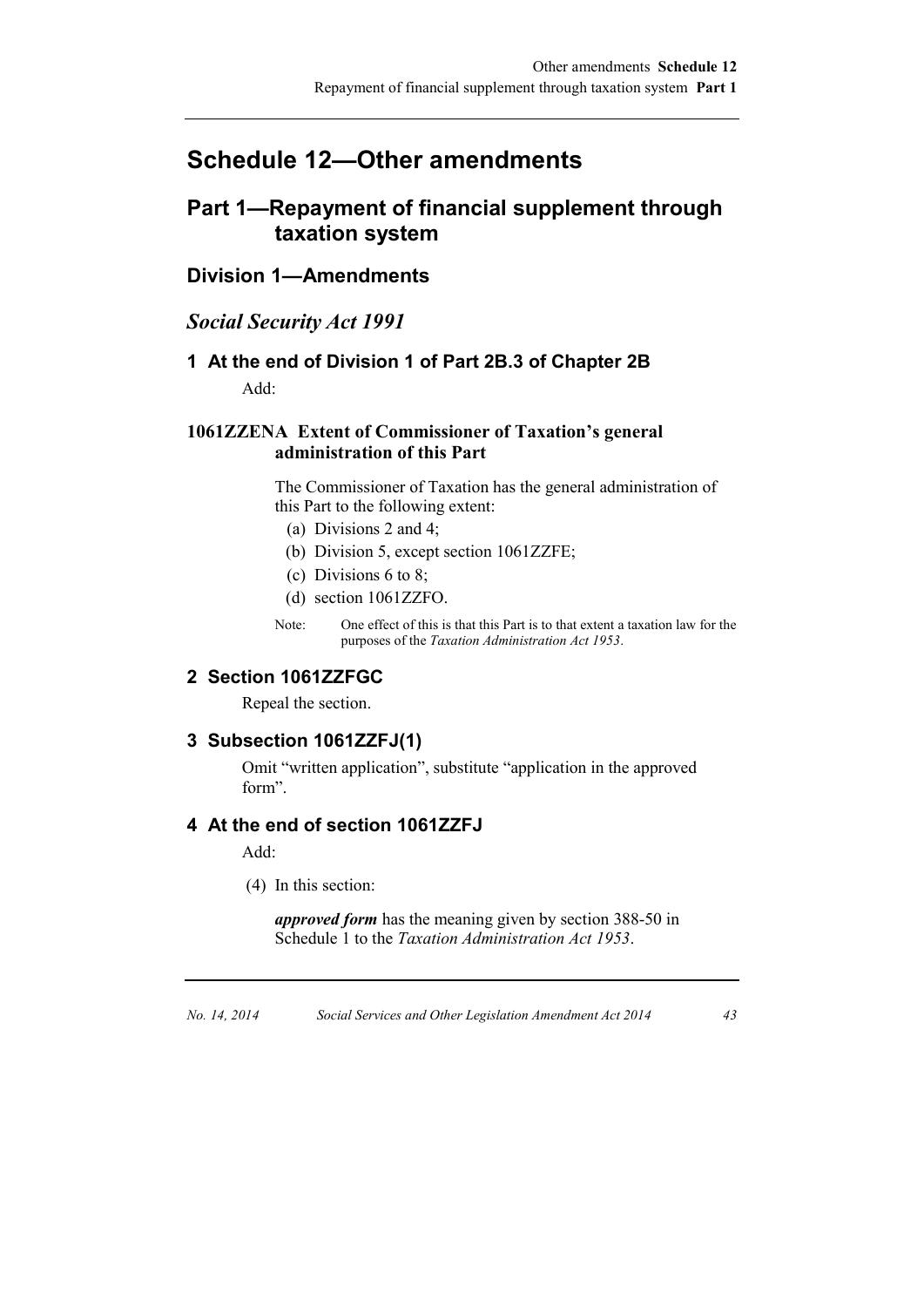### **5 Subsection 1061ZZFK(1)**

Omit "written application", substitute "application in the approved form".

#### **6 At the end of section 1061ZZFK**

Add:

(3) In this section:

*approved form* has the meaning given by section 388-50 in Schedule 1 to the *Taxation Administration Act 1953*.

### *Student Assistance Act 1973*

#### **7 Section 5B**

After "subject to", insert "section 12ZEA and to".

### **8 At the end of section 5B**

Add:

Note: Section 12ZEA provides that the Commissioner has the general administration of Division 6 of Part 4A, to the extent that the Division relates to the Commissioner.

### **9 After section 12ZE**

Insert:

#### **12ZEA Extent of Commissioner's general administration of this Division**

The Commissioner has the general administration of this Division, to the extent that it relates to the Commissioner.

Note: One effect of this is that this Division is to that extent a taxation law for the purposes of the *Taxation Administration Act 1953*.

#### **10 Section 12ZNC**

Repeal the section.

### **11 Subsections 12ZP(1) and (2)**

Omit "written application", substitute "application in the approved form".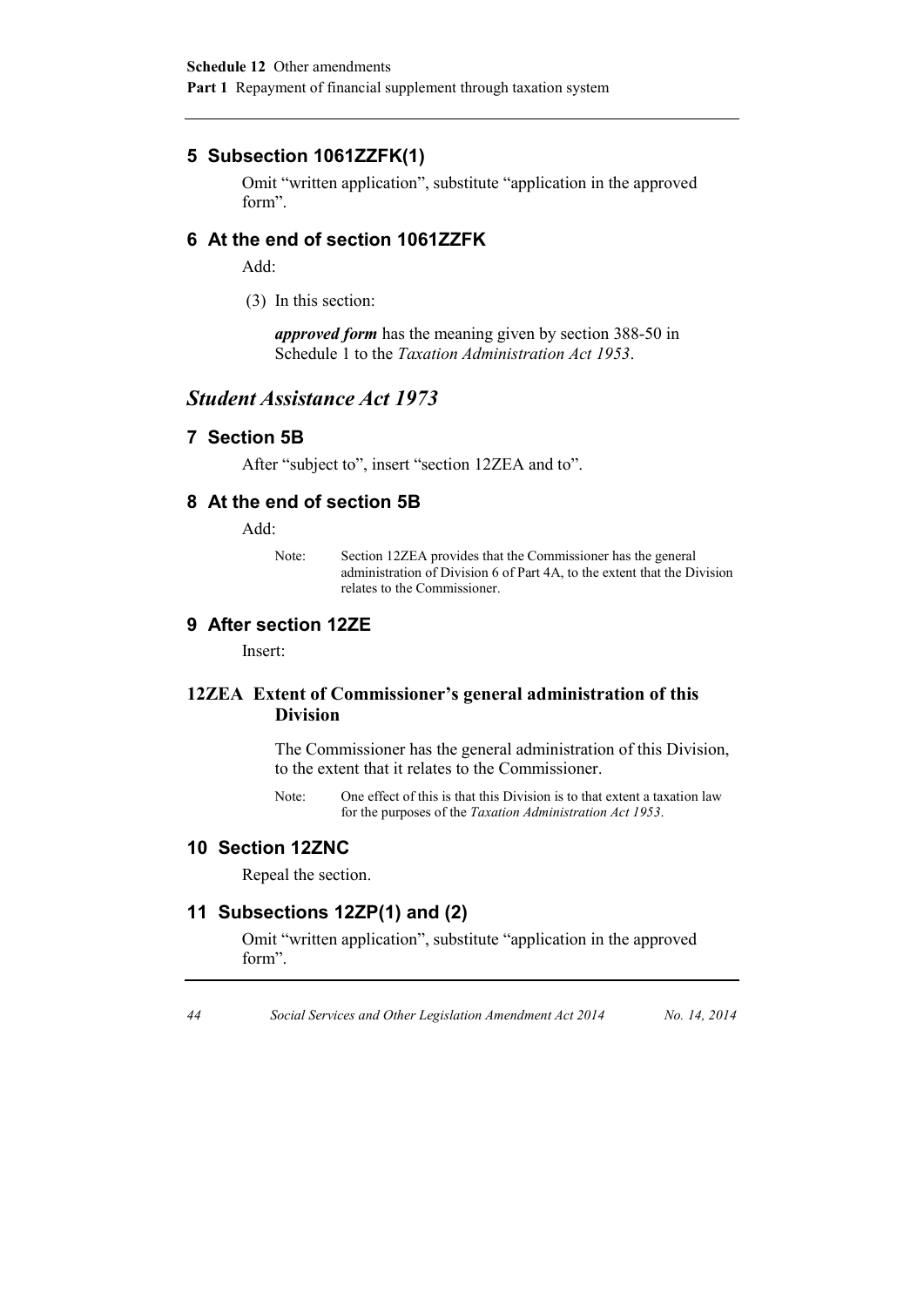### **12 At the end of section 12ZP**

Add:

(4) In this section:

*approved form* has the meaning given by section 388-50 in Schedule 1 to the *Taxation Administration Act 1953*.

### **13 Subsection 12ZU(6)**

After "or any", insert "other".

## **Division 2—Application provision**

### **14 Application provision**

The amendments made by items 3, 5 and 11 apply in relation to applications made on or after the commencement of those items.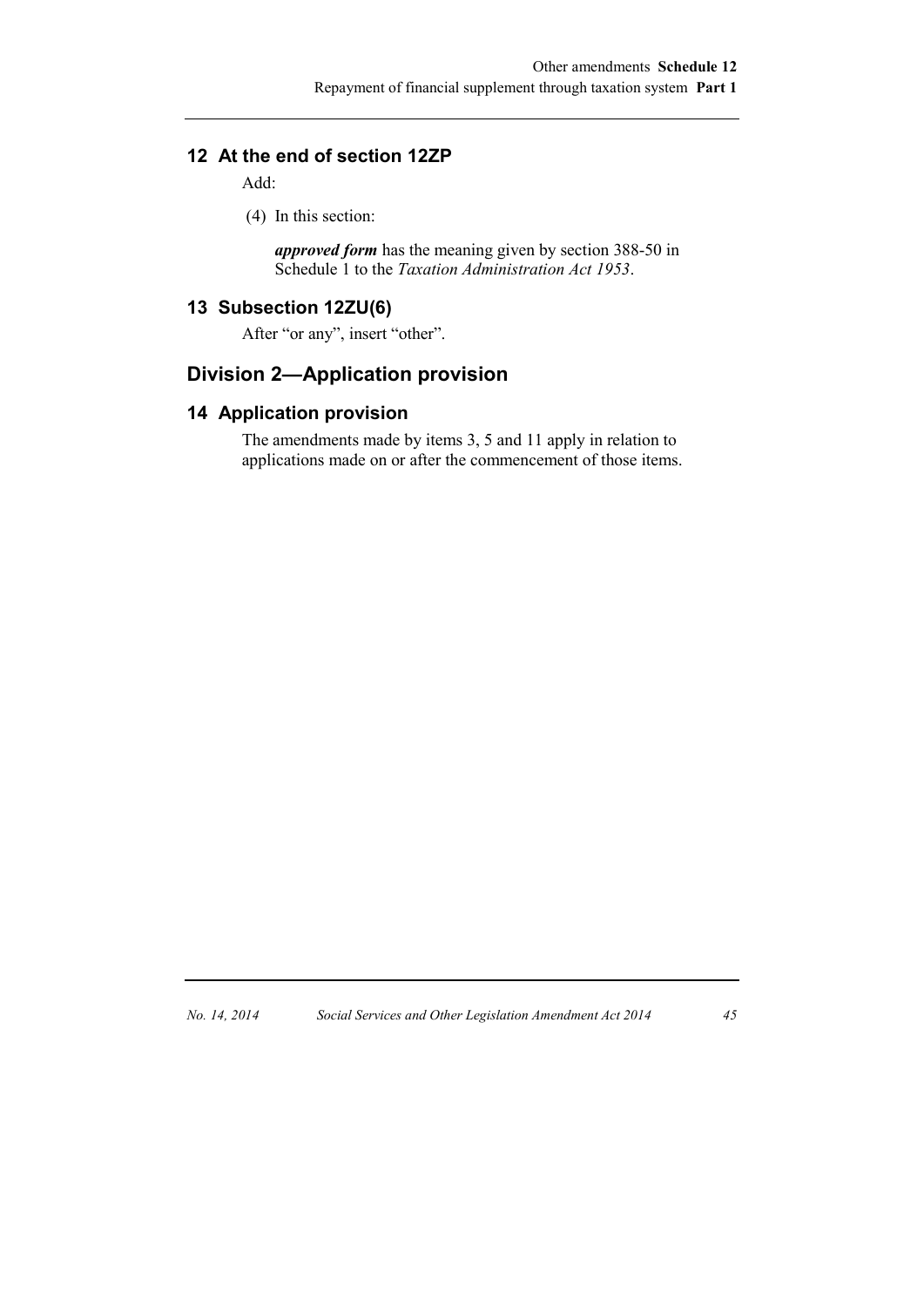## **Part 2—Time periods and FTB reconciliation conditions**

### *A New Tax System (Family Assistance) (Administration) Act 1999*

### **15 Subsection 10(2) (heading)**

Repeal the heading, substitute:

*Claim must relate to one income year and be made within a certain period*

#### **16 Sections 32C to 32H**

Repeal the sections, substitute:

#### **32C Relevant reconciliation time—first individual must lodge tax return**

- (1) This section applies to the first individual for a same-rate benefit period if:
	- (a) the first individual is or was required to lodge an income tax return for the relevant income year; and
	- (b) clause 38L of Schedule 1 to the Family Assistance Act did not apply to the first individual at any time during the same-rate benefit period.
- (2) Disregard paragraph (1)(b) if the first individual was a member of a couple at any time during the same-rate benefit period.
- (3) The relevant reconciliation time is the time when an assessment is made under the *Income Tax Assessment Act 1936* of the first individual's taxable income for the relevant income year, so long as the first individual's income tax return for the relevant income year was lodged before the end of:
	- (a) the first income year after the relevant income year; or
	- (b) such further period (if any) as the Secretary allows, if the Secretary is satisfied that there are special circumstances that prevented the first individual from lodging the return before the end of that first income year.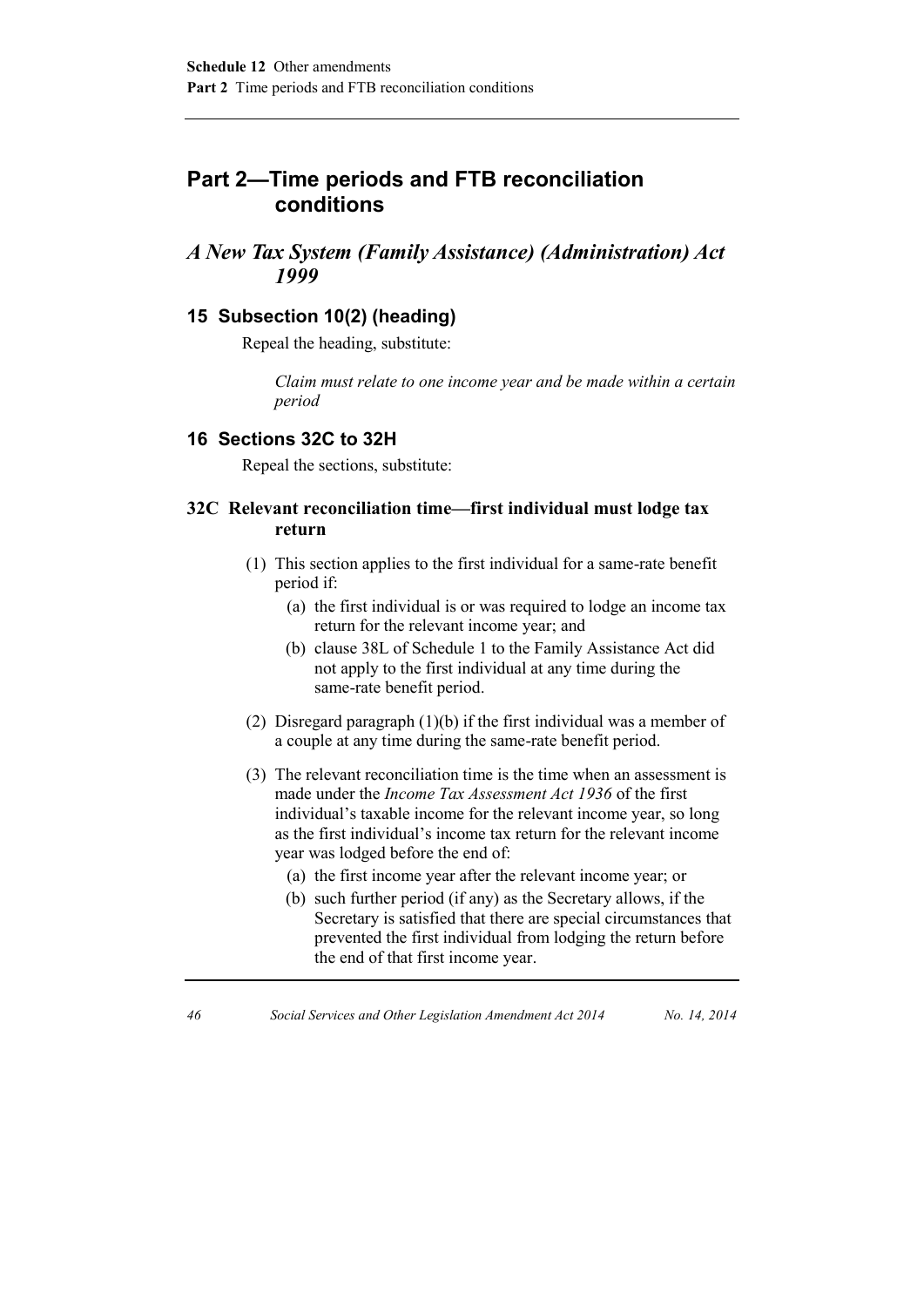(4) The further period under paragraph (3)(b) must end no later than the end of the second income year after the relevant income year.

#### **32D Relevant reconciliation time—no separation of couple and partner must lodge tax return**

- (1) This section applies to the first individual for a same-rate benefit period if:
	- (a) the first individual was a member of a couple throughout that period; and
	- (b) the other member of the couple (the *partner*) is or was required to lodge an income tax return for the relevant income year; and
	- (c) the first individual continues to be a member of the couple until the end of:
		- (i) the first income year after the relevant income year; or
		- (ii) such further period (if any) as the Secretary allows, if the Secretary is satisfied that there are special circumstances that prevented the partner from lodging the return before the end of that first income year.
- (2) The relevant reconciliation time is the time when an assessment is made under the *Income Tax Assessment Act 1936* of the partner's taxable income for the relevant income year, so long as the partner's income tax return for the relevant income year was lodged before the end of:
	- (a) the first income year after the relevant income year; or
	- (b) such further period (if any) as the Secretary allows under subparagraph  $(1)(c)(ii)$ .
- (3) The further period under subparagraph  $(1)(c)(ii)$  must end no later than the end of the second income year after the relevant income year.

#### **32E Relevant reconciliation time—couple separates during next income year and partner must lodge tax return**

- (1) This section applies to the first individual for a same-rate benefit period if:
	- (a) the first individual was a member of a couple throughout that period; and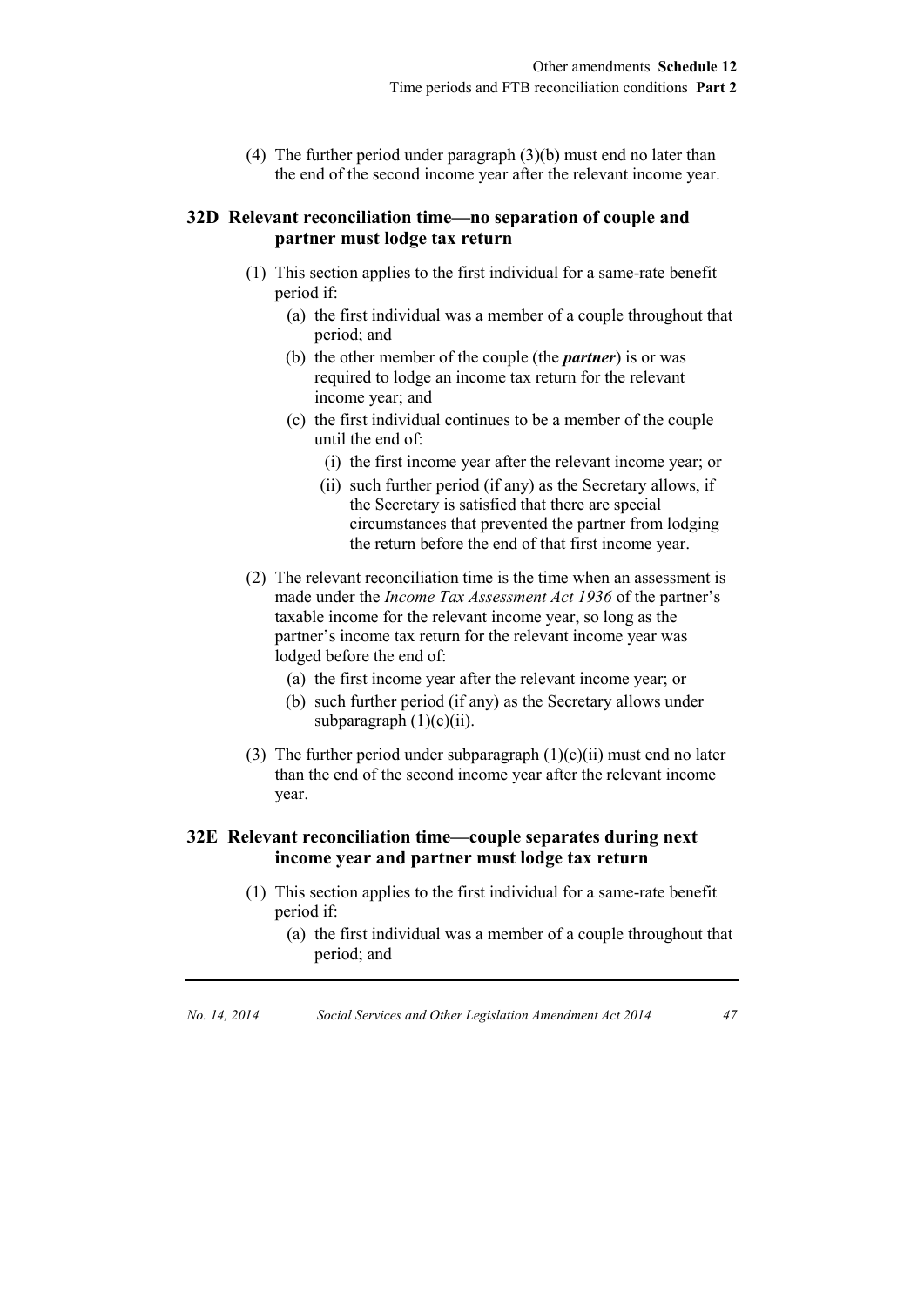- (b) the other member of the couple (the *partner*) is or was required to lodge an income tax return for the relevant income year; and
- (c) the first individual ceased to be a member of the couple during the first income year after the relevant income year.
- (2) The relevant reconciliation time is:
	- (a) if the partner lodged the return before the end of the first income year after the relevant income year—when an assessment is made under the *Income Tax Assessment Act 1936* of the partner's taxable income for the relevant income year; or
	- (b) otherwise—the end of the first income year after the relevant income year.

#### **32F Relevant reconciliation time—couple separates after end of next income year and partner must lodge tax return**

- (1) This section applies to the first individual for a same-rate benefit period if:
	- (a) the first individual was a member of a couple throughout that period; and
	- (b) the other member of the couple (the *partner*) is or was required to lodge an income tax return for the relevant income year; and
	- (c) the partner did not lodge the return before the end of the first income year after the relevant income year; and
	- (d) the Secretary allowed a further period for the partner to lodge the return because the Secretary was satisfied that there were special circumstances that prevented the partner from lodging the return before the end of that first income year; and
	- (e) the first individual ceased to be a member of the couple during the period beginning at the start of the second income year after the relevant income year and ending at the end of that further period allowed by the Secretary.
- (2) The relevant reconciliation time is:
	- (a) if the partner lodged the return while the first individual and the partner were members of the same couple—when an assessment is made under the *Income Tax Assessment Act*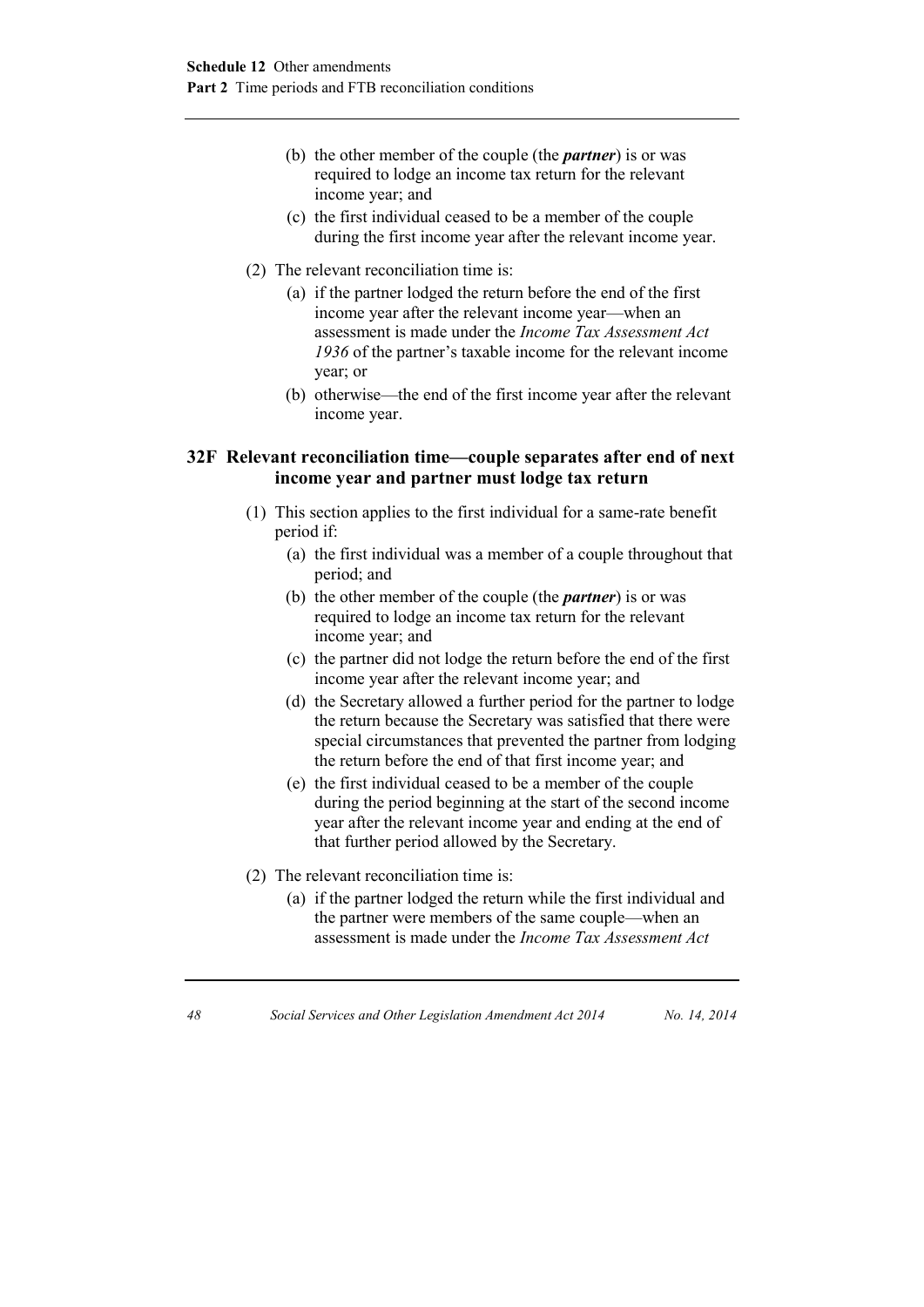*1936* of the partner's taxable income for the relevant income year; or

- (b) otherwise—when the first individual ceased to be a member of the couple.
- (3) The further period under paragraph  $(1)(d)$  must end no later than the end of the second income year after the relevant income year.

### **17 Section 32R**

Repeal the section.

#### **18 Subsection 107(3)**

Omit "before the end of the income year next following that year", substitute "in accordance with subsection (3AA)".

#### **19 After subsection 107(3)**

Insert:

- (3AA) For the purposes of subsection (3), the income tax return of a person in respect of a particular income year (the *base year*) must be lodged before the end of:
	- (a) the first income year after the base year; or
	- (b) such further period (if any) as the Secretary allows, if the Secretary is satisfied that there are special circumstances that prevented the person from lodging the return before the end of that first income year.
- (3AB) The further period under paragraph (3AA)(b) must end no later than the end of the second income year after the base year.

#### **20 Paragraph 109D(4)(a)**

Omit "before the end of the next income year", substitute "in accordance with subsection (4A)".

#### **21 Subparagraph 109D(4)(b)(i)**

Omit "before the end of the next income year", substitute "in accordance with subsection (4A)".

#### **22 After subsection 109D(4)**

Insert: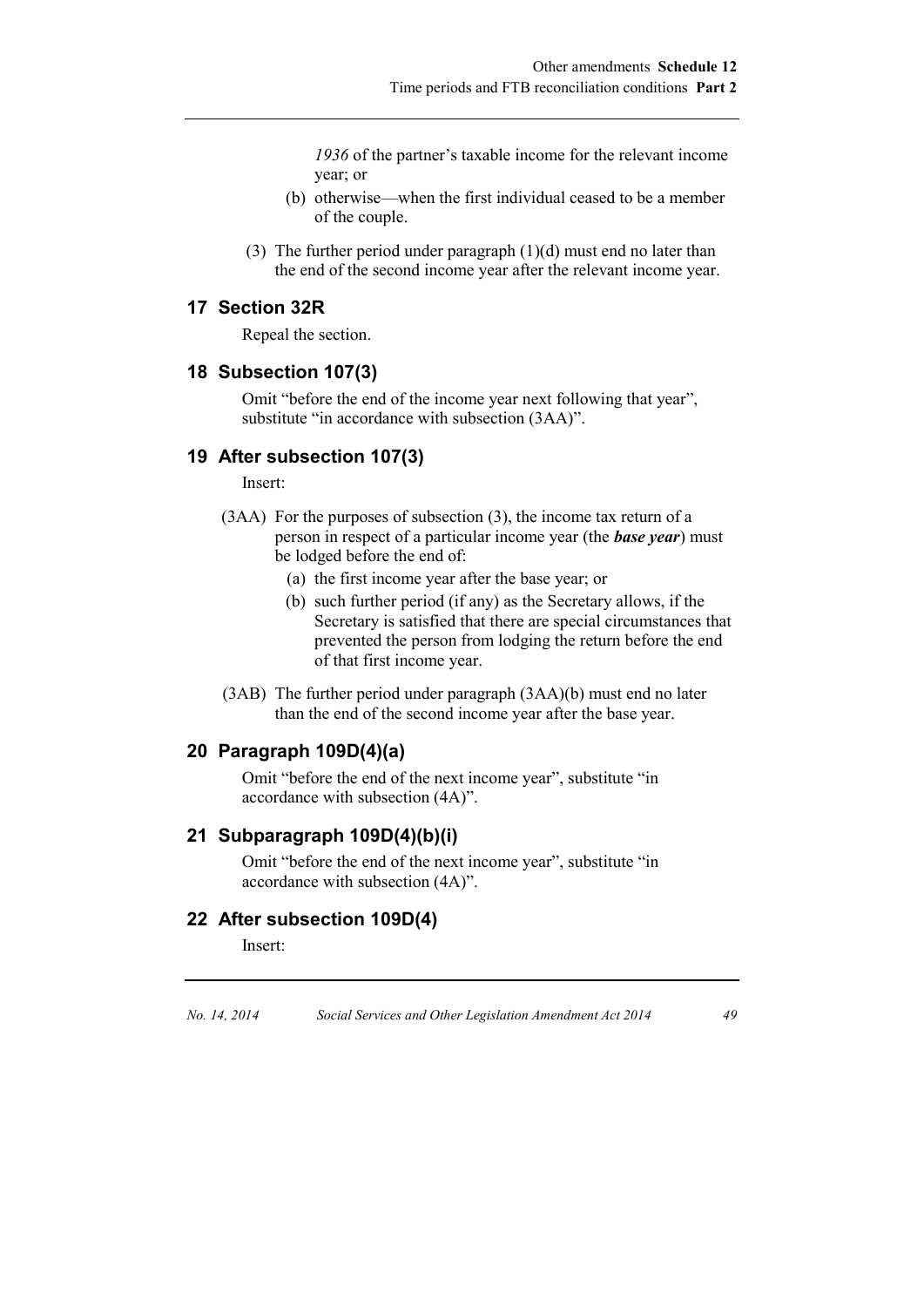- (4A) For the purposes of paragraph  $(4)(a)$  or subparagraph  $(4)(b)(i)$ , the income tax return of a person in respect of a particular income year (the *base year*) must be lodged before the end of:
	- (a) the first income year after the base year; or
	- (b) such further period (if any) as the Secretary allows, if the Secretary is satisfied that there are special circumstances that prevented the person from lodging the return before the end of that first income year.
- (4B) The further period under paragraph (4A)(b) must end no later than the end of the second income year after the base year.

### **23 Paragraph 109E(3)(a)**

Omit "before the end of the next income year", substitute "in accordance with subsection (3A)".

### **24 Subparagraph 109E(3)(b)(i)**

Omit "before the end of the next income year", substitute "in accordance with subsection (3A)".

### **25 After subsection 109E(3)**

Insert:

- (3A) For the purposes of paragraph  $(3)(a)$  or subparagraph  $(3)(b)(i)$ , the income tax return of a person in respect of a particular income year (the *base year*) must be lodged before the end of:
	- (a) the first income year after the base year; or
	- (b) such further period (if any) as the Secretary allows, if the Secretary is satisfied that there are special circumstances that prevented the person from lodging the return before the end of that first income year.
- (3B) The further period under paragraph (3A)(b) must end no later than the end of the second income year after the base year.

### **26 Application provisions**

(1) The amendments made by items 16 and 17 apply in relation to a relevant income year referred to in subsection 32A(1) of the *A New Tax System (Family Assistance) (Administration) Act 1999* that is the 2013-14 income year or a later income year.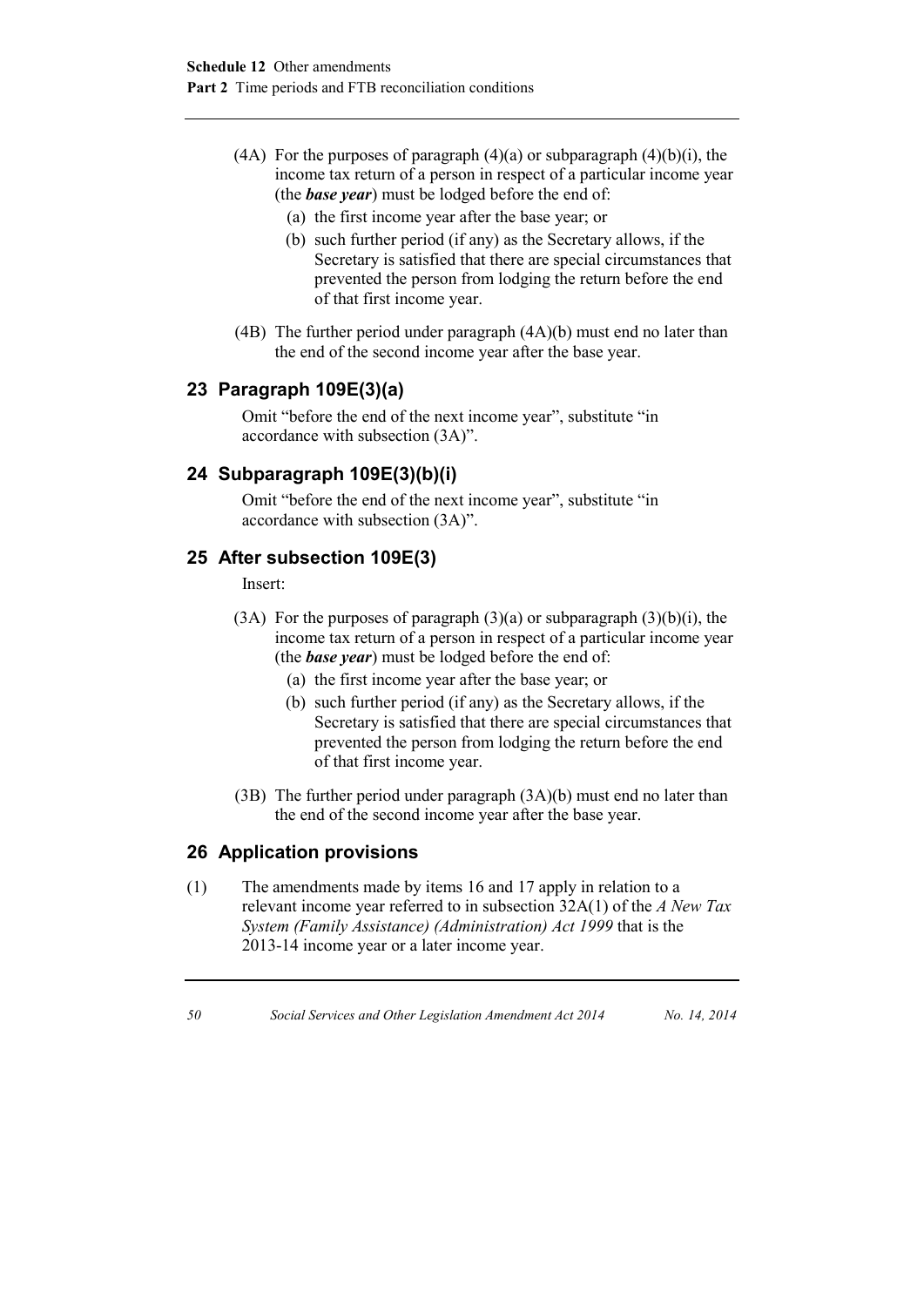(2) The amendments made by items 18 to 25 apply in relation to an income year referred to in paragraph  $107(3)(d)$ ,  $109D(4)(a)$  or  $109E(3)(a)$  or subparagraph 109D(4)(b)(i) or 109E(3)(b)(i) of the *A New Tax System (Family Assistance) (Administration) Act 1999* that is the 2013-14 income year or a later income year.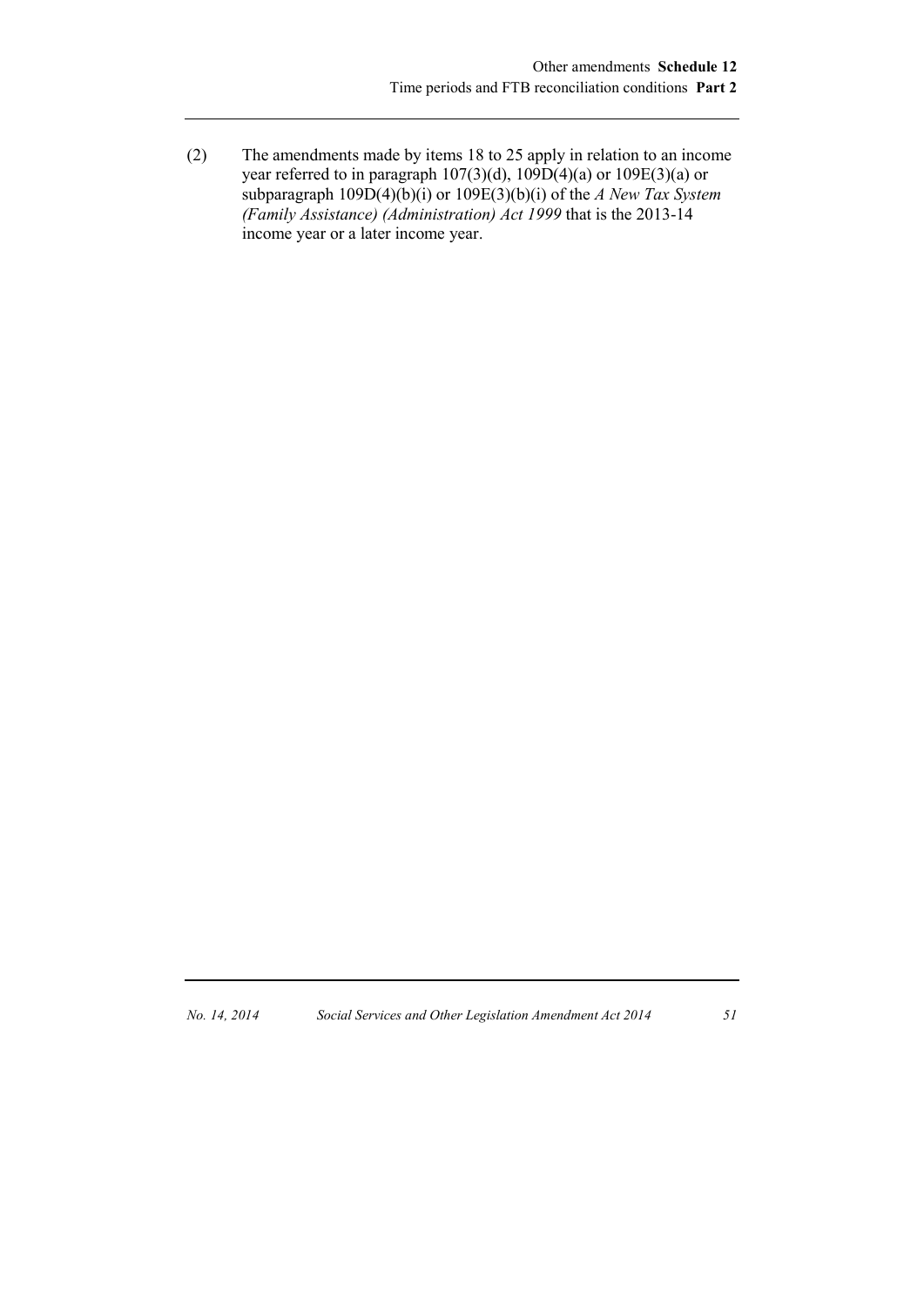## **Part 3—Protection of amounts under National Disability Insurance Scheme**

### *National Disability Insurance Scheme Act 2013*

### **27 At the end of Division 3 of Part 2 of Chapter 3** Add:

#### **46A Protection of NDIS amounts**

- (1) An NDIS amount is absolutely inalienable, whether by way of, or in consequence of, sale, assignment, charge, execution, bankruptcy or otherwise.
- (2) This section is subject to Part 1 of Chapter 7.

#### **46B Garnishee orders**

#### *General rule*

- (1) A court must not make an order in the nature of a garnishee order in respect of an account with a financial institution if:
	- (a) one or more NDIS amounts for a particular participant have been paid to the credit of the account; and
	- (b) the account has been kept solely for the purpose of managing the funding for supports under the participant's plan.

#### *Exception*

- (2) However, a court may make an order in the nature of a garnishee order in respect of the account if:
	- (a) the order is made in favour of a person in relation to a debt that arose because of the person providing goods or services in relation to the participant; and
	- (b) the goods or services are reasonable and necessary supports specified in the participant's plan.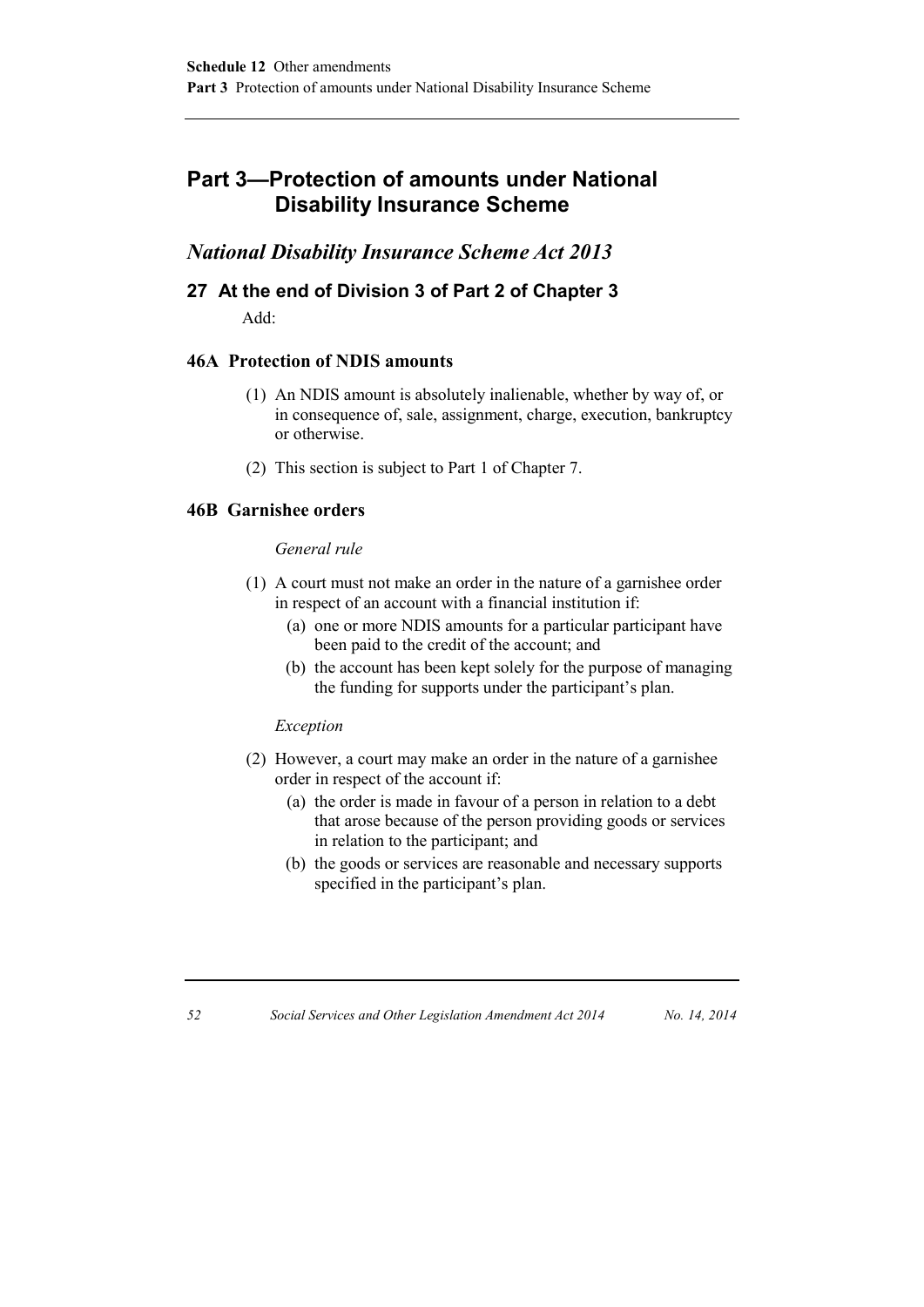### **28 Application provisions**

- (1) Section 46A of the *National Disability Insurance Scheme Act 2013*, as amended by this Act, applies in relation to NDIS amounts paid on or after the commencement of this item.
- (2) Section 46B of the *National Disability Insurance Scheme Act 2013*, as amended by this Act, applies in relation to court orders made on or after the commencement of this item.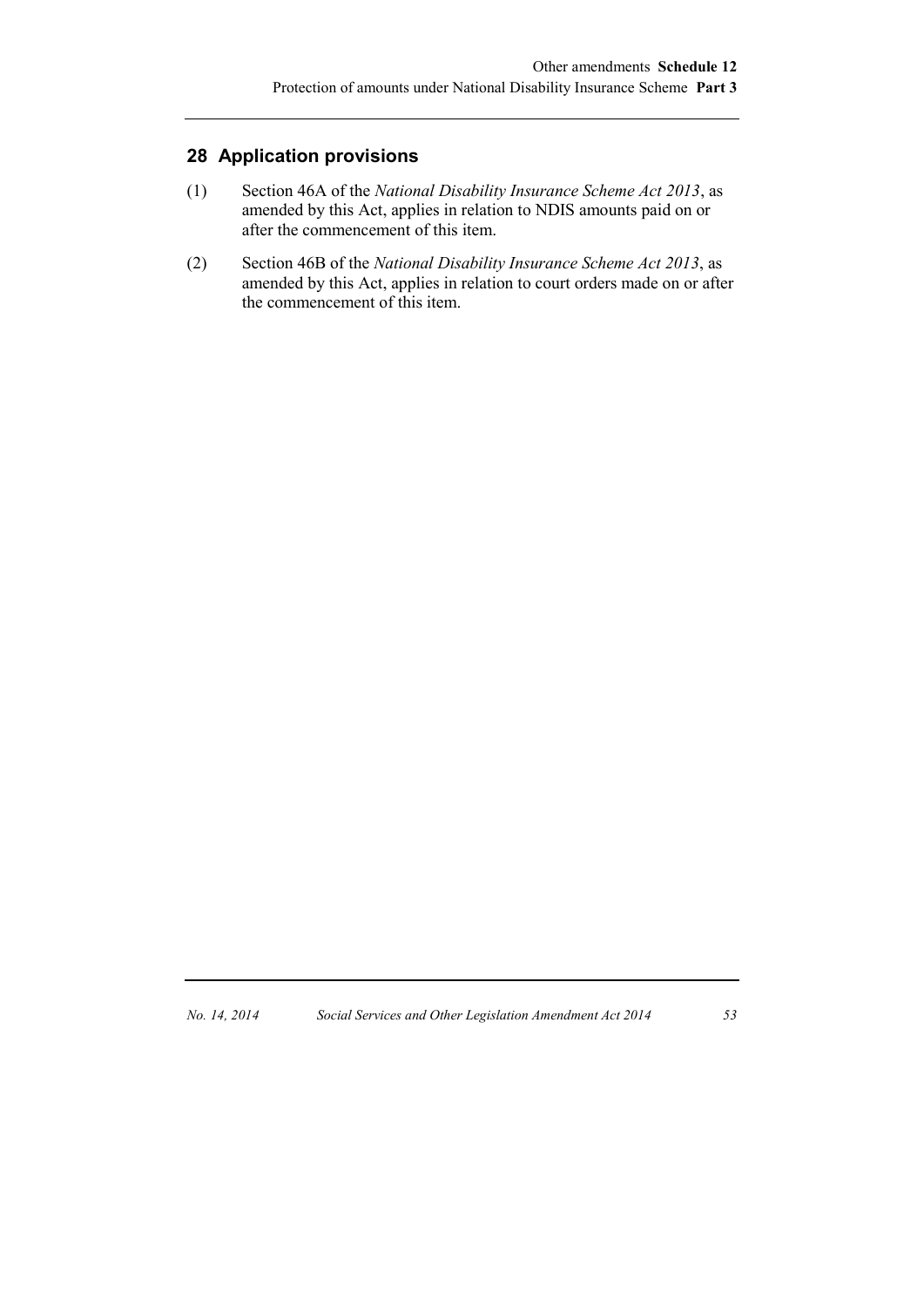### **Part 4—Use of tax file numbers**

### *A New Tax System (Family Assistance) (Administration) Act 1999*

#### **29 Sections 154A and 154B**

Repeal the sections.

### **30 After Division 1 of Part 6**

Insert:

### **Division 1A—Use of tax file numbers**

#### **160A Use of tax file numbers**

(1) This section applies in relation to the tax file number of an individual that is provided to the Secretary under this Act for the purposes of this Act.

*Assistance to the Secretary*

- (2) The Secretary may:
	- (a) provide the tax file number referred to in subsection (1) to the Commissioner of Taxation; and
	- (b) require the Commissioner of Taxation to provide the Secretary with information about the individual (including the number the Commissioner of Taxation considers to be the individual's tax file number) that is requested by the Secretary.
- (3) Information provided to the Secretary under a requirement made under subsection (2) may be used only for the following purposes:
	- (a) to detect cases in which amounts of family assistance under the family assistance law have been paid when they should not have been paid;
	- (b) to verify, in respect of individuals who have made claims for family assistance under the family assistance law, the eligibility or entitlement of those individuals for family assistance;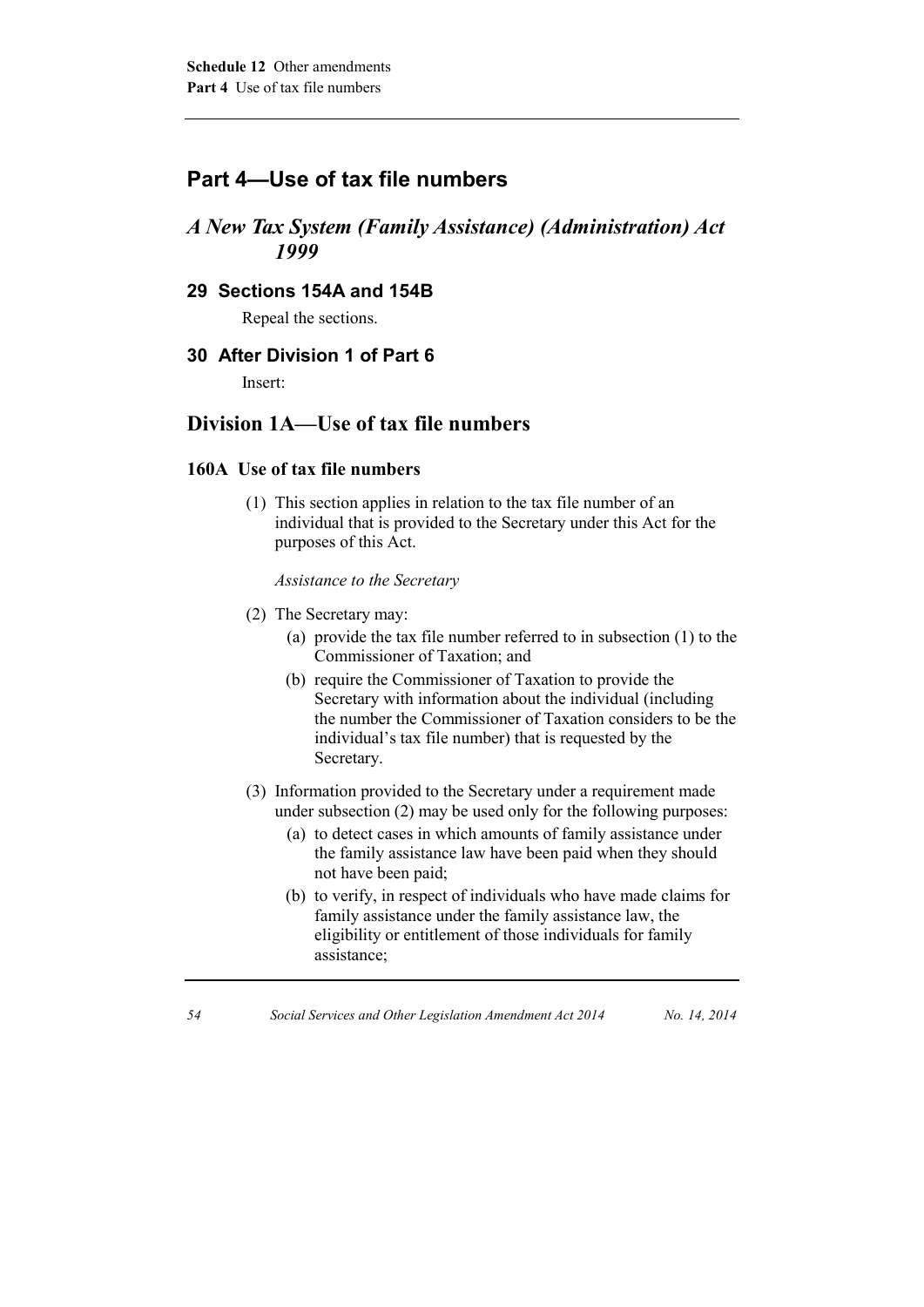- (c) to establish whether the rates at which family assistance under the family assistance law are being, or have been, paid are, or were, correct;
- (d) to assist in the recovery of a debt due to the Commonwealth under this Act.

#### *Assistance to the Commissioner of Taxation*

- (4) The Secretary may provide the tax file number referred to in subsection (1) to the Commissioner of Taxation for the following purposes:
	- (a) to assist the Commissioner act under section 87 (applying tax refund to family assistance debt) in relation to a debt owed by an individual;
	- (b) to assist the Commissioner act under section 93 (applying tax refund to another person's family assistance debt) in relation to a debt owed by an individual;
	- (c) to assist the payment of deductions to the Commissioner under section 225;
	- (d) to assist the Commissioner set off amounts under section 226.

#### **31 Application and saving provisions**

- (1) Subsection 160A(1) of the *A New Tax System (Family Assistance) (Administration) Act 1999*, as inserted by this Act, applies in relation to a tax file number provided to the Secretary before, on or after the commencement of this item.
- (2) Despite the amendment made by item 29, sections 154A and 154B of the *A New Tax System (Family Assistance) (Administration) Act 1999*, as in force immediately before the commencement of that item, continue to apply on and after that commencement in relation to a record provided under subsection 154A(2) or 154B(1) of that Act before that commencement.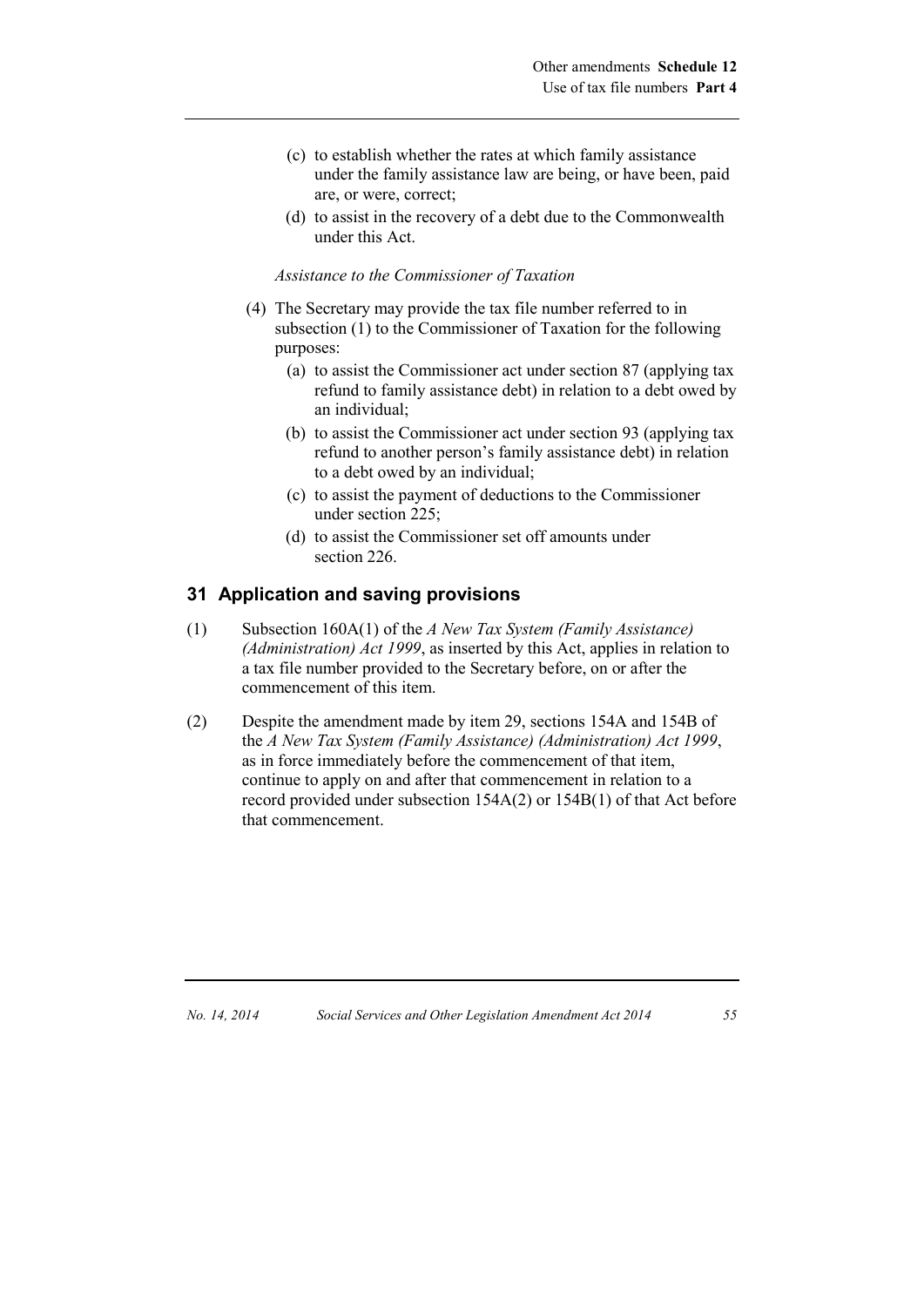## **Part 5—Child support amendments**

### *Child Support (Assessment) Act 1989*

### **32 Subsection 5(1) (definition of** *Family Assistance Secretary***)**

Repeal the definition.

### **33 Subsection 12A(1)**

Omit "The Secretary of the Department of which the Registrar is an employee", substitute "The Human Services Secretary".

### **34 Paragraph 54F(1)(c)**

Omit "Family Assistance Secretary", substitute "Secretary".

### **35 Paragraphs 54F(2)(a), (b) and (c)**

Omit "Family Assistance Secretary", substitute "Secretary".

### **36 Paragraph 54G(1)(d)**

Omit "Family Assistance Secretary", substitute "Secretary".

#### **37 Paragraph 54H(1)(c)**

Omit "Family Assistance Secretary", substitute "Secretary".

#### **38 Paragraphs 54H(2)(a), (b) and (c)**

Omit "Family Assistance Secretary", substitute "Secretary".

#### **39 Paragraph 54K(1)(b)**

Omit "Family Assistance Secretary", substitute "Secretary".

#### **40 Paragraph 54L(1)(a)**

Omit "Family Assistance Secretary", substitute "Secretary".

### **41 Paragraph 54L(1)(c)**

Omit "Family Assistance Secretary's", substitute "Secretary's".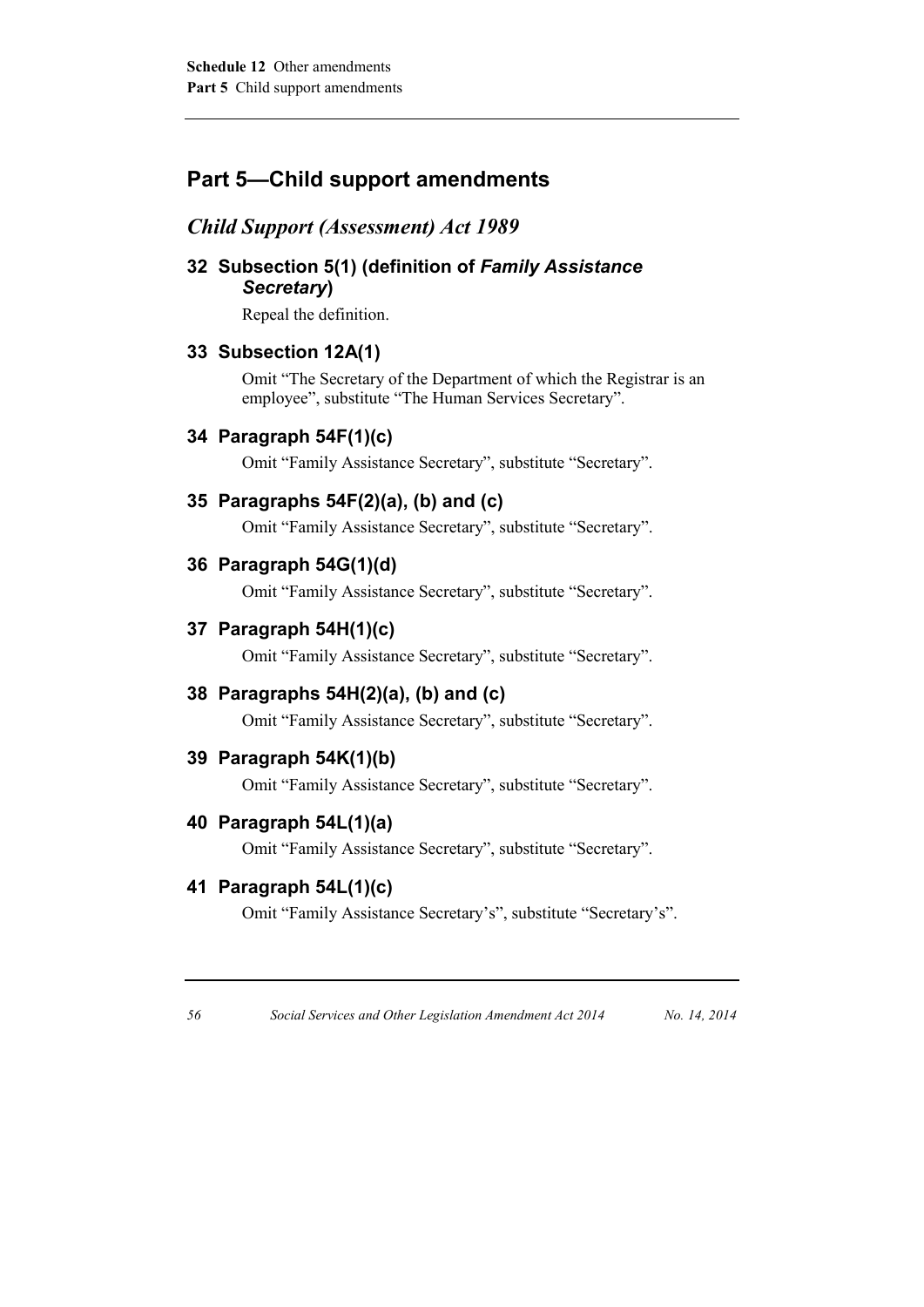### **42 At the end of subsection 149(1)**

Add "or the Human Services Department".

### **43 Subsection 150(1) (after paragraph (a) of the definition of**  *person to whom this section applies***)**

Insert:

(aa) the Human Services Minister; or

### **44 Subsection 150(1) (paragraph (a) of the definition of**  *relevant Minister***)**

Repeal the paragraph, substitute:

- (a) the Minister; or
- (aa) the Human Services Minister; or

### **45 Before subparagraph 150(3)(ba)(i)**

Insert:

(ia) the Human Services Secretary; or

### **46 Paragraph 150(4)(a)**

After "Department", insert "or the Human Services Department".

### **47 Paragraph 150(4C)(d)**

After "Department", insert "or the Human Services Department".

**48 Subsection 150AA(3) (paragraphs (a) and (b) of the definition of** *relevant information***)**

After "Department", insert ", the Human Services Department".

#### **49 Subparagraph 151A(1)(b)(ii)**

Omit "Department", substitute "Human Services Department".

### **50 Paragraph 151A(7)(b)**

Omit "Department", substitute "Human Services Department".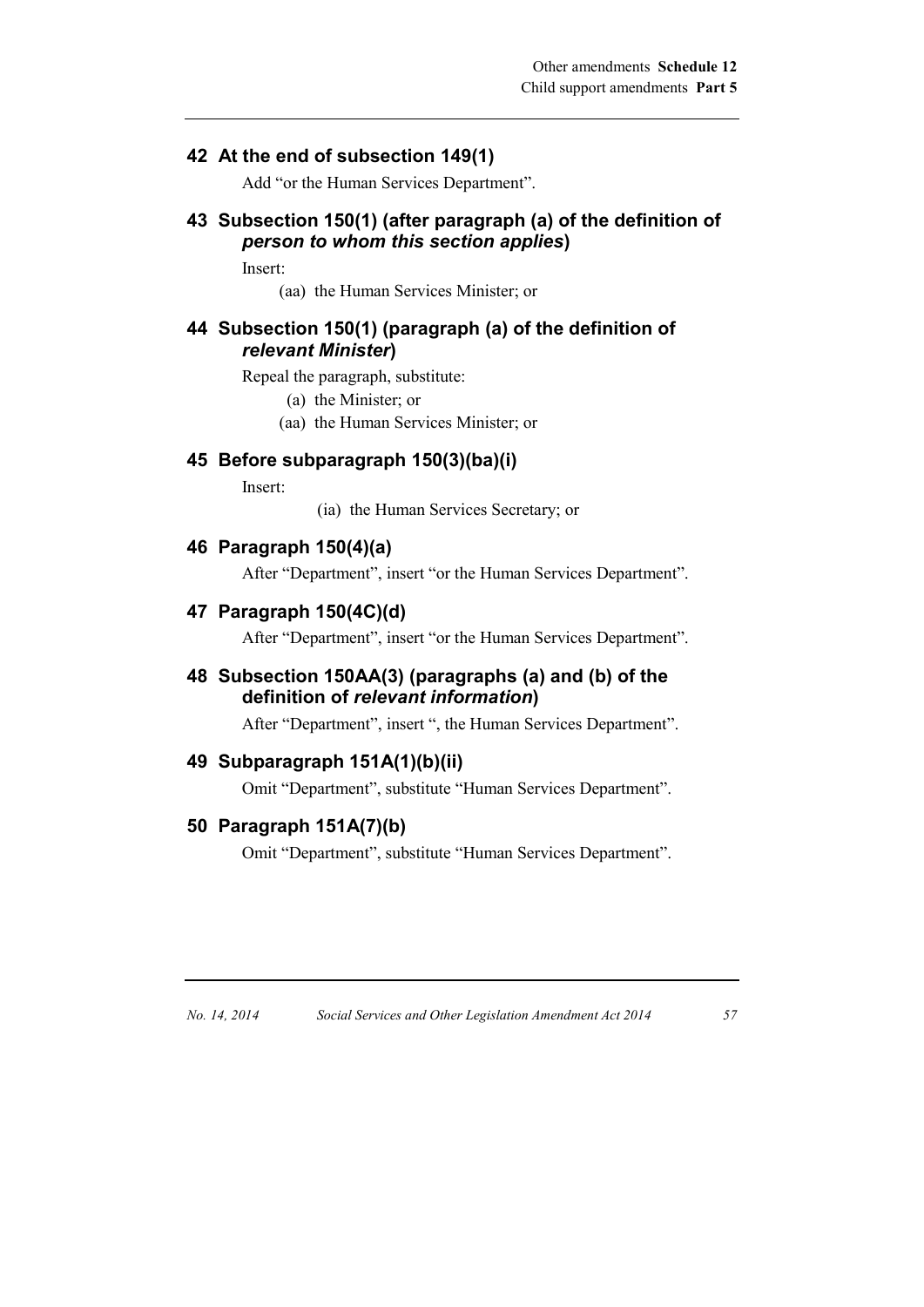### *Child Support (Registration and Collection) Act 1988*

### **51 Subsection 4(1) (definition of** *Human Services Department***)**

Omit "Minister administering the *Human Services (Centrelink) Act 1997*", substitute "Human Services Minister".

### **52 Subsection 4(1)**

Insert:

*Human Services Minister* means the Minister administering the *Human Services (Centrelink) Act 1997*.

#### **53 Subsection 4(1)**

Insert:

*Human Services Secretary* means the Secretary of the Human Services Department.

#### **54 Subsection 4A(1)**

Omit "The Secretary of the Department of which the Registrar is an employee", substitute "The Human Services Secretary".

### **55 Paragraph 10(2)(a)**

Omit "Department", substitute "Human Services Department".

### **56 Paragraph 10(2)(b)**

Omit "Secretary", substitute "Human Services Secretary".

#### **57 Subsection 10A(1)**

Omit "Secretary may appoint an SES employee in the Department", substitute "Human Services Secretary may appoint an SES employee in the Human Services Department".

#### **58 At the end of subsection 15(1)**

Add "or the Human Services Department".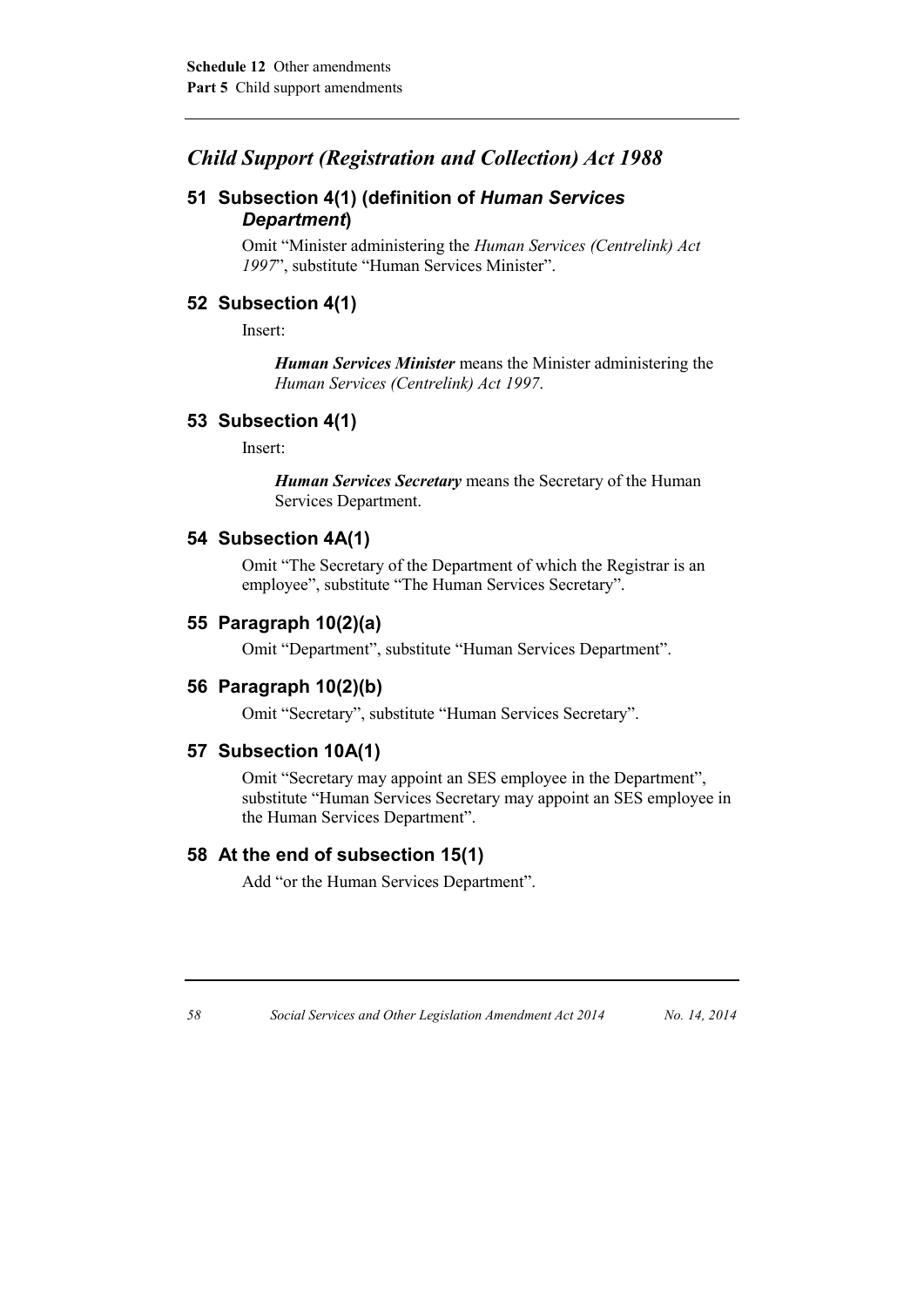#### **59 Subsection 16(1) (after paragraph (a) of the definition of**  *person to whom this section applies***)**

Insert:

(aa) the Human Services Minister; or

#### **60 Subsection 16(1) (paragraph (a) of the definition of**  *relevant Minister***)**

Repeal the paragraph, substitute:

- (a) the Minister; or
- (aa) the Human Services Minister; or

#### **61 Paragraph 16(2AA)(a)**

After "by the Secretary", insert "or to the Human Services Secretary or a person authorised by the Human Services Secretary".

#### **62 At the end of paragraph 16(2AA)(b)**

Add "or the Human Services Secretary from communicating the reasons for a decision of the SSAT under Part VIIA to a person authorised by the Human Services Secretary".

#### **63 Subsection 16(2AB)**

After "by the Secretary,", insert "or the Human Services Secretary, or a person authorised by the Human Services Secretary,".

#### **64 Before subparagraph 16(3)(ba)(i)**

Insert:

(ia) the Human Services Secretary; or

#### **65 Paragraph 16(4)(a)**

After "Department", insert "or the Human Services Department".

#### **66 Paragraph 16(4C)(d)**

After "Department", insert "or the Human Services Department".

### **67 Subsection 16AA(3) (paragraphs (a) and (b) of the definition of** *relevant information***)**

After "Department", insert ", the Human Services Department".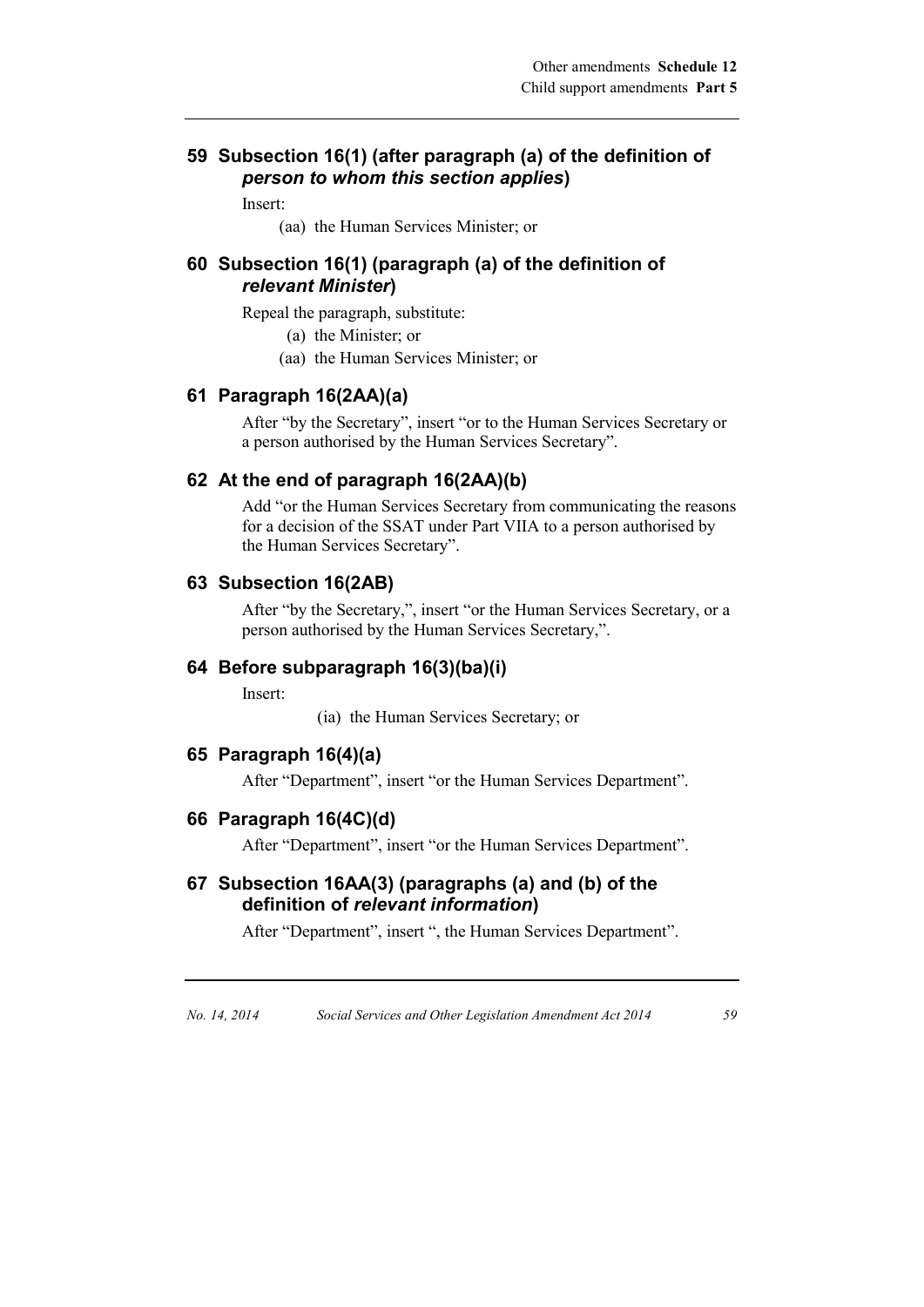### **68 Paragraph 16AB(2)(a)**

Omit "the Secretary, the Registrar or an officer or employee of the Department", substitute "the Human Services Secretary, the Registrar or an officer or employee of the Human Services Department".

### **69 Paragraph 16AB(2)(b)**

Omit "the Secretary, the Registrar or the officer or employee of the Department", substitute "the Human Services Secretary, the Registrar or the officer or employee of the Human Services Department".

### **70 Section 80A**

Omit "Family Assistance Secretary", substitute "Secretary".

#### **71 Subsection 95(1)**

Omit "Secretary", substitute "Human Services Secretary".

#### **72 Paragraph 95(2)(b)**

Omit "Secretary", substitute "Human Services Secretary".

#### **73 Paragraph 110Y(1)(a)**

Omit "Family Assistance Secretary", substitute "Secretary".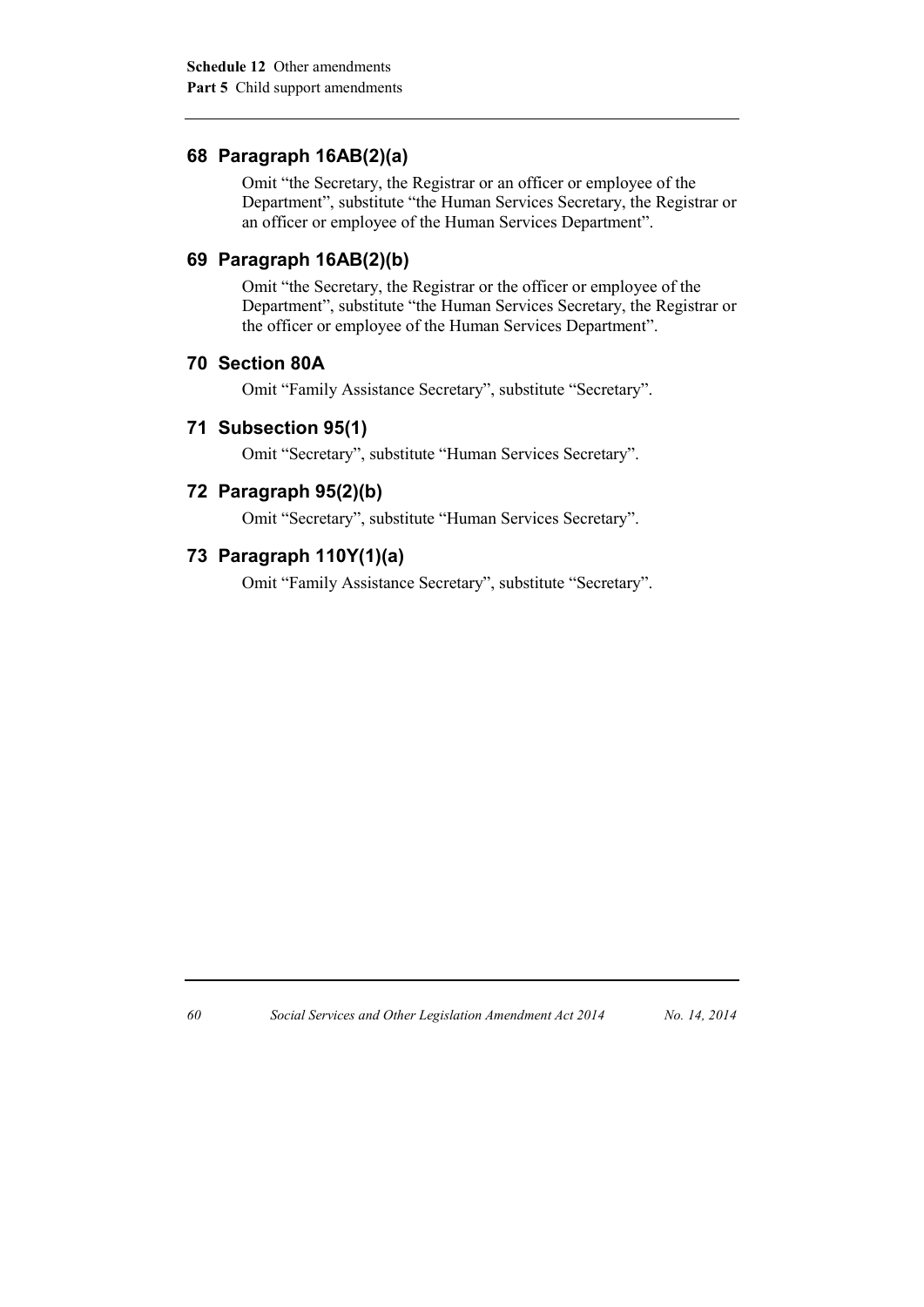### **Part 6—Other amendments**

#### *A New Tax System (Family Assistance) Act 1999*

#### **74 Subsection 36(2)**

Omit "if on any day", substitute "if in relation to any day".

#### **75 Subparagraphs 36(2)(a)(i) and (ii)**

After "individual" (wherever occurring), insert "or the individual's partner".

#### **76 Paragraph 36(2)(b)**

After "individual's", insert "or the individual's partner's".

#### **77 After subsection 58AA(1)**

Insert:

- (1A) If:
	- (a) under Division 1A of Part 5 of Schedule 1 an amount of newborn supplement is added for a day in relation to both members of a couple and an FTB child of both members of the couple; and
	- (b) in relation to that day, a determination under section 28 or 29 is in force in relation to both members of the couple and that child; and
	- (c) that day is the first day on which an amount of newborn supplement is added in relation to that child;

then, despite subsection (1) of this section, each member of the couple is entitled to be paid, as an amount of family tax benefit in respect of that child, an amount equal to \$500 multiplied by the percentage applicable under that determination for that member on that day.

Note: The amount is to be paid as a single lump sum: see section 24A of the Family Assistance Administration Act.

#### **78 Subsection 58AA(2)**

Omit "Subsection (1)", substitute "Subject to subsection (1A), subsection  $(1)$ ".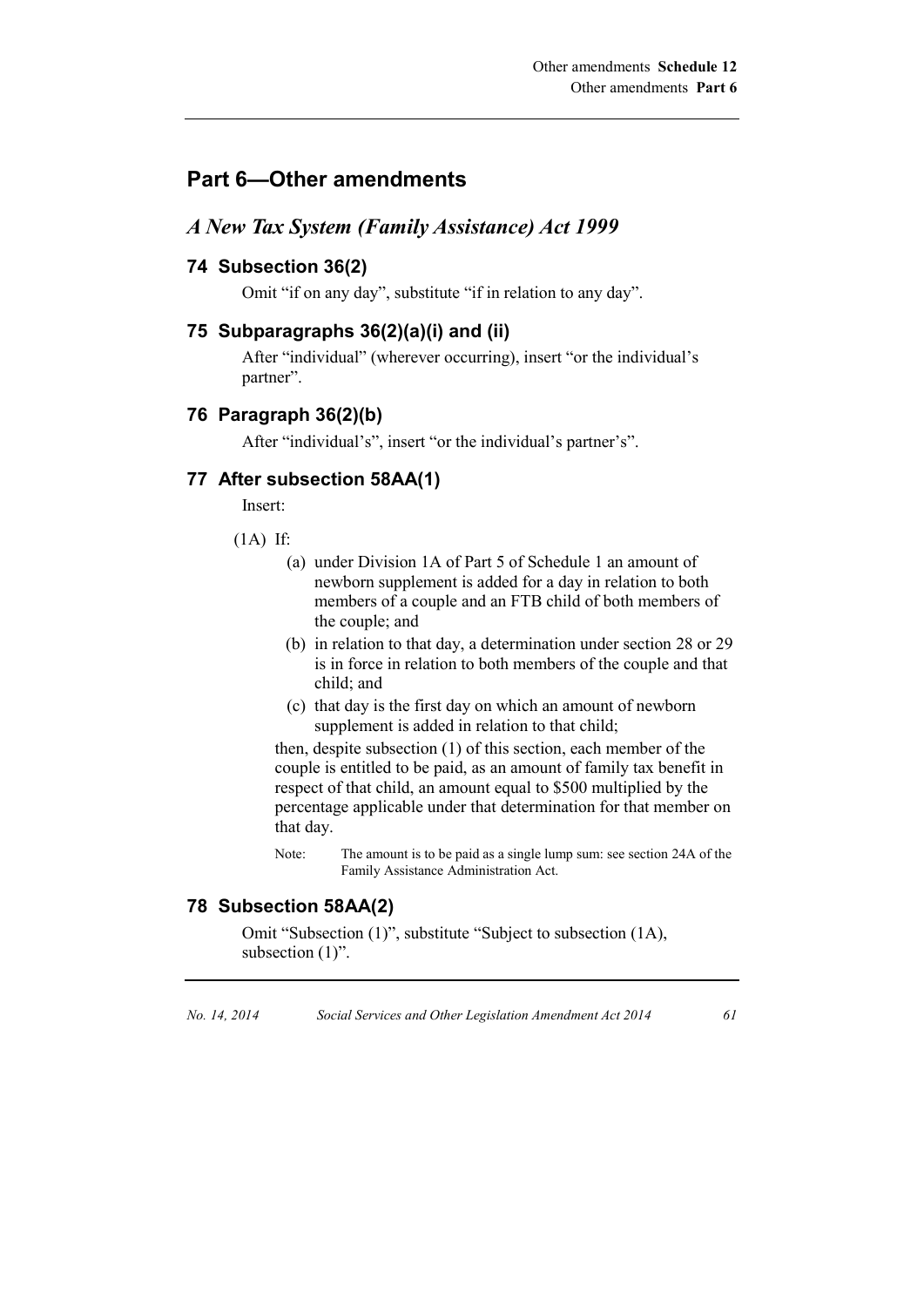### **79 At the end of section 58AA**

Add:

*Interpretation*

(5) This section is subject to sections 28AA and 32AEA of the Family Assistance Administration Act.

### **80 At the end of paragraph 35A(10)(b) of Schedule 1**

Add "and".

### **81 After paragraph 35A(10)(b) of Schedule 1**

Insert:

(c) throughout that period there is no determination in force under section 28 or 29 in relation to both members of the couple and that child;

### **82 Paragraph 35B(1)(b) of Schedule 1**

Omit "individual or the individual's partner", substitute "individual, or the individual's partner, in the circumstances mentioned in paragraphs  $35A(5)(b)$  and  $(c)$ ".

### **83 Subclause 35B(2) of Schedule 1**

Repeal the subclause, substitute:

#### *Multiple children cases*

(2) If 2 or more children are born during the same multiple birth (including any stillborn child) and subclause 35A(2) applies in relation to an individual and one or more of those children (each of whom is a *qualifying child*), the amount of newborn supplement for the individual in respect of each qualifying child is the amount worked out using the formula:

\$1,501.50 
$$
\times \frac{365}{91}
$$

### **84 Clause 2 of Schedule 4 (table item 7B)**

Omit "subsection 58AA(1)", substitute "subsections 58AA(1) and  $(1A)$ ".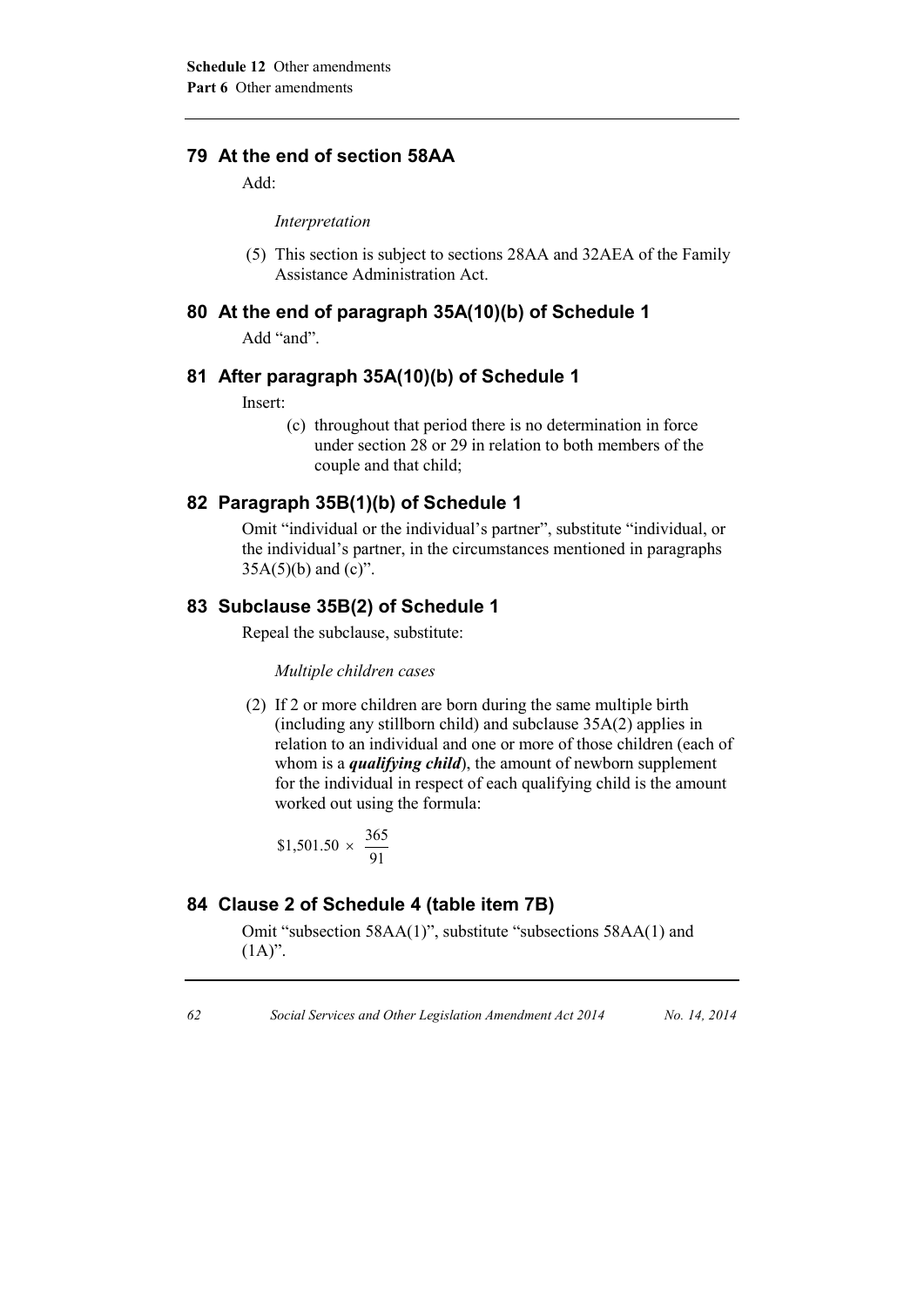### *A New Tax System (Family Assistance) (Administration) Act 1999*

#### **85 After section 28**

Insert:

### **28AA Effect of section 28 on newborn upfront payment of family tax benefit**

- (1) If:
	- (a) an individual is entitled to be paid an amount (the *upfront amount***)** of family tax benefit under section 58AA of the Family Assistance Act because an amount of newborn supplement is added in relation to the individual under Division 1A of Part 5 of Schedule 1 to that Act for one or more days; and
	- (b) a variation under subsection 28(2) or (6) of this Act has the effect that the individual never was entitled to family tax benefit for those days;

then the individual is taken not to have been entitled to the upfront amount.

- (2) If a variation under subsection 28(3) or (4) of this Act has the effect that the individual is entitled to be paid family tax benefit for those days, then subsection (1) of this section ceases to apply to the individual.
- (3) Subsection (2) does not prevent subsection (1) again applying to the individual.

# **86 At the end of Subdivision CA of Division 1 of Part 3**

Add:

### **32AEA Effect of this Subdivision on newborn upfront payment of family tax benefit**

If this Subdivision has the effect that:

(a) the Secretary must not make a payment of family tax benefit (worked out on an estimated income basis) to an individual during a period; or